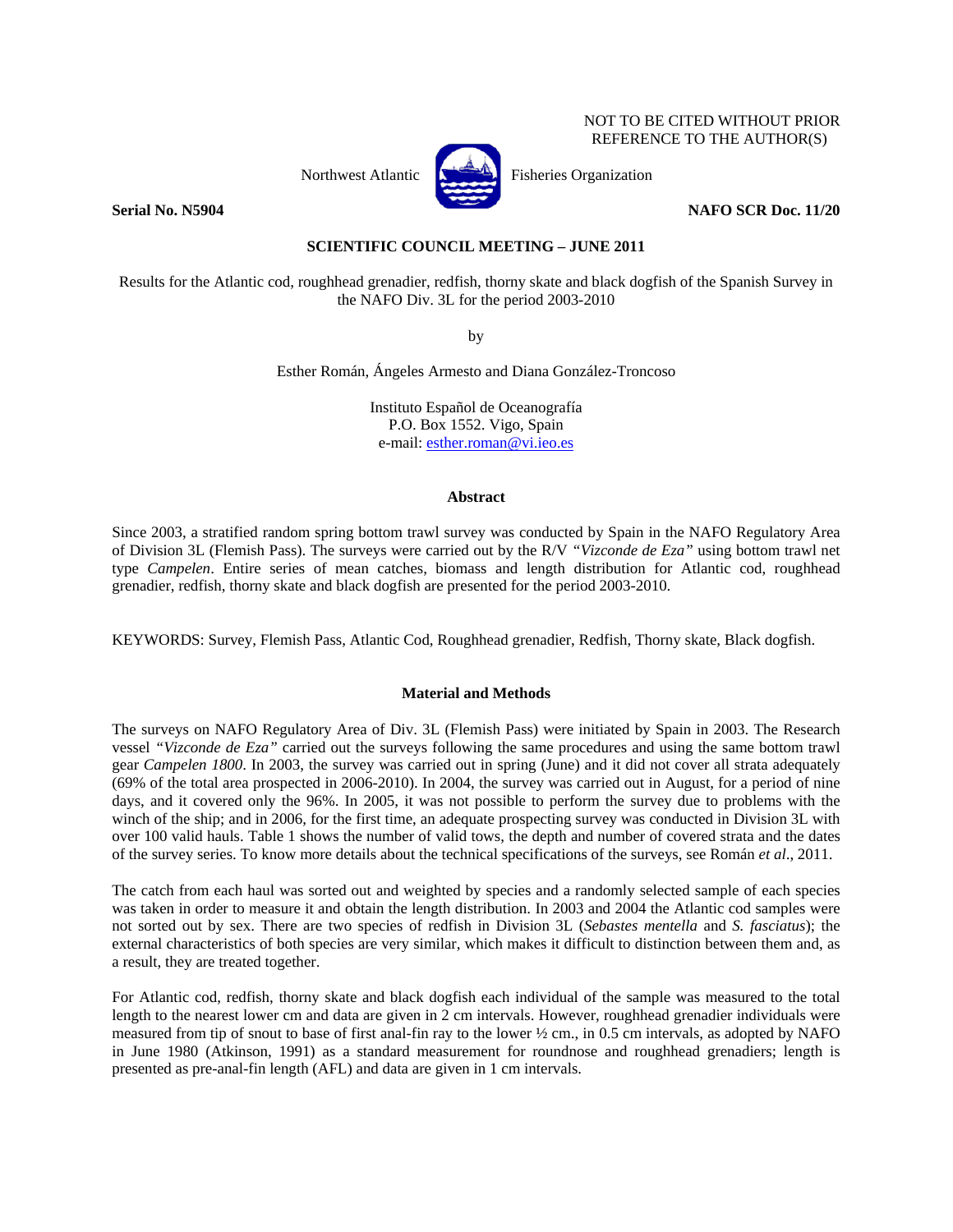It is presented the mean catch per haul, the stratified mean catch per haul and the biomass with their variance per year in the period 2003-2010. Length distribution in number per haul stratified mean catches per length, sex and year for these species are presented too. To obtain the biomass from length distribution, the following formula was used: Weight= $a(Length+0.5)^b$ .

#### **Results**

### **Atlantic Cod (***Gadus morhua* **Linnaeus, 1758)**

NAFO manages 3 cod stocks in 3L, 3M and 3NO. After a dramatic decline of cod during the eighties and nineties, fishing bans were imposed in the 1990s. In recent assessment all stocks remain at a very low level although spawning biomass has increased in recent years. In 2010 a fishery for cod on the Flemish Cap (Div. 3M) was reopened after a decade long moratorium but moratoria (no directed fishery) continues for Div. 3NO and Div. 3L. (NAFO, 2010).

## Mean catches and biomass

Table 2 shows the swept area, the tow number, the mean catches and their variance per haul by stratum for Atlantic cod. Table 3 and Figure 1 present the stratified mean catches by stratum and year with their total variance. Table 4 and Figure 2 present the biomass per swept area per stratum and their total variance per year. Table 5 presents the length-weight relationships.

Atlantic cod indices show no clear trend along the whole period. A great variation in the cod indices can be seen, but this is due to a few hauls in which the presence of cod was very high. Stratified mean catch and biomass decreased from 2003 to 2004; then, the values of these indices increased in 2006 and declined briefly again in 2007. A great increase is shown in 2008 but this was due to a single haul in which the presence of cod was very high (1298.5 kg). The great value of the variance in some years is due to the tows with a large catch. In 2009 and 2010 the biomass reaches the third and first highest values respectively in the time series, and in these cases there were no single hauls with very high catches. The highest values in the estimated biomass have been observed in the shallow strata, in a range of depth from 93 to 274 meters.

## Length distribution

Table 6 presents the length distribution of stratified mean catches per haul for this species, by sex and year, with the number of samples in which there were length measurements, the total number of individuals measured in these samples, the sampled catch and the range of lengths achieved, as well as the total catch of this species and the total hauls made in the survey. In Figures 3 and 4 the evolution along the years can be followed.

In this period, individuals between 12 and 25 cm can be seen although in 2004 there was no presence of individuals below 24 cm. In general all lengths presence is very low, even it is very difficult to follow the modal values. In 2008 we have a good presence of individuals between 26 and 33 cm, probably due to the haul with great catch of that year, 29 cm is the mode in the length distribution. In 2009 the dominant lengths were between 36 and 41 cm (mode  $= 37$  cm). In 2010 the mode was 44 cm with the dominant length between 40 and 47 cm.

## **Roughhead grenadier (***Macrourus berglax* **Lacépède, 1802)**

Roughhead grenadier is not a regulated species. There is no directed fishery for this species and most catches are taken as by-catch in Greenland halibut fishery in Subareas 2 and 3. Roughhead grenadier is taken mainly in Div. 3LMN Regulatory Area. The highest level of observed catches was reached in 1998. The biomass of this species presents a decreasing trend in the last years (NAFO, 2010).

#### Mean catches and biomass

Roughhead grenadier haul mean catches by stratum are presented in Table 7; swept area, number of hauls and SD are also shown in this table. Stratified mean catches per tow by stratum and year and their variance are presented in Table 8. The entire time series (2003-2010) of biomass and their SD estimates of this species are shown in Table 9 and length-weight relationships are shown in Table 5.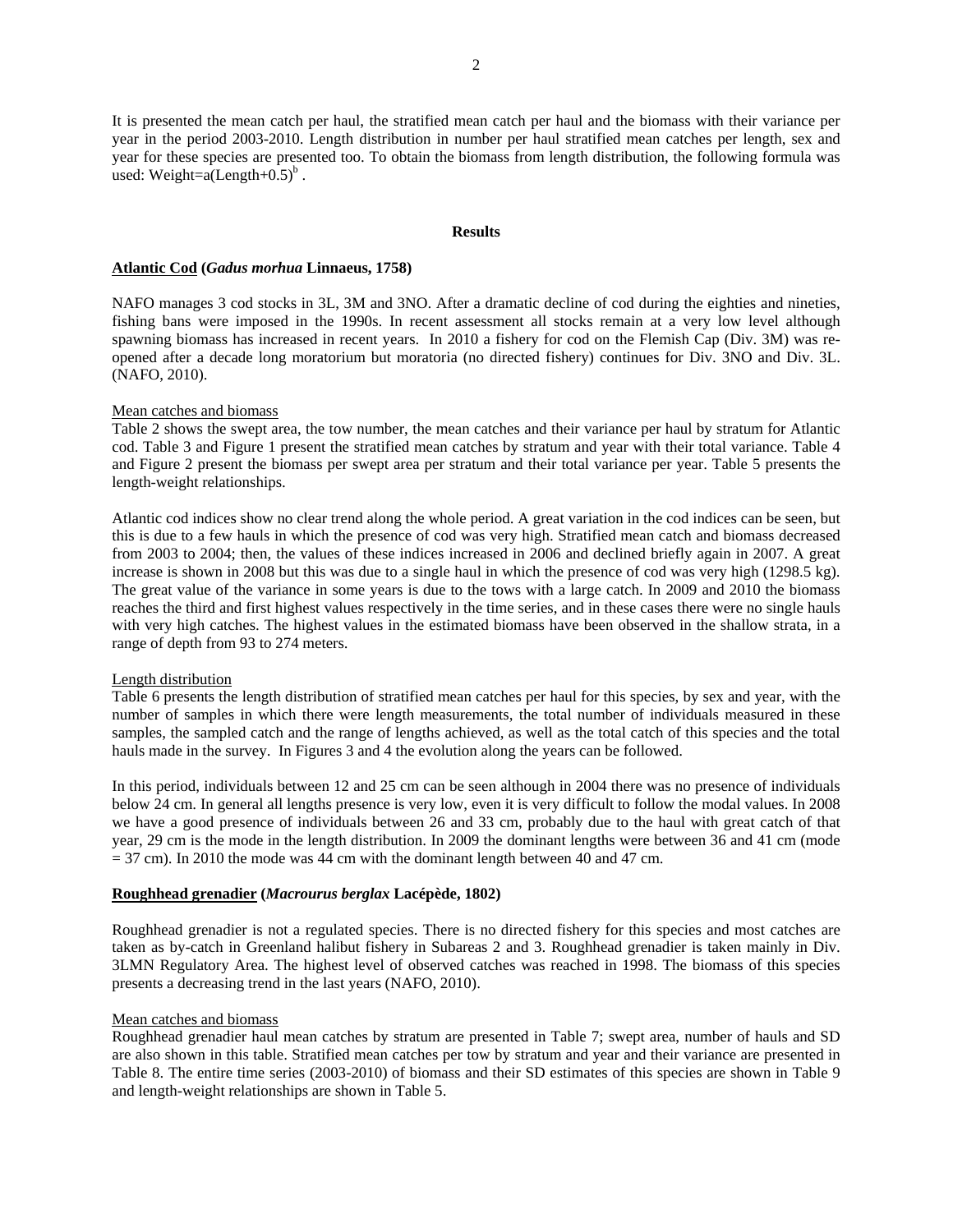The indices of Roughhead grenadier show no clear trend along the whole period, with an increasing in 2004 with respect to 2003 and then remain stable (2006-2007). In 2008 the biomass increased, being in this case the highest value of the series, with a slight decrease in 2009 and 2010 (Fig. 5 and 6).

## Length distribution

Table 10 shows the stratified mean catches per haul length distribution, for roughhead grenadier, by sex and year, with the number of samples in which there was length measurements, the total number of individuals measured in these samples, the sampled catch and the range of lengths met. The total catch of this species and the total hauls made in the survey are shown too. In Figures 4 and 7 the evolution along the years can be followed.

A slight recruitment can be seen in all period. Females attain larger lengths than males in all years.

## **Redfish (***Sebastes spp***. Cuvier, 1829)**

There are three redfish species in the Northwest Atlantic, *Sebastes fasciatus* (Acadian redfish), *S.mentella* (deepwater redfish), and *S.marinus* (golden redfish). The redfish species are very similar in appearance and are reported collectively. In its regulations, NAFO does not differentiate between species and the catches are reported by genus only (*Sebastes spp*). The redfish stocks in 3LN, 3M, 3O, as well as Subarea 2 and Div. 1F+3K are managed by NAFO. There is a moratorium on 3LN stocks (no directed fishery) since 1998. The stock biomass, female spawning biomass and abundance is higher in 2006 than in the early 1990s (NAFO, 2010).

## Mean catches and biomass

Table 11 shows the swept area, the tow number, the mean catches per haul and year and their variance for redfish. Table 12 and Figure 8 present the stratified mean catches per stratum with the total variance per year.

Table 13 and Figure 9 show the biomass estimate per swept area per stratum and their total variance by year and also estimated abundance. Redfish shows a great annual variability probably due to its pelagic habitat. The redfish biomass indices decreased in 2004 and 2007 and increased in 2006, 2008 and 2009 with a sharply increased in 2010, being this last year the highest value of the series. The length-weight relationships are presented in Table 5.

## Length distribution

Table 14 presents the length distribution of the stratified mean catches per haul for redfish, by sex and year, with the number of samples in which there was length measurements, the total number of individuals measured in these samples, the sampled catch and the range of lengths met. The total catch of this species and the total hauls made in the survey are also shown. In Figures 4 and 10 the evolution along the years can be followed.

The highest proportions of small redfish in the catches (less than 20 cm) were in 2007 and 2008.

## **Thorny skate (***Amblyraja radiata* **Donovan, 1808)**

NAFO started to regulate skates, under a 3-year plan, in 2004. The state of the stock is unclear; the biomass has been stable from 1996 to 2005 but at lower level than in the mid-1980s. Since then the catches have declined (NAFO, 2010).

## Mean catches and biomass

Table 15 shows the swept area, the tow number, the mean catches per haul and year and their variance for thorny skate. Table 16 presents the length-weight relationships. Table 17 and Figure 11 present the stratified mean catches per stratum with the total variance per year. Table 18 and Figure 12 present the biomass per swept area per stratum and year, their total variance per year and the abundance index. The indices of the thorny skate decreased since 2003 until 2004, increased for 2006-2007 and decreased again in 2008 and 2009, with a slight decrease in 2010.

## Length distribution

Table 19 presents the stratified mean catches per haul length distribution for this species, by sex and year, with the number of samples in which there was length measurements, the total number of individuals measured in these samples, the sampled catch and the range of lengths achieved, as well as the total catch of this species and the total hauls made in the survey. In Figures 13 and 14, the evolution along the years can be followed. The highest proportion of small thorny skate in the catches was in 2007.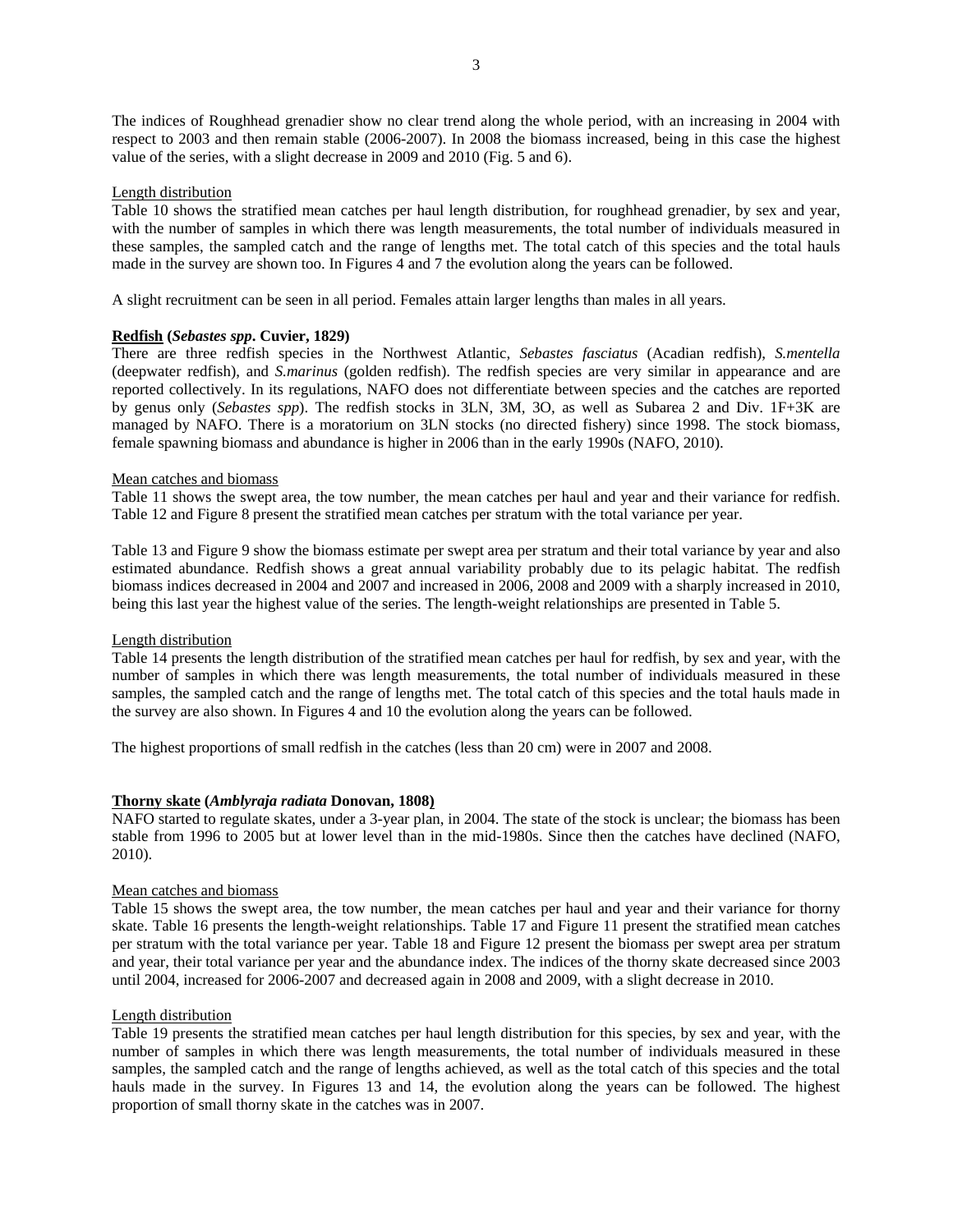### **Black dogfish (***Centroscyllium fabricii* **Reinhardt, 1825)**

Black dogfish is present in all Divisions, but is more abundant in Div. 3NO and in depths of more than 900 m. Black dogfish is not a regulated species and commercial catches of this species are mainly a by-catch of the Greenland halibut fishery in Div. 3LMNO (González-Costas *et al*., 2006).

### Mean catches and biomass

Black dogfish haul mean catches by stratum are presented in Table 20, including swept area, number of hauls and SD. Stratified mean catches per tow by stratum and year and their variance are presented in Table 21. The entire time series (2003-2010) of biomass and their SD estimates of black dogfish are shown in Table 22. Length-weight relationships are presented in Table 16.

The abundance and biomass present the same trend as mean catches. Biomass estimated from the 3L survey displays an increasing trend since 2004 until 2007 and decreased in 2008 and 2009, increasing again in 2010 being the second value of the time series (Fig. 15 and 16). In 2003, the catches occurred only in two strata (745 and 749), in which the catches were much different, that is why the variance in this year is so large.

### Length distribution

Table 23 presents the length distribution of the stratified mean catches per haul for black dogfish, by sex and year, with the number of samples in which there was length measurements, the total number of individuals measured in these samples, the sampled catch and the range of lengths met. The total catch of this species and the total hauls made in the survey are shown too. In Figures 14 and 17 the evolution along the years can be followed.

There is no presence of small individual (less than 40 cm). Size compositions are mainly between 50 and 80 cm of length.

### **References**

- ATKINSON, D. B. 1991. Relationships Between Pre-anal Fin Length and Total Length of Roughhead Grenadier (*Macrourus berglax* Lacépède) in the Northwest Atlantic. J. Northw. Atlan. Fish. Sci., **11**: 7-9
- NAFO, 2010. Report of Scientific Council Meeting, 3-16 June 2010.
- ROMÁN, E., C. GONZÁLEZ and D. GONZÁLEZ-TRONCOSO. 2011. Results for the Spanish Survey in the NAFO Regulatory Area of Division 3L for the period 2003-2010. *NAFO SCR Doc*., No. XX, Serial No NXXXX, 33 p.
- GONZÁLEZ-COSTAS, F., D. GONZÁLEZ-TRONCOSO, M. CASAS, and G. RAMILO. 2006. Spiny Dogfish (*Squalus acanthias*) and Black Dogfish (*Centroscyllium fabricii*) Spanish Data (Surveys and Fishery) in NAFO Divisions 3LMNO. *NAFO SCR Doc*., No. 30, Serial No. N5250, 10 p.

**TABLE 1.-** Spanish bottom trawl surveys in NAFO Division 3L for the period 2003-2010.

| Year | Vessel                | Valid tows | Depth strata<br>covered (m) | Surveyed<br>strata (no.) | Dates                        |
|------|-----------------------|------------|-----------------------------|--------------------------|------------------------------|
| 2003 | R/V "Vizconde de Eza" | 39         | 118-1100                    | 17                       | June $2$ - June 6, June $29$ |
| 2004 | R/V "Vizconde de Eza" | 50         | 141-1452                    | 23                       | August 7 - August 15         |
| 2005 |                       | ۰          |                             | -                        |                              |
| 2006 | R/V "Vizconde de Eza" | 100        | 116-1449                    | 24                       | July 31 - August 18          |
| 2007 | R/V "Vizconde de Eza" | 94         | 119-1449                    | 24                       | July 23 - August 11          |
| 2008 | R/V "Vizconde de Eza" | 100        | 105-1455                    | 24                       | July 24 - August 11          |
| 2009 | R/V "Vizconde de Eza" | 98         | 111-1458                    | 24                       | July 25 - August 12          |
| 2010 | R/V "Vizconde de Eza" | 97         | 119-1462                    | 24                       | July 25 - August 14          |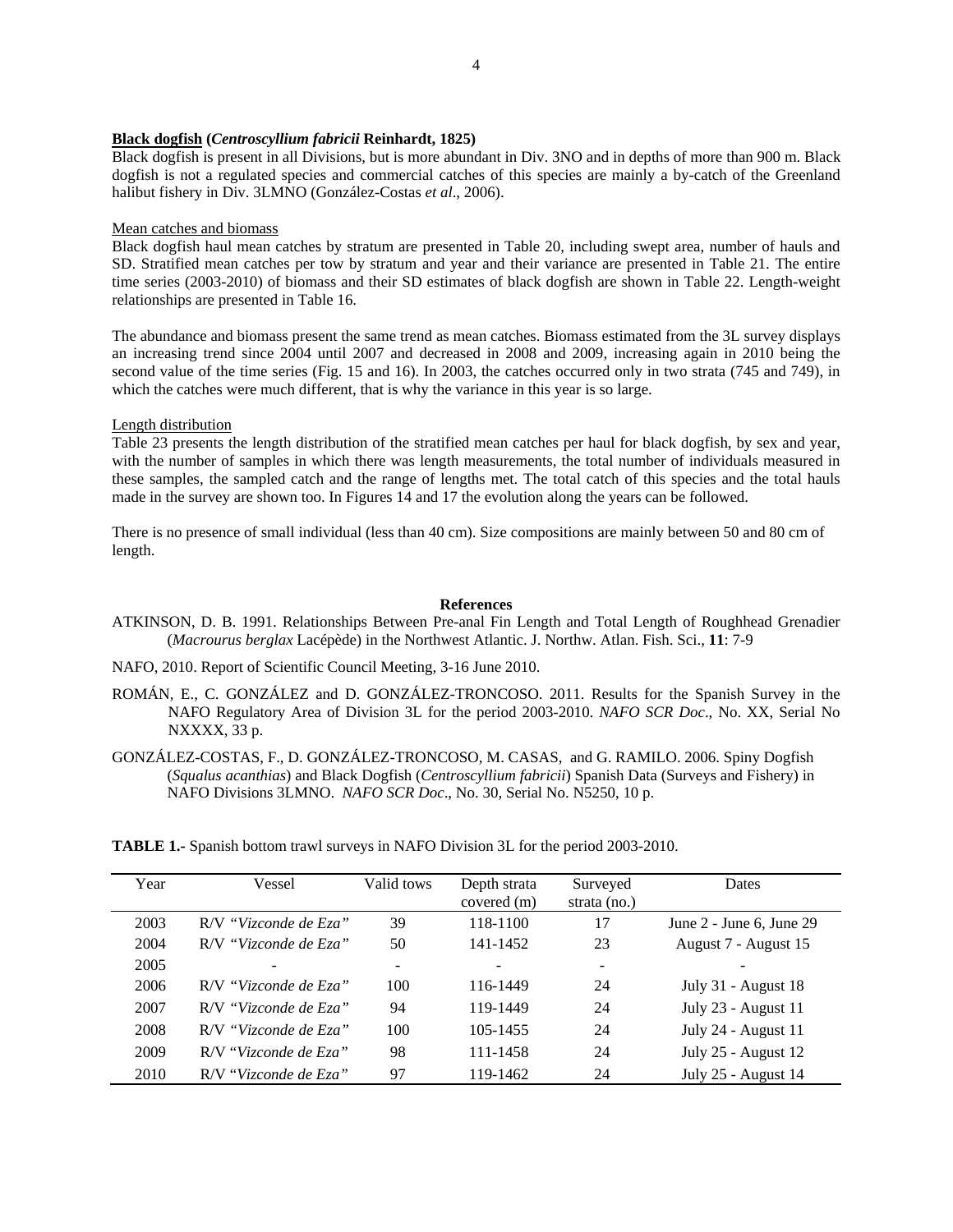|         |               | $2003$ (*)     |               |                          | 2004          |                |               |                          | 2006          |                |               |           | 2007          |                |               |           |
|---------|---------------|----------------|---------------|--------------------------|---------------|----------------|---------------|--------------------------|---------------|----------------|---------------|-----------|---------------|----------------|---------------|-----------|
| Stratum | Swept<br>area | Tow<br>number  | Mean<br>catch | <b>SD</b>                | Swept<br>area | Tow<br>number  | Mean<br>catch | <b>SD</b>                | Swept<br>area | Tow<br>number  | Mean<br>catch | <b>SD</b> | Swept<br>area | Tow<br>number  | Mean<br>catch | <b>SD</b> |
| 385     | 0.0225        | 2              | 0.062         | 0.040                    | 0.0229        | $\overline{2}$ | 0.450         | 0.636                    | 0.0229        | 2              | 1.783         | 2.521     | 0.0225        | $\overline{2}$ | 0.835         | 1.181     |
| 387     | 0.0229        | 2              | 4.390         | 1.004                    | 0.0214        | 2              | 1.885         | 1.888                    | 0.0225        | 2              | 0.395         | 0.559     | 0.0225        | 2              | 1.992         | 1.105     |
| 388     | 0.0334        | 3              | 7.870         | 6.987                    | 0.0105        |                | 1.313         | $\overline{\phantom{a}}$ | 0.0566        | 5              | 7.028         | 5.142     | 0.0563        | 5              | 7.434         | 7.400     |
| 389     | 0.0454        | $\overline{4}$ | 0.844         | 1.573                    | 0.0225        | 2              | 0.510         | 0.721                    | 0.0795        | 7              | 10.582        | 14.986    | 0.0900        | 8              | 4.162         | 4.621     |
| 390     | 0.0563        | 5              | 0.000         | 0.000                    | 0.0345        | 3              | 0.000         | 0.000                    | 0.1249        | 11             | 0.081         | 0.249     | 0.1350        | 12             | 1.369         | 1.251     |
| 391     | 0.0338        | 3              | 0.167         | 0.289                    | 0.0218        | 2              | 0.000         | 0.000                    | 0.0450        | 4              | 14.338        | 13.278    | 0.0450        | 4              | 11.183        | 15.378    |
| 392     | 0.0116        |                | 0.400         | $\overline{\phantom{a}}$ | 0.0214        | 2              | 13.219        | 17.991                   | 0.0229        | 2              | 2.045         | 1.506     | 0.0225        | 2              | 13.985        | 7.779     |
| 729     | 0.0210        | 2              | 1.260         | 1.782                    | 0.0221        | 2              | 0.000         | 0.000                    | 0.0338        | 3              | 0.000         | 0.000     | 0.0338        | 3              | 0.000         | 0.000     |
| 730     | 0.0221        | $\overline{2}$ | 0.000         | 0.000                    | 0.0221        | 2              | 0.000         | 0.000                    | 0.0326        | 3              | 0.000         | 0.000     | 0.0225        | $\overline{c}$ | 0.000         | 0.000     |
| 731     | 0.0229        | 2              | 22.405        | 13.329                   | 0.0233        | 2              | 0.496         | 0.530                    | 0.0341        | 3              | 0.000         | 0.000     | 0.0338        | 3              | 0.510         | 0.883     |
| 732     | 0.0113        |                | 0.000         | $\overline{\phantom{a}}$ | 0.0210        | 2              | 0.000         | 0.000                    | 0.0334        | 3              | 0.000         | 0.000     | 0.0338        | 3              | 0.000         | 0.000     |
| 733     | n.s.          | n.s.           | n.s.          | n.s.                     | 0.0330        | 3              | 0.000         | 0.000                    | 0.0454        | $\overline{4}$ | 0.000         | 0.000     | 0.0338        | 3              | 0.427         | 0.739     |
| 734     | n.s.          | n.s.           | n.s.          | n.s.                     | 0.0304        | $\mathfrak{Z}$ | 0.000         | 0.000                    | 0.0225        | 2              | 0.000         | 0.000     | 0.0225        | 2              | 0.000         | 0.000     |
| 741     | 0.0113        | 1              | 0.000         | $\overline{\phantom{a}}$ | 0.0323        | 3              | 0.000         | 0.000                    | 0.0218        | 2              | 0.000         | 0.000     | 0.0225        | $\overline{c}$ | 0.000         | 0.000     |
| 742     | 0.0116        | 1              | 0.000         | $\overline{\phantom{a}}$ | 0.0120        | 1              | 0.000         | $\overline{\phantom{a}}$ | 0.0229        | 2              | 0.000         | 0.000     | 0.0225        | $\overline{c}$ | 0.000         | 0.000     |
| 743     | n.s.          | n.s.           | n.s.          | n.s.                     | 0.0188        | $\overline{c}$ | 0.000         | 0.000                    | 0.0225        | 2              | 0.000         | 0.000     | 0.0225        | $\overline{c}$ | 0.000         | 0.000     |
| 744     | n.s.          | n.s.           | n.s.          | n.s.                     | 0.0101        | 1              | 0.000         | $\overline{\phantom{a}}$ | 0.0229        | 2              | 0.000         | 0.000     | 0.0218        | $\overline{c}$ | 0.000         | 0.000     |
| 745     | 0.0341        | 3              | 0.000         | 0.000                    | 0.0319        | 3              | 0.000         | 0.000                    | 0.0686        | 6              | 0.000         | 0.000     | 0.0675        | 6              | 0.000         | 0.000     |
| 746     | 0.0446        | $\overline{4}$ | 0.000         | 0.000                    | 0.0338        | 3              | 0.000         | 0.000                    | 0.0675        | 6              | 0.000         | 0.000     | 0.0664        | 6              | 0.000         | 0.000     |
| 747     | n.s.          | n.s.           | n.s.          | n.s.                     | 0.0308        | 3              | 0.000         | 0.000                    | 0.1230        | 11             | 0.000         | 0.000     | 0.1238        | 11             | 0.000         | 0.000     |
| 748     | 0.0109        | 1              | 0.000         | $\overline{\phantom{a}}$ | 0.0199        | 2              | 0.000         | 0.000                    | 0.0326        | 3              | 0.000         | 0.000     | 0.0338        | 3              | 0.000         | 0.000     |
| 749     | 0.0221        | 2              | 0.000         | 0.000                    | 0.0221        | 2              | 0.000         | 0.000                    | 0.0229        | 2              | 0.000         | 0.000     | 0.0113        | 1              | 0.000         |           |
| 750     | n.s.          | n.s.           | n.s.          | n.s.                     | 0.0180        | 2              | 0.000         | 0.000                    | 0.1005        | 9              | 0.000         | 0.000     | 0.0679        | 6              | 0.000         | 0.000     |
| 751     | n.s.          | n.s.           | n.s.          | n.s.                     | n.s.          | n.s.           | n.s           | n.s                      | 0.0454        | $\overline{4}$ | 0.000         | 0.000     | 0.0225        | 2              | 0.000         | 0.000     |

**TABLE 2.-** Swept area, number of hauls and **Atlantic cod** mean catch (Kg) and SD (\*\*) by stratum. Spanish Survey on NAFO Div. 3L in the period 2003-2010, on board R/V "*Vizconde de Eza"*. (\*) In 2003, the data correspond to 69% of the total area prospected in 2006-2010.

$$
(**) SD = \frac{\sum (x_i - \overline{x})}{n-1}
$$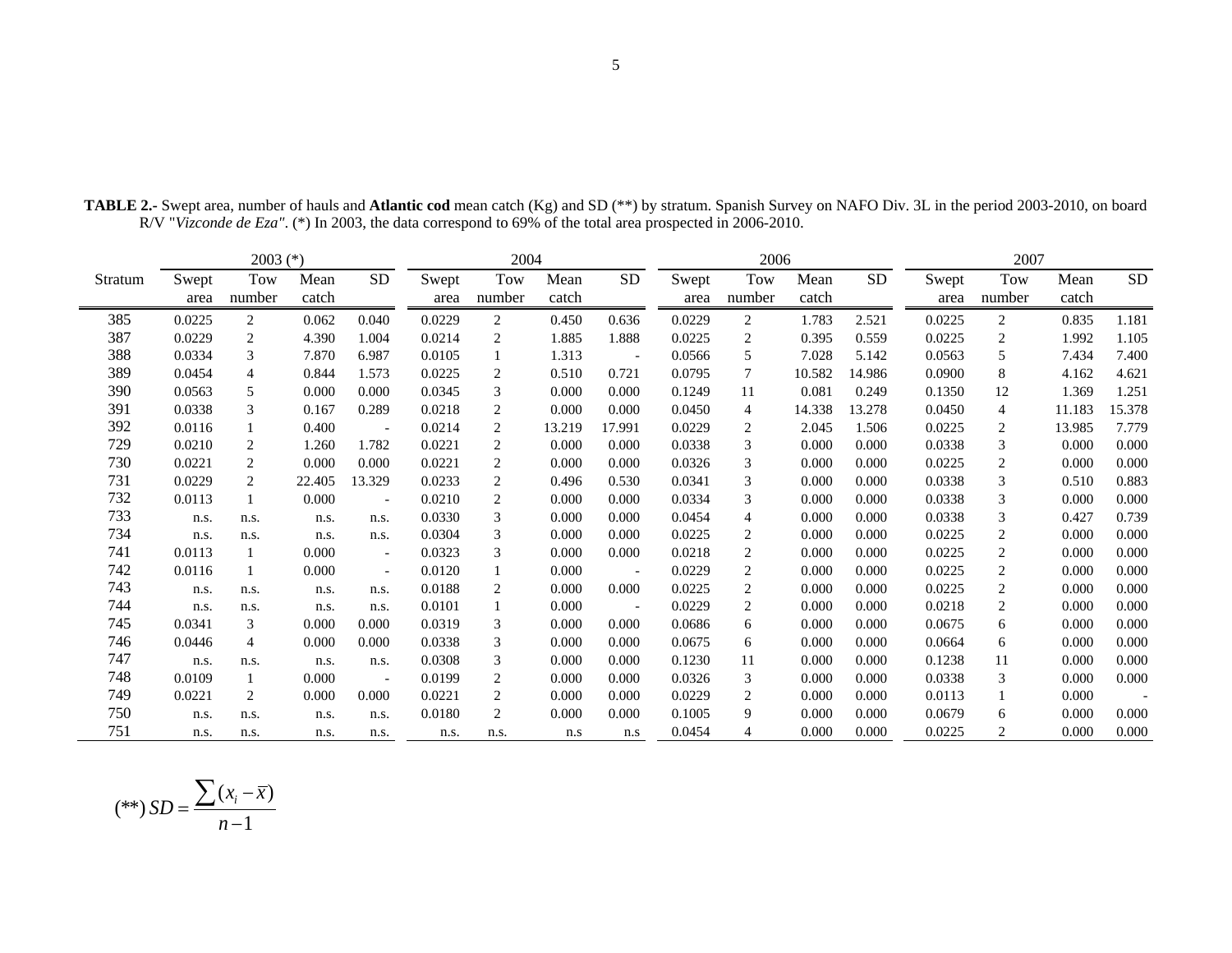|         |               | 2008           |               |         |               | 2009           |               |           |               | 2010           |               |            |               |               |               |            |
|---------|---------------|----------------|---------------|---------|---------------|----------------|---------------|-----------|---------------|----------------|---------------|------------|---------------|---------------|---------------|------------|
| Stratum | Swept<br>area | Tow<br>number  | Mean<br>catch | SD      | Swept<br>area | Tow<br>number  | Mean<br>catch | <b>SD</b> | Swept<br>area | Tow<br>number  | Mean<br>catch | ${\rm SD}$ | Swept<br>area | Tow<br>number | Mean<br>catch | ${\rm SD}$ |
| 385     | 0.0229        | $\overline{c}$ | 6.051         | 6.537   | 0.0225        | $\overline{2}$ | 5.285         | 3.514     | 0.0225        | 2              | 0.775         | 1.096      |               |               |               |            |
| 387     | 0.0435        | 4              | 5.386         | 5.633   | 0.0439        | 4              | 23.204        | 40.440    | 0.0458        | 4              | 3.433         | 2.594      |               |               |               |            |
| 388     | 0.0559        | 5              | 18.665        | 19.454  | 0.0555        | 5              | 7.413         | 3.853     | 0.0570        | 5              | 61.988        | 121.458    |               |               |               |            |
| 389     | 0.0780        | 7              | 30.523        | 18.566  | 0.0803        | 7              | 40.874        | 54.955    | 0.0795        | 7              | 150.908       | 266.990    |               |               |               |            |
| 390     | 0.1395        | 12             | 8.682         | 15.848  | 0.1373        | 12             | 22.441        | 43.094    | 0.1249        | 11             | 37.143        | 51.671     |               |               |               |            |
| 391     | 0.0454        | 4              | 342.268       | 637.574 | 0.0458        | 4              | 65.264        | 62.051    | 0.0454        | 4              | 144.075       | 119.143    |               |               |               |            |
| 392     | 0.0221        | 2              | 0.000         | 0.000   | 0.0229        | $\overline{c}$ | 0.063         | 0.089     | 0.0225        | 2              | 70.680        | 89.265     |               |               |               |            |
| 729     | 0.0338        | 3              | 0.000         | 0.000   | 0.0341        | 3              | 0.000         | 0.000     | 0.0338        | 3              | 0.000         | 0.000      |               |               |               |            |
| 730     | 0.0323        | 3              | 0.000         | 0.000   | 0.0338        | 3              | 0.000         | 0.000     | 0.0334        | 3              | 0.000         | 0.000      |               |               |               |            |
| 731     | 0.0330        | 3              | 0.130         | 0.225   | 0.0341        | 3              | 0.000         | 0.000     | 0.0338        | 3              | 0.247         | 0.225      |               |               |               |            |
| 732     | 0.0446        | 4              | 0.000         | 0.000   | 0.0450        | 4              | 0.000         | 0.000     | 0.0450        | 4              | 0.000         | 0.000      |               |               |               |            |
| 733     | 0.0431        | 4              | 0.000         | 0.000   | 0.0450        | 4              | 0.000         | 0.000     | 0.0450        | 4              | 0.000         | 0.000      |               |               |               |            |
| 734     | 0.0221        | 2              | 0.000         | 0.000   | 0.0218        | $\overline{c}$ | 0.000         | 0.000     | 0.0225        | 2              | 0.000         | 0.000      |               |               |               |            |
| 741     | 0.0210        | 2              | 0.000         | 0.000   | 0.0221        | $\overline{c}$ | 0.000         | 0.000     | 0.0225        | 2              | 0.000         | 0.000      |               |               |               |            |
| 742     | 0.0210        | 2              | 0.000         | 0.000   | 0.0214        | $\sqrt{2}$     | 0.000         | 0.000     | 0.0225        | $\overline{c}$ | 0.000         | 0.000      |               |               |               |            |
| 743     | 0.0203        | $\overline{c}$ | 0.000         | 0.000   | 0.0203        | $\overline{c}$ | 0.000         | 0.000     | 0.0225        | $\overline{2}$ | 0.000         | 0.000      |               |               |               |            |
| 744     | 0.0221        | $\overline{c}$ | 0.000         | 0.000   | 0.0210        | $\overline{2}$ | 0.000         | 0.000     | 0.0229        | 2              | 0.000         | 0.000      |               |               |               |            |
| 745     | 0.0555        | 5              | 0.000         | 0.000   | 0.0559        | 5              | 0.000         | 0.000     | 0.0563        | 5              | 0.000         | 0.000      |               |               |               |            |
| 746     | 0.0638        | 6              | 0.000         | 0.000   | 0.0668        | 6              | 0.000         | 0.000     | 0.0679        | 6              | 0.000         | 0.000      |               |               |               |            |
| 747     | 0.1069        | 10             | 0.000         | 0.000   | 0.1118        | 10             | 0.000         | 0.000     | 0.1125        | 10             | 0.000         | 0.000      |               |               |               |            |
| 748     | 0.0218        | 2              | 0.000         | 0.000   | 0.0229        | $\overline{c}$ | 0.000         | 0.000     | 0.0225        | 2              | 0.000         | 0.000      |               |               |               |            |
| 749     | 0.0214        | 2              | 0.000         | 0.000   | 0.0225        | $\overline{c}$ | 0.000         | 0.000     | 0.0229        | 2              | 0.000         | 0.000      |               |               |               |            |
| 750     | 0.0844        | 8              | 0.000         | 0.000   | 0.0791        | $\tau$         | 0.000         | 0.000     | 0.0900        | 8              | 0.000         | 0.000      |               |               |               |            |
| 751     | 0.0413        | 4              | 0.000         | 0.000   | 0.0338        | 3              | 0.000         | 0.000     | 0.0225        | 2              | 0.000         | 0.000      |               |               |               |            |

**TABLE 2 (cont).-** Swept area, number of hauls and **Atlantic cod** mean catch (Kg) and SD (\*\*) by stratum. Spanish Survey on NAFO Div. 3L in the period 2003-2010, on board R/V "*Vizconde de Eza"*. (\*) In 2003, the data correspond to 69% of the total area prospected in 2006-2010.

$$
(**) SD = \frac{\sum (x_i - \overline{x})}{n - 1}
$$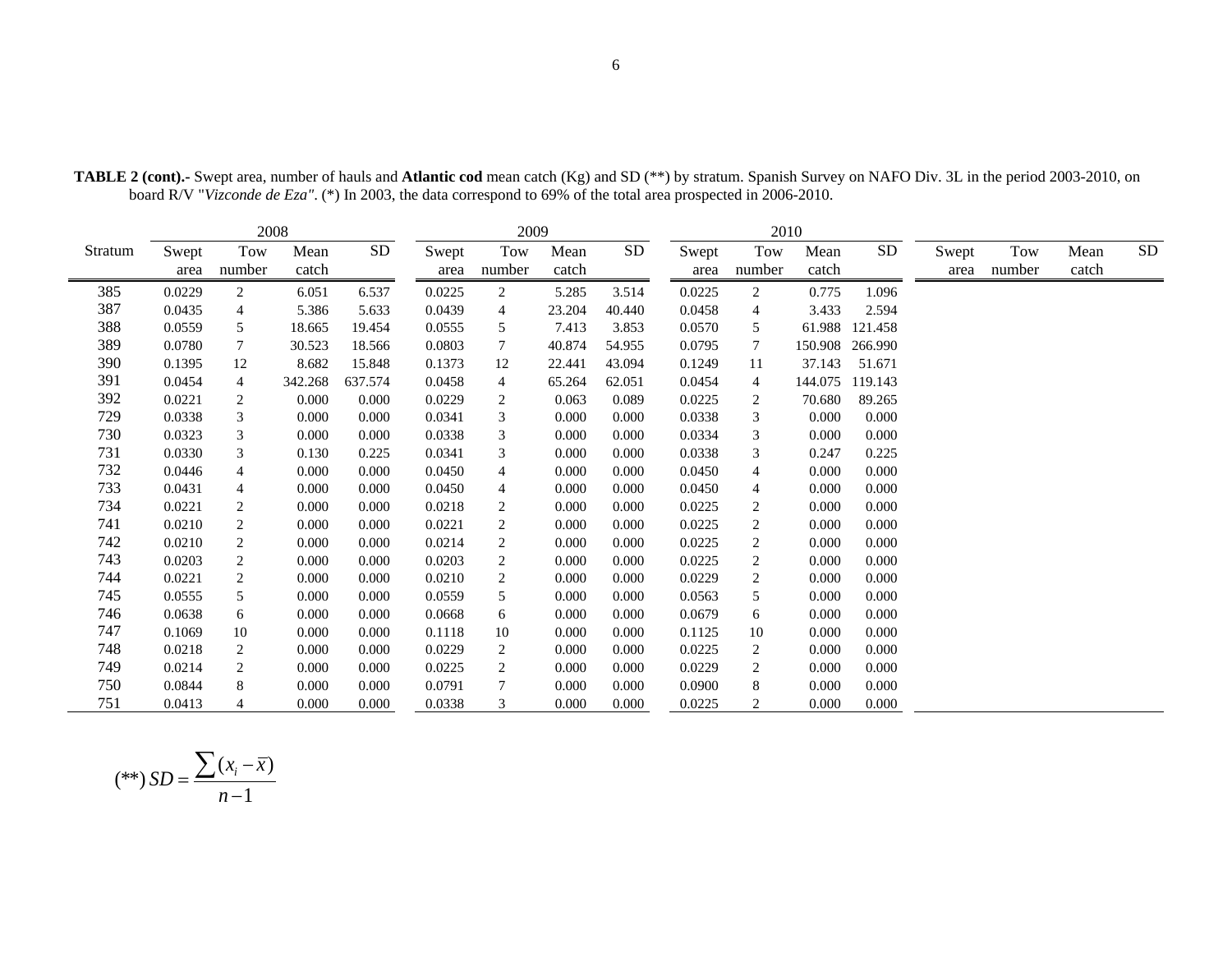|              | Survey    |         |                          |          |          |           |          |           |  |  |  |  |  |  |
|--------------|-----------|---------|--------------------------|----------|----------|-----------|----------|-----------|--|--|--|--|--|--|
| Stratum      | 2003      | 2004    | 2005                     | 2006     | 2007     | 2008      | 2009     | 2010      |  |  |  |  |  |  |
| 385          | 7.26      | 53.10   | $\overline{\phantom{a}}$ | 210.34   | 98.53    | 713.96    | 623.63   | 91.45     |  |  |  |  |  |  |
| 387          | 1123.84   | 482.56  |                          | 101.12   | 509.82   | 1378.75   | 5940.16  | 878.72    |  |  |  |  |  |  |
| 388          | 2809.59   | 468.74  |                          | 2509.00  | 2653.87  | 6663.55   | 2646.51  | 22129.72  |  |  |  |  |  |  |
| 389          | 429.34    | 259.59  | $\blacksquare$           | 5386.31  | 2118.59  | 15536.35  | 20804.94 | 76812.24  |  |  |  |  |  |  |
| 390          | 0.00      | 0.00    | $\overline{\phantom{a}}$ | 65.94    | 1115.80  | 7076.10   | 18289.28 | 30271.32  |  |  |  |  |  |  |
| 391          | 47.00     | 0.00    | $\overline{\phantom{a}}$ | 4043.18  | 3153.47  | 96519.44  | 18404.45 | 40629.15  |  |  |  |  |  |  |
| 392          | 58.00     | 1916.68 | $\overline{\phantom{a}}$ | 296.53   | 2027.75  | 0.00      | 9.14     | 10248.60  |  |  |  |  |  |  |
| 729          | 234.36    | 0.00    |                          | 0.00     | 0.00     | 0.00      | 0.00     | 0.00      |  |  |  |  |  |  |
| 730          | 0.00      | 0.00    |                          | 0.00     | 0.00     | 0.00      | 0.00     | 0.00      |  |  |  |  |  |  |
| 731          | 4839.48   | 107.03  | $\blacksquare$           | 0.00     | 110.16   | 28.08     | 0.00     | 53.28     |  |  |  |  |  |  |
| 732          | 0.00      | 0.00    | $\overline{\phantom{a}}$ | 0.00     | 0.00     | 0.00      | 0.00     | 0.00      |  |  |  |  |  |  |
| 733          | n.s       | 0.00    | $\overline{\phantom{a}}$ | 0.00     | 99.84    | 0.00      | 0.00     | 0.00      |  |  |  |  |  |  |
| 734          | n.s       | 0.00    |                          | 0.00     | 0.00     | 0.00      | 0.00     | 0.00      |  |  |  |  |  |  |
| 741          | 0.00      | 0.00    |                          | 0.00     | 0.00     | 0.00      | 0.00     | 0.00      |  |  |  |  |  |  |
| 742          | 0.00      | 0.00    |                          | 0.00     | 0.00     | 0.00      | 0.00     | 0.00      |  |  |  |  |  |  |
| 743          | $\rm n.s$ | 0.00    | $\blacksquare$           | 0.00     | 0.00     | $0.00\,$  | 0.00     | 0.00      |  |  |  |  |  |  |
| 744          | n.s       | 0.00    | $\overline{\phantom{a}}$ | 0.00     | 0.00     | 0.00      | 0.00     | 0.00      |  |  |  |  |  |  |
| 745          | 0.00      | 0.00    | $\blacksquare$           | 0.00     | 0.00     | 0.00      | 0.00     | 0.00      |  |  |  |  |  |  |
| 746          | 0.00      | 0.00    |                          | 0.00     | 0.00     | 0.00      | 0.00     | 0.00      |  |  |  |  |  |  |
| 747          | n.s       | 0.00    | $\overline{\phantom{a}}$ | 0.00     | 0.00     | 0.00      | 0.00     | 0.00      |  |  |  |  |  |  |
| 748          | 0.00      | 0.00    | $\sim$                   | 0.00     | 0.00     | 0.00      | 0.00     | 0.00      |  |  |  |  |  |  |
| 749          | 0.00      | 0.00    | $\blacksquare$           | 0.00     | 0.00     | 0.00      | 0.00     | 0.00      |  |  |  |  |  |  |
| 750          | n.s       | 0.00    |                          | 0.00     | 0.00     | 0.00      | 0.00     | 0.00      |  |  |  |  |  |  |
| 751          | n.s       | n.s     |                          | 0.00     | 0.00     | 0.00      | 0.00     | 0.00      |  |  |  |  |  |  |
|              |           |         |                          |          |          |           |          |           |  |  |  |  |  |  |
| <b>TOTAL</b> | 9548.87   | 3287.70 | $\overline{\phantom{a}}$ | 12612.40 | 11887.83 | 127916.23 | 66718.10 | 181114.48 |  |  |  |  |  |  |
|              | 2.13      | 0.53    |                          | 1.94     | 1.83     | 19.72     | 10.28    | 27.92     |  |  |  |  |  |  |
| <b>SD</b>    | 0.57      | 0.30    |                          | 0.55     | 0.42     | 13.89     | 2.75     | 9.17      |  |  |  |  |  |  |

**TABLE 3.-** Stratified mean catches (Kg) of **Atlantic cod** by stratum and year (2003-2010) and SD. Research Vessel *Vizconde de Eza*. n.s. means stratum not surveyed. In 2003: the data correspond to 69% of the total area prospected in 2006-2010.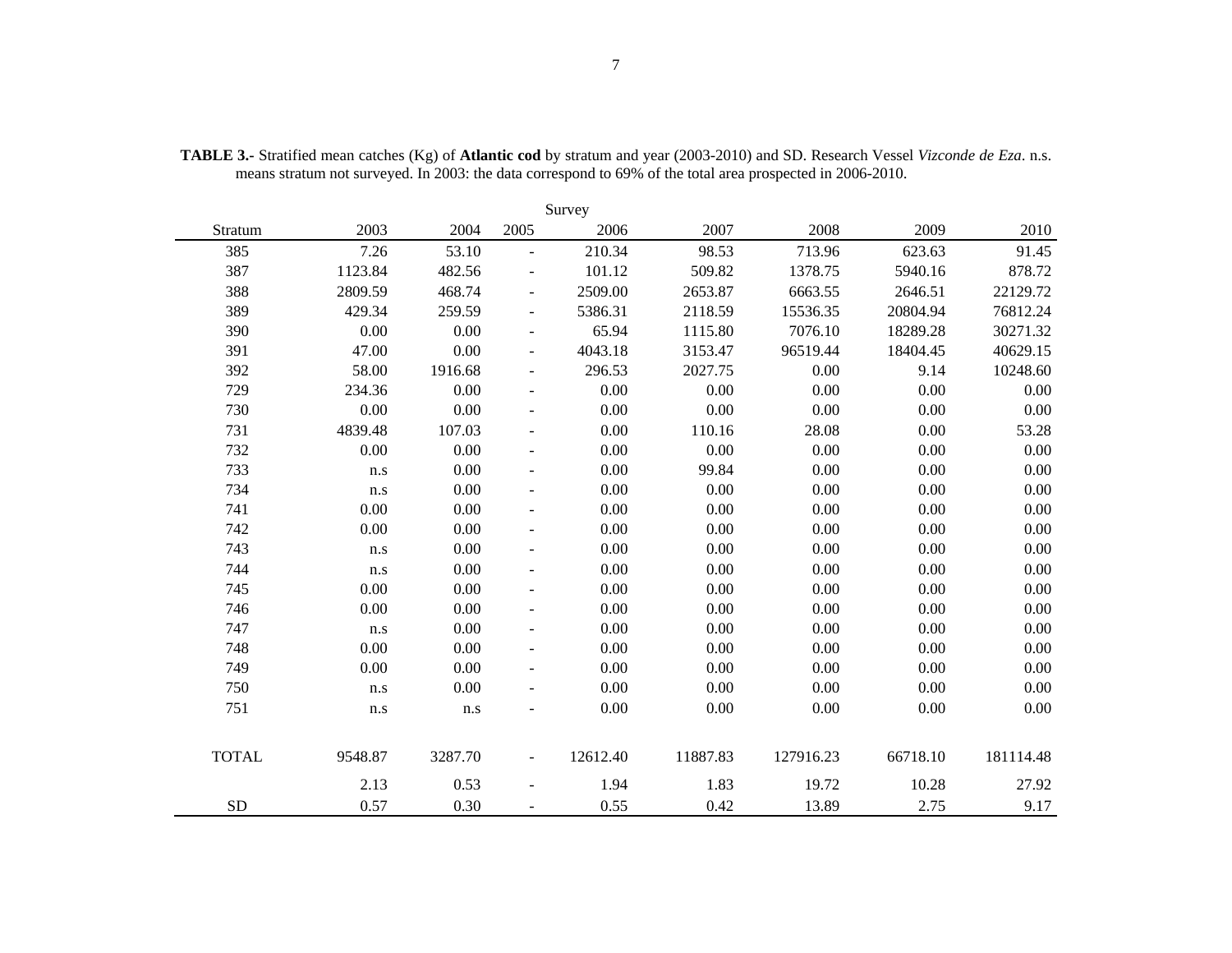| <b>TABLE 4.-</b> Survey estimates (by the swept area method) of <b>Atlantic cod</b> biomass (t.) by stratum and year and their SD on NAFO Div. 3L |
|---------------------------------------------------------------------------------------------------------------------------------------------------|
| (R/V Vizconde de Eza), n.s. means stratum not surveyed. In 2003, the data correspond to 69% of the total area prospected in 2006-                 |
| 2010.                                                                                                                                             |

|              |                         |                  |                | Survey           |                  |                  |                  |                  |
|--------------|-------------------------|------------------|----------------|------------------|------------------|------------------|------------------|------------------|
| Stratum      | 2003                    | 2004             | 2005           | 2006             | 2007             | 2008             | 2009             | 2010             |
| 385          | 1                       | 5                | $\blacksquare$ | 18               | 9                | 62               | 55               | $\,8\,$          |
| 387          | 98                      | 45               |                | 9                | 45               | 127              | 542              | 77               |
| 388          | 253                     | 45               |                | 222              | 236              | 596              | 238              | 1941             |
| 389          | 38                      | 23               |                | 474              | 188              | 1394             | 1815             | 6763             |
| 390          | $\overline{0}$          | $\boldsymbol{0}$ |                | $\epsilon$       | 99               | 609              | 1599             | 2667             |
| 391          | 4                       | $\boldsymbol{0}$ |                | 359              | 280              | 8509             | 1609             | 3582             |
| 392          | 5                       | 179              |                | 26               | 180              | $\mathbf{0}$     | 1                | 911              |
| 729          | 22                      | $\boldsymbol{0}$ |                | $\boldsymbol{0}$ | $\boldsymbol{0}$ | $\theta$         | $\boldsymbol{0}$ | $\boldsymbol{0}$ |
| 730          | $\boldsymbol{0}$        | $\boldsymbol{0}$ |                | $\boldsymbol{0}$ | $\boldsymbol{0}$ | $\mathbf{0}$     | $\theta$         | $\boldsymbol{0}$ |
| 731          | 423                     | 9                |                | $\boldsymbol{0}$ | 10               | 3                | $\overline{0}$   | 5                |
| 732          | $\mathbf{0}$            | $\boldsymbol{0}$ |                | $\mathbf{0}$     | $\boldsymbol{0}$ | $\mathbf{0}$     | $\theta$         | $\mathbf{0}$     |
| 733          | n.s                     | $\boldsymbol{0}$ |                | $\boldsymbol{0}$ | 9                | $\boldsymbol{0}$ | $\boldsymbol{0}$ | $\boldsymbol{0}$ |
| 734          | n.s                     | $\theta$         |                | $\mathbf{0}$     | $\boldsymbol{0}$ | $\mathbf{0}$     | $\theta$         | $\mathbf{0}$     |
| 741          | $\boldsymbol{0}$        | $\boldsymbol{0}$ |                | $\mathbf{0}$     | $\boldsymbol{0}$ | $\theta$         | $\theta$         | $\boldsymbol{0}$ |
| 742          | $\boldsymbol{0}$        | $\boldsymbol{0}$ |                | $\boldsymbol{0}$ | $\boldsymbol{0}$ | $\boldsymbol{0}$ | $\theta$         | $\boldsymbol{0}$ |
| 743          | n.s                     | $\boldsymbol{0}$ |                | $\boldsymbol{0}$ | $\boldsymbol{0}$ | $\boldsymbol{0}$ | $\theta$         | $\boldsymbol{0}$ |
| 744          | $\mathbf{n}.\mathbf{s}$ | $\boldsymbol{0}$ |                | $\mathbf{0}$     | $\boldsymbol{0}$ | $\Omega$         | $\Omega$         | $\boldsymbol{0}$ |
| 745          | $\boldsymbol{0}$        | $\boldsymbol{0}$ |                | $\mathbf{0}$     | $\boldsymbol{0}$ | $\theta$         | $\overline{0}$   | $\boldsymbol{0}$ |
| 746          | $\boldsymbol{0}$        | $\boldsymbol{0}$ |                | $\mathbf{0}$     | $\boldsymbol{0}$ | $\Omega$         | $\theta$         | $\boldsymbol{0}$ |
| 747          | n.s                     | $\boldsymbol{0}$ |                | $\theta$         | $\boldsymbol{0}$ | $\theta$         | $\theta$         | $\boldsymbol{0}$ |
| 748          | $\boldsymbol{0}$        | $\boldsymbol{0}$ |                | $\theta$         | $\boldsymbol{0}$ | $\Omega$         | $\theta$         | $\boldsymbol{0}$ |
| 749          | $\boldsymbol{0}$        | $\boldsymbol{0}$ |                | $\boldsymbol{0}$ | $\boldsymbol{0}$ | $\boldsymbol{0}$ | $\overline{0}$   | $\boldsymbol{0}$ |
| 750          | n.s                     | $\boldsymbol{0}$ |                | $\Omega$         | $\boldsymbol{0}$ | $\Omega$         | $\Omega$         | $\boldsymbol{0}$ |
| 751          | n.s                     | n.s              |                | $\boldsymbol{0}$ | $\boldsymbol{0}$ | $\overline{0}$   | $\boldsymbol{0}$ | $\boldsymbol{0}$ |
| <b>TOTAL</b> | 844                     | $306 -$          |                | 1114             | 1057             | 11300            | 5859             | 15953            |
| ${\rm SD}$   | 222                     | 180 -            |                | 315              | 245              | 7745             | 1556             | 5265             |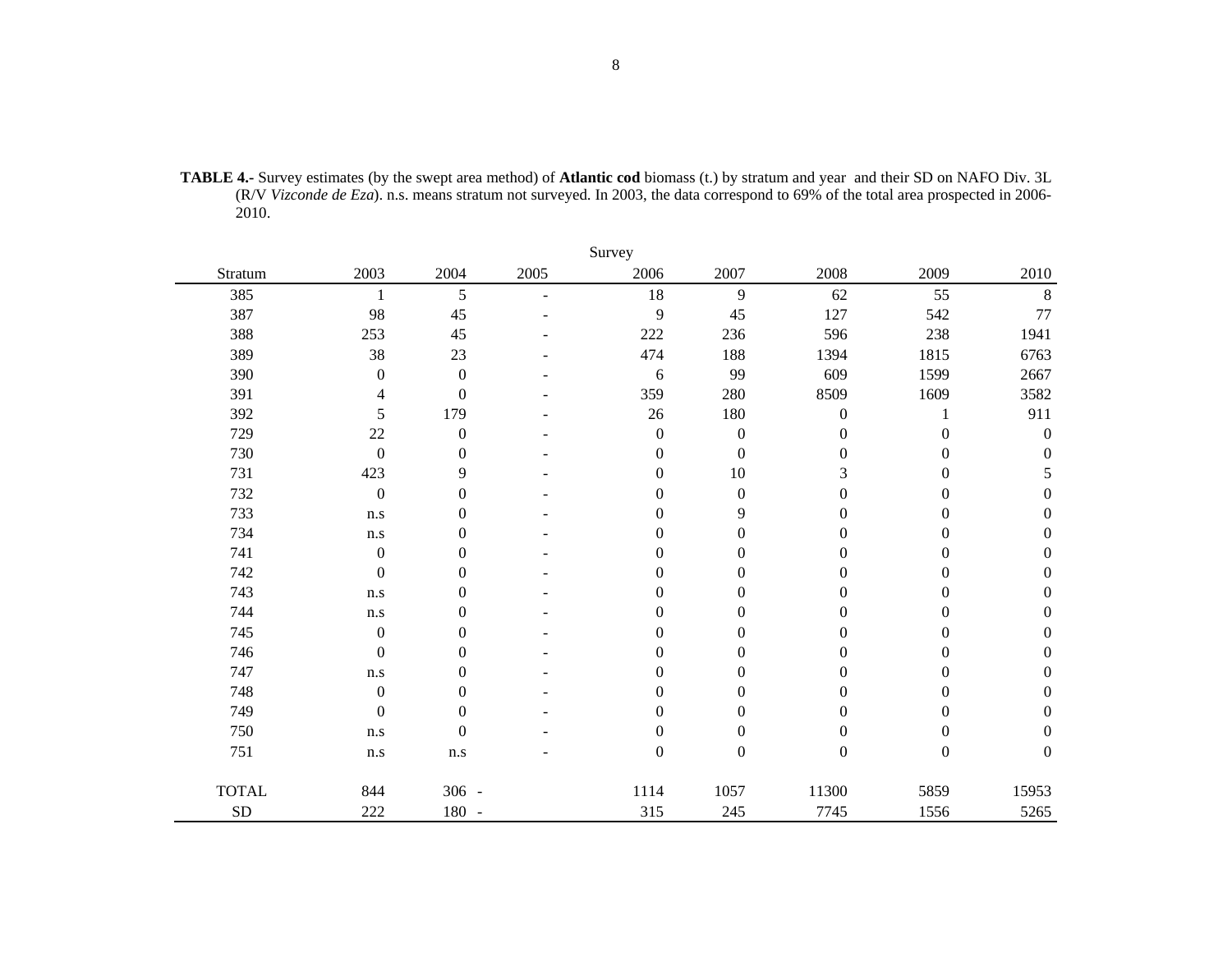**Table 5.-** Length-weight relationships in the calculation of biomass, for Division 3L (out ZEE Canada), 2003-2010 for **Atlantic cod, roughhead grenadier and redfish**. The equation is Weight=a(Length+0.5)<sup>b</sup>. To calculate the parameters for the indeterminate individuals, we used the total data (males+females+indeterminate individuals).

|          |         | <b>Atlantic cod</b>         |     |        |            | <b>Roughhead grenadier</b>          |           |        |            | <b>Redfish</b>                  |    |            |
|----------|---------|-----------------------------|-----|--------|------------|-------------------------------------|-----------|--------|------------|---------------------------------|----|------------|
| Year Sex |         | L-W Equations               | N   | $r^2$  | <b>Sex</b> | L-W Equations                       | ${\bf N}$ | $r^2$  | <b>Sex</b> | L-W Equations                   | N  | $\rm r^2$  |
| 2003     | All     | $W = 0.0059 L^{3.0965}$ 161 |     | 0.9875 | All        | $W = 0.0766 L^{3.0029}$             | 478       | 0.9872 |            | All $W = 0.0037 L^{3.3842}$     |    | 238 0.9902 |
|          | Males   |                             |     |        | Males      | $W = 0.0482 L^{3.1908}$             | 172       | 0.9772 | Males      | $W = 0.0103 L^{3.0686}$         | 95 | 0.9787     |
|          | Females |                             |     |        | Females    | $W = 0.0824 L^{2.9761}$ 290         |           | 0.9913 | Females    | $W = 0.0060 L^{3.2380}$ 90      |    | 0.993      |
| 2004     | All     | $W = 0.0045 L^{3.2037}$ 58  |     | 0.9805 | All        | $W = 0.0791 L^{3.0113}$ 1066 0.9896 |           |        |            | All $W = 0.0083 L^{3.1377}$     |    | 237 0.9808 |
|          | Males   |                             |     |        | Males      | $W = 0.0085 L^{2.9868}$             | 458       | 0.9866 | Males      | $W = 0.0161 L^{2.9333}$         | 97 | 0.9877     |
|          | Females |                             |     |        | Females    | $W = 0.0788 L^{3.0119}$ 597         |           | 0.9906 | Females    | $W = 0.0190 L^{2.8927}$         |    | 117 0.9881 |
| 2006     | All     | $W = 0.0057 L^{3.3142}$     | 308 | 0.9854 | All        | $W = 0.0773 L^{3.0264}$ 1645 0.9817 |           |        |            | All $W = 0.0096 L^{3.1034}$     |    | 920 0.9835 |
|          | Males   | $W = 0.0043 L^{3.2188}$     | 142 | 0.9808 | Males      | $W = 0.0664 L^{3.0810}$             | 655       | 0.9748 | Males      | $W = 0.0100 L^{3.0871}$         |    | 444 0.9843 |
|          | Females | $W = 0.0069 L^{3.0874}$ 166 |     | 0.9896 | Females    | $W = 0.0893 L^{2.9794}$ 975         |           | 0.986  | Females    | $W = 0.0091 L^{3.1221}$         |    | 471 0.9811 |
| 2007     | All     | $W = 0.0055 L^{3.1370}$     | 225 | 0.983  | All        | $W = 0.0885 L^{2.9691}$ 1950 0.9895 |           |        |            | All $W = 0.0080 L^{3.1588}$     |    | 881 0.9842 |
|          | Males   | $W = 0.0061 L^{3.1114}$ 107 |     | 0.991  | Males      | $W = 0.0946 L^{2.9435}$ 754 0.9859  |           |        | Males      | $W = 0.0140 L^{2.9836}$         |    | 432 0.9858 |
|          | Females | $W = 0.0047 L^{3.1750}$ 118 |     | 0.9735 | Females    | $W = 0.0877 L^{2.9727}$ 1165 0.9897 |           |        | Females    | $W = 0.0133 L^{3.0115}$         |    | 392 0.9868 |
| 2008     | All     | $W = 0.0083 L^{3.0479}$     | 819 | 0.9856 | All        | $W = 0.1237 L^{2.8681}$ 1773 0.9871 |           |        |            | All $W = 0.0142 L^{2.9849}$     |    | 699 0.9701 |
|          | Males   | $W = 0.0083 L^{3.0493}$     | 403 | 0.9855 | Males      | $W = 0.1174 L^{2.8868}$ 754         |           | 0.9832 | Males      | $W = 0.0337 L^{2.7219}$         |    | 338 0.9343 |
|          | Females | $W = 0.0084 L^{3.0467}$ 416 |     | 0.9856 | Females    | $W = 0.1144 L^{2.8938}$ 1024 0.988  |           |        | Females    | $W = 0.0314 L^{2.7511}$         |    | 340 0.9412 |
| 2009     | All     | $W = 0.0084 L^{3.0256}$     | 684 | 0.9824 | All        | $W = 0.0903 L^{2.9583}$ 1457 0.9911 |           |        |            | All $W = 0.0083 L^{3.1392}$     |    | 818 0.9854 |
|          | Males   | $W = 0.0089 L^{3.0085}$     | 296 | 0.9824 | Males      | $W = 0.0847 L^{2.9803}$             | 540       | 0.9871 | Males      | $W = 0.0135 L^{2.9882}$         |    | 354 0.9738 |
|          | Females | $W = 0.0083 L^{3.0299}$     | 388 | 0.9821 | Females    | $W = 0.0927 L^{2.9505}$ 899         |           | 0.9904 | Females    | $W = 0.0174 L^{2.9204}$         |    | 389 0.9763 |
| 2010     | All     | $W = 0.0086 L^{3.0302}$ 756 |     | 0.980  | All        | $W = 0.1006 L^{2.9369}$ 1539 0.991  |           |        |            | All $W = 0.0110 L^{3.0593}$     |    | 808 0.9859 |
|          | Males   | $W = 0.0076 L^{3.0636}$ 364 |     | 0.980  | Males      | $W = 0.0909 L^{2.9770}$ 547         |           | 0.984  | Males      | $W = 0.0153 L^{2.9565}$         |    | 372 0.9754 |
|          | Females | $W = 0.0095 L^{3.0027}$ 392 |     | 0.979  | Females    | $W = 0.1071 L^{2.9152}$ 947         |           | 0.990  |            | Females $W = 0.0161 L^{2.9484}$ |    | 397 0.9706 |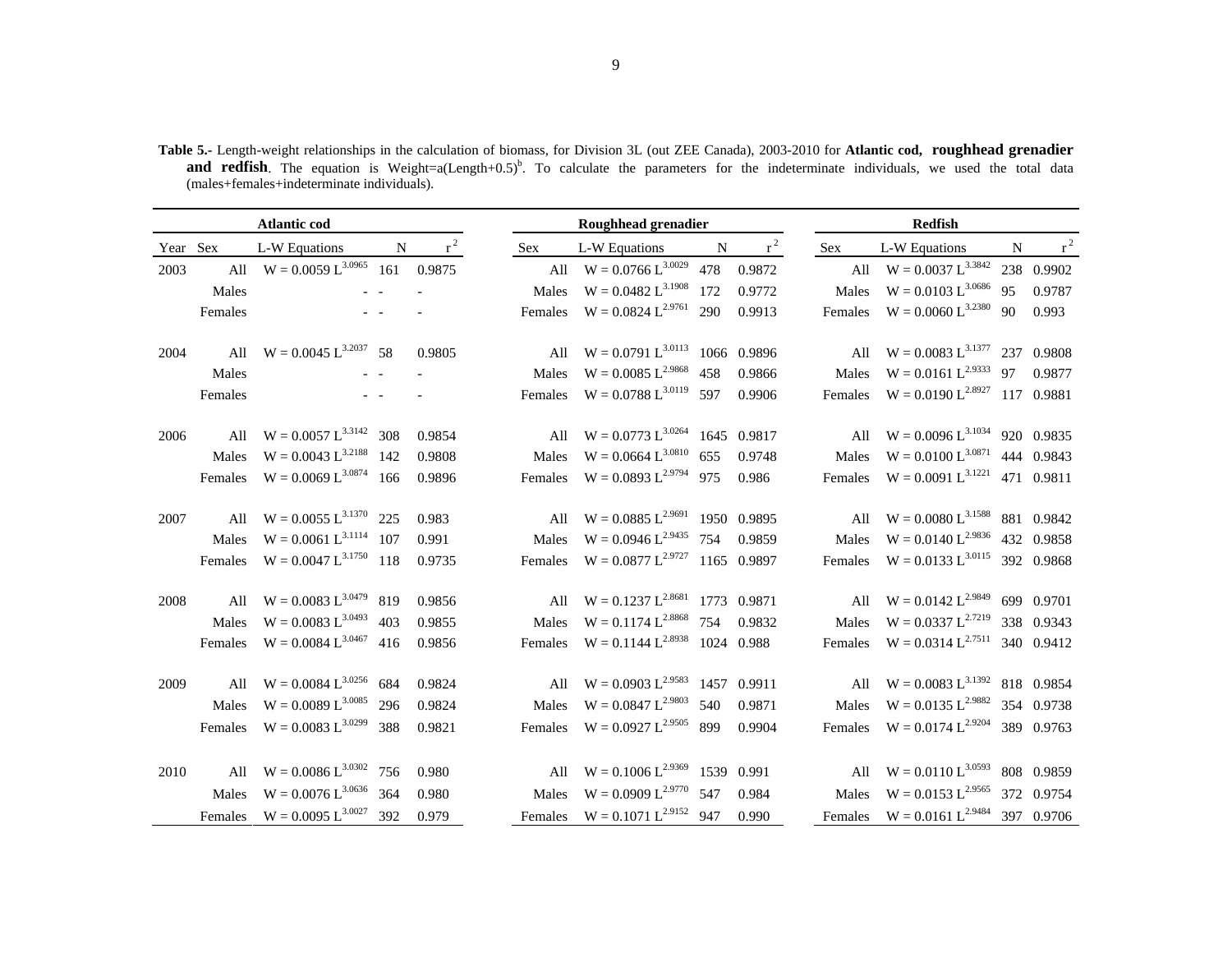**TABLE 6.- Atlantic cod** length distribution per haul mean catches by sex and year. Number per stratified mean catches. Spanish Summer Survey on NAFO 3L: 2003-2010 (R/V *Vizconde de Eza*). Indet. means indeterminate. (\*) In 2003, the data correspond to 69% of the total area prospected in 2006-2010.

|                    |      | $2003$ (*)       |      |             |          | 2004                      |          |           |          | 2006                      |                   |             |          | 2007              |                  |          |
|--------------------|------|------------------|------|-------------|----------|---------------------------|----------|-----------|----------|---------------------------|-------------------|-------------|----------|-------------------|------------------|----------|
| Length (cm.)       | M    | $\mathbf F$      | I    | $\mathbf T$ | M        | $\boldsymbol{\mathrm{F}}$ | I        | T         | М        | $\boldsymbol{\mathrm{F}}$ | I                 | $\mathbf T$ | M        | $\rm F$           | I                | T        |
| 12                 | 0.00 | $0.00\,$         | 0.03 | 0.03        | 0.00     | 0.00                      | 0.00     | 0.00      | 0.01     | 0.00                      | 0.00              | $0.01\,$    | 0.00     | 0.01              | 0.00             | $0.01\,$ |
| 14                 | 0.00 | 0.00             | 0.00 | 0.00        | 0.00     | 0.00                      | 0.00     | 0.00      | $0.00\,$ | 0.00                      | 0.00              | 0.00        | 0.01     | 0.00              | 0.00             | 0.01     |
| 16                 | 0.00 | 0.00             | 0.10 | 0.10        | 0.00     | 0.00                      | $0.00\,$ | 0.00      | 0.00     | 0.01                      | 0.00              | 0.01        | 0.02     | 0.00              | 0.00             | 0.02     |
| 18                 | 0.00 | 0.00             | 0.06 | 0.06        | 0.00     | 0.00                      | $0.00\,$ | 0.00      | 0.00     | 0.03                      | 0.00              | 0.03        | 0.04     | 0.03              | 0.00             | 0.07     |
| 20                 | 0.00 | $0.00\,$         | 0.10 | 0.10        | 0.00     | $0.00\,$                  | $0.00\,$ | 0.00      | 0.03     | $0.00\,$                  | 0.00              | 0.03        | 0.04     | 0.00              | 0.00             | 0.04     |
| 22                 | 0.00 | 0.00             | 0.18 | 0.18        | 0.00     | 0.00                      | 0.00     | 0.00      | 0.05     | 0.02                      | 0.00              | 0.08        | 0.02     | 0.01              | 0.00             | 0.03     |
| 24                 | 0.00 | 0.00             | 0.34 | 0.34        | 0.00     | 0.00                      | 0.02     | 0.02      | 0.08     | 0.10                      | 0.00              | 0.18        | 0.01     | 0.01              | 0.00             | 0.02     |
| 26                 | 0.00 | 0.00             | 0.38 | 0.38        | 0.00     | 0.00                      | 0.03     | 0.03      | 0.09     | 0.16                      | 0.00              | 0.25        | 0.01     | 0.00              | 0.00             | $0.01\,$ |
| 28                 | 0.00 | 0.00             | 0.24 | 0.24        | 0.00     | 0.00                      | 0.06     | 0.06      | 0.09     | 0.19                      | 0.00              | 0.27        | 0.02     | 0.04              | 0.00             | 0.06     |
| 30                 | 0.00 | 0.00             | 0.30 | 0.30        | 0.00     | 0.00                      | 0.15     | 0.15      | 0.13     | 0.19                      | 0.00              | 0.32        | 0.05     | 0.02              | 0.00             | 0.07     |
| 32                 | 0.00 | 0.00             | 0.27 | 0.27        | 0.00     | 0.00                      | 0.03     | 0.03      | 0.20     | 0.11                      | 0.00              | 0.30        | 0.05     | 0.06              | 0.00             | 0.12     |
| 34                 | 0.00 | 0.00             | 0.28 | 0.28        | 0.00     | 0.00                      | 0.05     | 0.05      | 0.15     | 0.10                      | 0.00              | 0.25        | 0.07     | 0.06              | 0.00             | 0.14     |
| 36                 | 0.00 | 0.00             | 0.37 | 0.37        | 0.00     | 0.00                      | 0.09     | 0.09      | 0.12     | 0.11                      | 0.00              | 0.23        | 0.07     | 0.13              | 0.00             | 0.21     |
| 38                 | 0.00 | 0.00             | 0.35 | 0.35        | 0.00     | 0.00                      | 0.15     | 0.15      | 0.11     | 0.12                      | 0.00              | 0.23        | 0.14     | 0.17              | 0.00             | 0.31     |
| 40                 | 0.00 | 0.00             | 0.20 | 0.20        | 0.00     | 0.00                      | $0.10\,$ | 0.10      | 0.05     | 0.12                      | 0.00              | 0.17        | 0.11     | 0.14              | 0.00             | 0.25     |
| 42                 | 0.00 | 0.00             | 0.38 | 0.38        | 0.00     | 0.00                      | 0.10     | 0.10      | 0.12     | 0.07                      | 0.00              | 0.18        | 0.10     | 0.14              | 0.00             | 0.24     |
| 44                 | 0.00 | 0.00             | 0.10 | 0.10        | 0.00     | 0.00                      | 0.06     | 0.06      | 0.13     | 0.10                      | 0.00              | 0.23        | 0.11     | 0.07              | 0.00             | 0.18     |
| 46                 | 0.00 | 0.00             | 0.12 | 0.12        | 0.00     | 0.00                      | 0.03     | 0.03      | 0.11     | 0.13                      | 0.00              | 0.24        | 0.02     | 0.13              | 0.00             | 0.15     |
| 48                 | 0.00 | 0.00             | 0.13 | 0.13        | 0.00     | 0.00                      | 0.01     | 0.01      | 0.03     | 0.09                      | 0.00              | 0.12        | 0.07     | 0.04              | 0.00             | 0.12     |
| 50                 | 0.00 | 0.00             | 0.08 | 0.08        | 0.00     | 0.00                      | 0.03     | 0.03      | 0.03     | 0.05                      | 0.00              | 0.08        | 0.02     | 0.03              | 0.00             | 0.05     |
| 52                 | 0.00 | $0.00\,$         | 0.12 | 0.12        | 0.00     | 0.00                      | $0.00\,$ | 0.00      | 0.02     | 0.05                      | 0.00              | 0.08        | 0.02     | 0.05              | 0.00             | 0.07     |
| 54                 | 0.00 | 0.00             | 0.00 | 0.00        | 0.00     | 0.00                      | 0.01     | 0.01      | 0.00     | 0.04                      | 0.00              | 0.04        | 0.05     | 0.02              | 0.00             | 0.07     |
| 56                 | 0.00 | 0.00             | 0.03 | 0.03        | 0.00     | 0.00                      | 0.00     | 0.00      | 0.00     | 0.00                      | 0.00              | 0.00        | 0.02     | 0.04              | 0.00             | 0.06     |
| 58                 | 0.00 | $0.00\,$         | 0.02 | 0.02        | 0.00     | 0.00                      | 0.00     | 0.00      | 0.01     | 0.00                      | 0.00              | 0.01        | 0.03     | 0.03              | 0.00             | 0.06     |
| 60                 | 0.00 | 0.00             | 0.02 | 0.02        | 0.00     | 0.00                      | $0.00\,$ | 0.00      | 0.00     | 0.00                      | 0.00              | 0.00        | 0.01     | 0.01              | 0.00             | 0.02     |
| 62                 | 0.00 | 0.00             | 0.03 | 0.03        | 0.00     | 0.00                      | 0.00     | 0.00      | 0.00     | 0.00                      | 0.00              | 0.00        | 0.01     | 0.01              | 0.00             | 0.02     |
| 64                 | 0.00 | 0.00             | 0.00 | 0.00        | 0.00     | 0.00                      | 0.00     | 0.00      | 0.00     | 0.01                      | 0.00              | 0.01        | 0.00     | 0.00              | 0.00             | 0.00     |
| 66                 | 0.00 | 0.00             | 0.02 | 0.02        | 0.00     | 0.00                      | 0.00     | 0.00      | 0.00     | 0.00                      | 0.00              | 0.00        | 0.00     | 0.00              | 0.00             | 0.00     |
| 68                 | 0.00 | 0.00             | 0.02 | 0.02        | 0.00     | 0.00                      | 0.00     | 0.00      | 0.00     | 0.01                      | 0.00              | 0.01        | 0.00     | 0.01              | 0.00             | 0.01     |
| 70                 | 0.00 | 0.00             | 0.00 | 0.00        | 0.00     | 0.00                      | 0.00     | 0.00      | 0.00     | 0.00                      | 0.00              | 0.00        | 0.00     | 0.00              | 0.00             | 0.00     |
| 72                 | 0.00 | 0.00             | 0.00 | 0.00        | 0.00     | 0.00                      | 0.00     | 0.00      | 0.00     | 0.00                      | 0.00              | 0.00        | 0.00     | 0.00              | 0.00             | 0.00     |
| 74                 | 0.00 | 0.00             | 0.00 | 0.00        | 0.00     | 0.00                      | $0.00\,$ | 0.00      | 0.00     | 0.00                      | 0.00              | 0.00        | 0.00     | 0.00              | 0.00             | 0.00     |
| 76                 | 0.00 | 0.00             | 0.00 | 0.00        | 0.00     | 0.00                      | $0.00\,$ | 0.00      | 0.00     | 0.00                      | 0.00              | 0.00        | 0.00     | 0.01              | 0.00             | 0.01     |
| 78                 | 0.00 | 0.00             | 0.00 | 0.00        | 0.00     | 0.00                      | 0.00     | 0.00      | 0.00     | 0.01                      | 0.00              | 0.01        | 0.00     | 0.00              | 0.00             | 0.00     |
| 80                 | 0.00 | 0.00             | 0.03 | 0.03        | 0.00     | 0.00                      | $0.00\,$ | 0.00      | 0.00     | 0.00                      | 0.00              | 0.00        | 0.00     | 0.00              | 0.00             | 0.00     |
| 82                 | 0.00 | 0.00             | 0.00 | 0.00        | 0.00     | 0.00                      | $0.00\,$ | 0.00      | $0.00\,$ | $0.00\,$                  | 0.00              | 0.00        | 0.00     | 0.00              | 0.00             | 0.00     |
| 84                 | 0.00 | 0.00             | 0.00 | 0.00        | 0.00     | 0.00                      | $0.00\,$ | 0.00      | $0.00\,$ | $0.00\,$                  | 0.00              | 0.00        | $0.00\,$ | $0.00 \quad 0.00$ |                  | 0.00     |
| 86                 | 0.00 | $0.00\quad 0.00$ |      | $0.00\,$    | $0.00\,$ | $0.00\,$                  | 0.00     | 0.00      | $0.00\,$ | $0.00\ 0.00$              |                   | $0.00\,$    | $0.00\,$ | $0.00 \quad 0.00$ |                  | $0.00\,$ |
| 88                 | 0.00 | $0.00\,$         | 0.00 | 0.00        | 0.00     | 0.00                      | $0.00\,$ | 0.00      | 0.00     |                           | $0.00 \quad 0.00$ | 0.00        | 0.00     | $0.00\quad 0.00$  |                  | 0.00     |
| 90                 | 0.00 | 0.00             | 0.00 | 0.00        | 0.00     | 0.00                      | $0.00\,$ | 0.00      | 0.00     | $0.00\,$                  | 0.00              | 0.00        | 0.00     | 0.00              | 0.00             | $0.00\,$ |
| 92                 | 0.00 | 0.00             | 0.00 | 0.00        | 0.00     | 0.00                      | $0.00\,$ | 0.00      | 0.00     | 0.00                      | 0.00              | 0.00        | 0.00     | 0.00              | 0.00             | $0.00\,$ |
| Total              | 0.00 | $0.00\,$         | 4.30 | 4.30        | 0.00     | 0.00                      | 0.92     | 0.92      | 1.57     | 1.82                      | 0.00              | 3.38        | 1.13     | 1.30 0.00         |                  | 2.43     |
| N° samples:        |      |                  |      | 14          |          |                           |          | 9         |          |                           |                   | 22          |          |                   |                  | 32       |
| $N^{\circ}$ Ind.:  |      |                  | 160  | 160         |          |                           | 55       | 55        | 143      | 167                       | $\mathbf{0}$      | 310         | 107      | 119               | $\boldsymbol{0}$ | 226      |
| Sampled catch:     |      |                  |      | 84          |          |                           |          | 34        |          |                           |                   | 176         |          |                   |                  | 168      |
| Range:             |      |                  |      | 13-81       |          |                           |          | $24 - 55$ |          |                           |                   | 13-79       |          |                   |                  | 12-76    |
| Total catch:       |      |                  |      | 84          |          |                           |          | 34        |          |                           |                   | 176         |          |                   |                  | 168      |
| Total valid hauls: |      |                  |      | 39          |          |                           |          | 50        |          |                           |                   | 100         |          |                   |                  | 94       |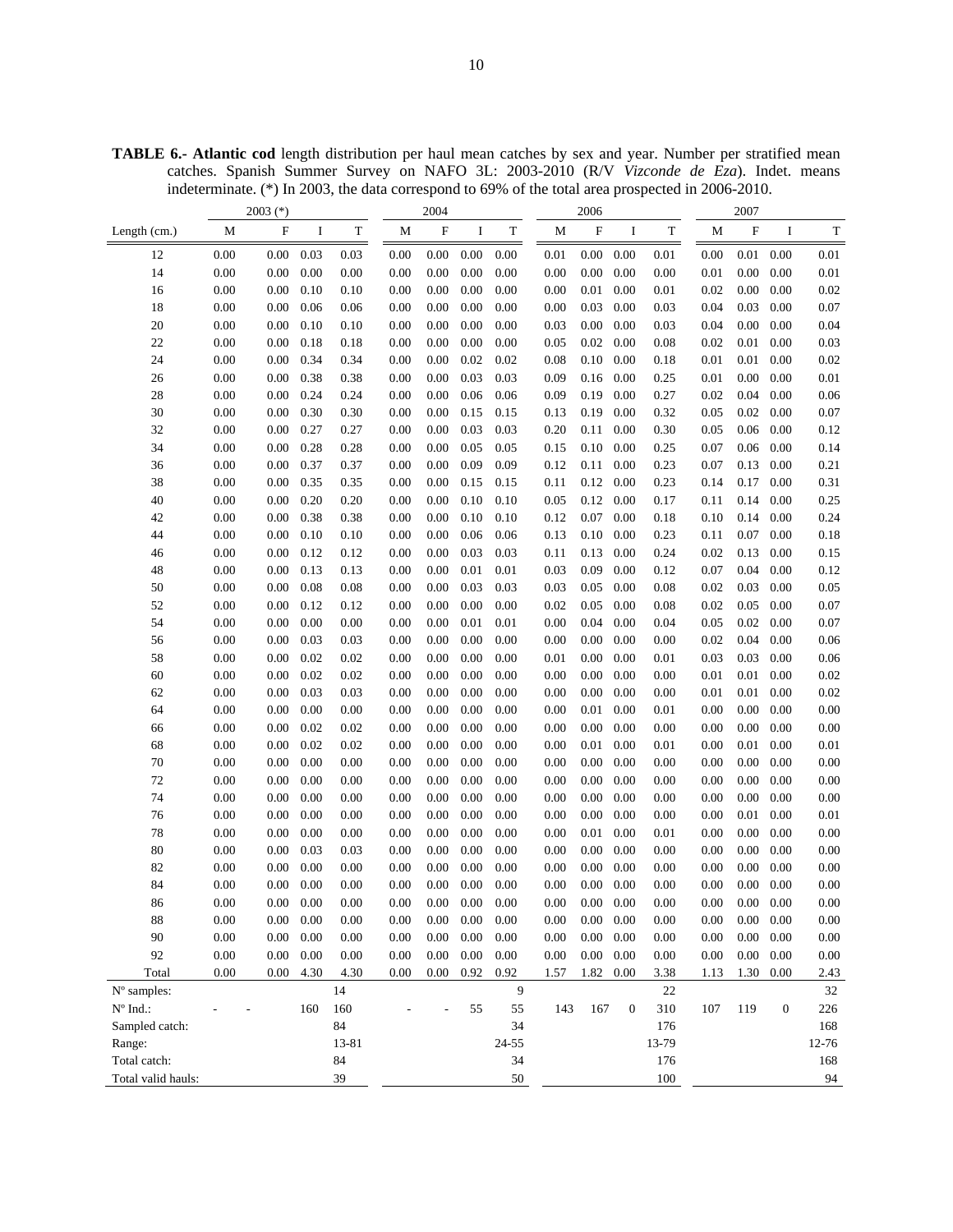|                                 |             | 2008                      |                  |             |             | 2009        |                  |             | 2010        |           |                  |             |
|---------------------------------|-------------|---------------------------|------------------|-------------|-------------|-------------|------------------|-------------|-------------|-----------|------------------|-------------|
| Length (cm.)                    | $\mathbf M$ | $\boldsymbol{\mathrm{F}}$ | $\bf I$          | $\mathbf T$ | $\mathbf M$ | $\mathbf F$ | I                | $\mathbf T$ | $\mathbf M$ | ${\rm F}$ | $\bf{I}$         | $\mathbf T$ |
| 12                              | 0.01        | 0.02                      | 0.00             | 0.04        | 0.00        | 0.01        | 0.00             | 0.01        | 0.00        | 0.00      | 0.00             | 0.00        |
| 14                              | 0.01        | 0.00                      | 0.00             | 0.01        | 0.00        | 0.00        | 0.00             | $0.00\,$    | 0.00        | 0.01      | 0.00             | 0.01        |
| 16                              | 0.08        | 0.03                      | 0.00             | 0.11        | 0.01        | 0.00        | 0.00             | $0.01\,$    | 0.00        | 0.00      | 0.00             | 0.00        |
| 18                              | 0.19        | 0.15                      | 0.00             | 0.34        | 0.00        | 0.00        | 0.00             | 0.00        | 0.03        | 0.00      | 0.00             | 0.03        |
| 20                              | 0.14        | 0.13                      | 0.00             | 0.27        | 0.02        | 0.01        | 0.00             | 0.03        | 0.00        | 0.00      | 0.00             | 0.00        |
| 22                              | 0.12        | 0.19                      | 0.00             | 0.31        | 0.06        | 0.06        | 0.00             | 0.12        | 0.01        | 0.00      | 0.00             | $0.01\,$    |
| 24                              | 1.21        | 1.36                      | 0.00             | 2.56        | 0.08        | 0.05        | 0.00             | 0.13        | 0.07        | 0.07      | 0.00             | 0.13        |
| 26                              | 5.14        | 6.23                      | 0.00             | 11.37       | 0.12        | 0.12        | 0.00             | 0.24        | 0.21        | 0.24      | 0.00             | 0.45        |
| 28                              | 8.51        | 10.05                     | 0.00             | 18.56       | 0.14        | 0.18        | 0.00             | 0.32        | 0.49        | 0.88      | 0.00             | 1.37        |
| 30                              | 6.60        | 7.42                      | 0.00             | 14.02       | 0.20        | 0.15        | 0.00             | 0.36        | 0.99        | 1.06      | 0.00             | 2.05        |
| 32                              | 2.99        | 3.61                      | 0.00             | 6.60        | 0.39        | 0.37        | 0.00             | 0.77        | 1.34        | 1.23      | 0.00             | 2.57        |
| 34                              | 1.94        | 0.81                      | 0.00             | 2.74        | 0.66        | 1.04        | 0.00             | 1.70        | 0.87        | 1.07      | 0.00             | 1.95        |
| 36                              | 0.83        | 0.78                      | 0.00             | 1.61        | 1.11        | 1.16        | 0.00             | 2.26        | 1.27        | 1.35      | 0.00             | 2.62        |
| 38                              | 0.32        | 0.35                      | 0.00             | 0.67        | 1.09        | 1.42        | 0.00             | 2.51        | 1.31        | 1.44      | 0.00             | 2.75        |
| 40                              | 0.14        | 0.29                      | 0.00             | 0.43        | 0.92        | 1.07        | 0.00             | 1.99        | 1.65        | 2.08      | 0.00             | 3.72        |
| 42                              | 0.06        | 0.37                      | 0.00             | 0.43        | 0.49        | 0.76        | 0.00             | 1.25        | 1.91        | 2.12      | 0.00             | 4.02        |
| 44                              | 0.13        | 0.05                      | 0.00             | 0.19        | 0.28        | 0.47        | 0.00             | 0.75        | 1.79        | 2.52      | 0.00             | 4.31        |
| 46                              | 0.09        | 0.29                      | 0.00             | 0.37        | 0.15        | 0.37        | 0.00             | 0.52        | 1.60        | 2.24      | 0.00             | 3.85        |
| 48                              | 0.07        | 0.24                      | 0.00             | 0.31        | 0.04        | 0.15        | 0.00             | 0.18        | 1.17        | 1.48      | 0.00             | 2.65        |
| 50                              | 0.06        | 0.09                      | 0.00             | 0.16        | 0.08        | 0.14        | 0.00             | 0.22        | 0.51        | 0.95      | 0.00             | 1.46        |
| 52                              | 0.22        | $0.07\,$                  | 0.00             | 0.29        | 0.07        | 0.13        | 0.00             | 0.20        | 0.28        | 0.43      | 0.00             | 0.71        |
| 54                              | 0.04        | 0.06                      | 0.00             | 0.10        | 0.07        | 0.08        | 0.00             | 0.15        | 0.18        | 0.31      | 0.00             | 0.49        |
| 56                              | 0.04        | 0.02                      | 0.00             | 0.06        | 0.09        | 0.11        | 0.00             | 0.20        | 0.05        | 0.21      | 0.00             | 0.25        |
| 58                              | 0.19        | 0.03                      | 0.00             | 0.22        | 0.01        | 0.13        | 0.00             | 0.14        | 0.12        | 0.13      | 0.00             | 0.26        |
| 60                              | 0.02        | 0.02                      | 0.00             | 0.04        | 0.02        | 0.07        | 0.00             | 0.09        | 0.16        | 0.06      | 0.00             | 0.22        |
| 62                              | 0.05        | 0.03                      | 0.00             | 0.09        | 0.03        | 0.04        | 0.00             | 0.07        | 0.05        | 0.07      | 0.00             | 0.12        |
| 64                              | 0.01        | 0.05                      | 0.00             | 0.06        | 0.01        | 0.06        | 0.00             | 0.07        | 0.05        | 0.01      | 0.00             | 0.06        |
| 66                              | 0.04        | $0.00\,$                  | 0.00             | 0.04        | 0.01        | 0.03        | 0.00             | 0.04        | 0.02        | 0.05      | 0.00             | 0.07        |
| 68                              | 0.00        | $0.01\,$                  | 0.00             | 0.01        | 0.01        | 0.02        | 0.00             | 0.03        | 0.04        | 0.01      | 0.00             | 0.05        |
| $70\,$                          | 0.01        | $0.00\,$                  | 0.00             | 0.01        | 0.01        | 0.03        | 0.00             | 0.04        | 0.01        | 0.00      | 0.00             | 0.01        |
| 72                              | 0.00        | $0.00\,$                  | 0.00             | 0.00        | 0.00        | 0.01        | 0.00             | 0.01        | 0.00        | 0.01      | 0.00             | 0.01        |
| 74                              | 0.00        | 0.01                      | 0.00             | $0.01\,$    | 0.01        | 0.00        | 0.00             | 0.01        | 0.00        | 0.00      | 0.00             | 0.00        |
| 76                              | 0.00        | $0.00\,$                  | 0.00             | 0.00        | 0.00        | 0.01        | 0.00             | $0.01\,$    | 0.00        | 0.00      | 0.00             | 0.00        |
| 78                              | 0.00        | $0.00\,$                  | 0.00             | 0.00        | 0.00        | 0.00        | 0.00             | 0.00        | 0.00        | 0.00      | 0.00             | 0.00        |
| 80                              | 0.00        | $0.00\,$                  | 0.00             | 0.00        | 0.00        | 0.00        | 0.00             | 0.00        | 0.00        | 0.00      | 0.00             | 0.00        |
| 82                              | 0.00        | $0.00\,$                  | 0.00             | 0.00        | 0.00        | 0.00        | 0.00             | 0.00        | 0.00        | 0.00      | 0.00             | 0.00        |
| 84                              | 0.00        | 0.00                      | $0.00\,$         | 0.00        | 0.00        | 0.00        | 0.00             | 0.00        | 0.00        | 0.00      | 0.00             | 0.00        |
| 86                              | 0.00        | $0.00\,$                  | 0.00             | 0.00        | 0.00        | 0.00        | 0.00             | 0.00        | 0.00        | 0.00      | 0.00             | 0.00        |
| 88                              | $0.00\,$    | $0.00\,$                  | $0.00\,$         | 0.00        | 0.00        | 0.00        | $0.00\,$         | 0.00        | 0.00        | $0.00\,$  | 0.00             | $0.00\,$    |
| 90                              | $0.00\,$    | $0.00\,$                  | 0.00             | 0.00        | $0.00\,$    | $0.00\,$    | 0.00             | 0.00        | $0.00\,$    | $0.01\,$  | 0.00             | $0.01\,$    |
| 92                              | 0.00        | 0.00                      | 0.00             | $0.00\,$    | 0.00        | 0.00        | 0.00             | $0.00\,$    | 0.00        | 0.01      | 0.00             | 0.01        |
| Total                           | 29.27       | 32.78                     | 0.00             | 62.05       | 6.18        | 8.25        | 0.00             | 14.44       | 16.19       | 20.07     | 0.00             | 36.25       |
| N° samples:                     |             |                           |                  | 34          |             |             |                  | 32          |             |           |                  | 36          |
| $\mathrm{N}^{\mathrm{o}}$ Ind.: | 739         | 827                       | $\boldsymbol{0}$ | 1566        | 580         | 781         | $\boldsymbol{0}$ | 1361        | 1014        | 1265      | $\boldsymbol{0}$ | 2279        |
| Sampled catch:                  |             |                           |                  | 1814        |             |             |                  | 957         |             |           |                  | 2509        |
| Range:                          |             |                           |                  | 12-74       |             |             |                  | 13-77       |             |           |                  | 12-93       |
| Total catch:                    |             |                           |                  | 1814        |             |             |                  | 957         |             |           |                  | 2509        |
| Total valid hauls:              |             |                           |                  | 100         |             |             |                  | 98          |             |           |                  | 97          |

**TABLE 6 (cont.).- Atlantic cod** length distribution per haul mean catches by sex and year. Number per stratified mean catches. Spanish Summer Survey on NAFO 3L: 2007-2010 (R/V *Vizconde de Eza*). Indet. means indeterminate. (\*) In 2003, the data correspond to 69% of the total area prospected in 2006-2010.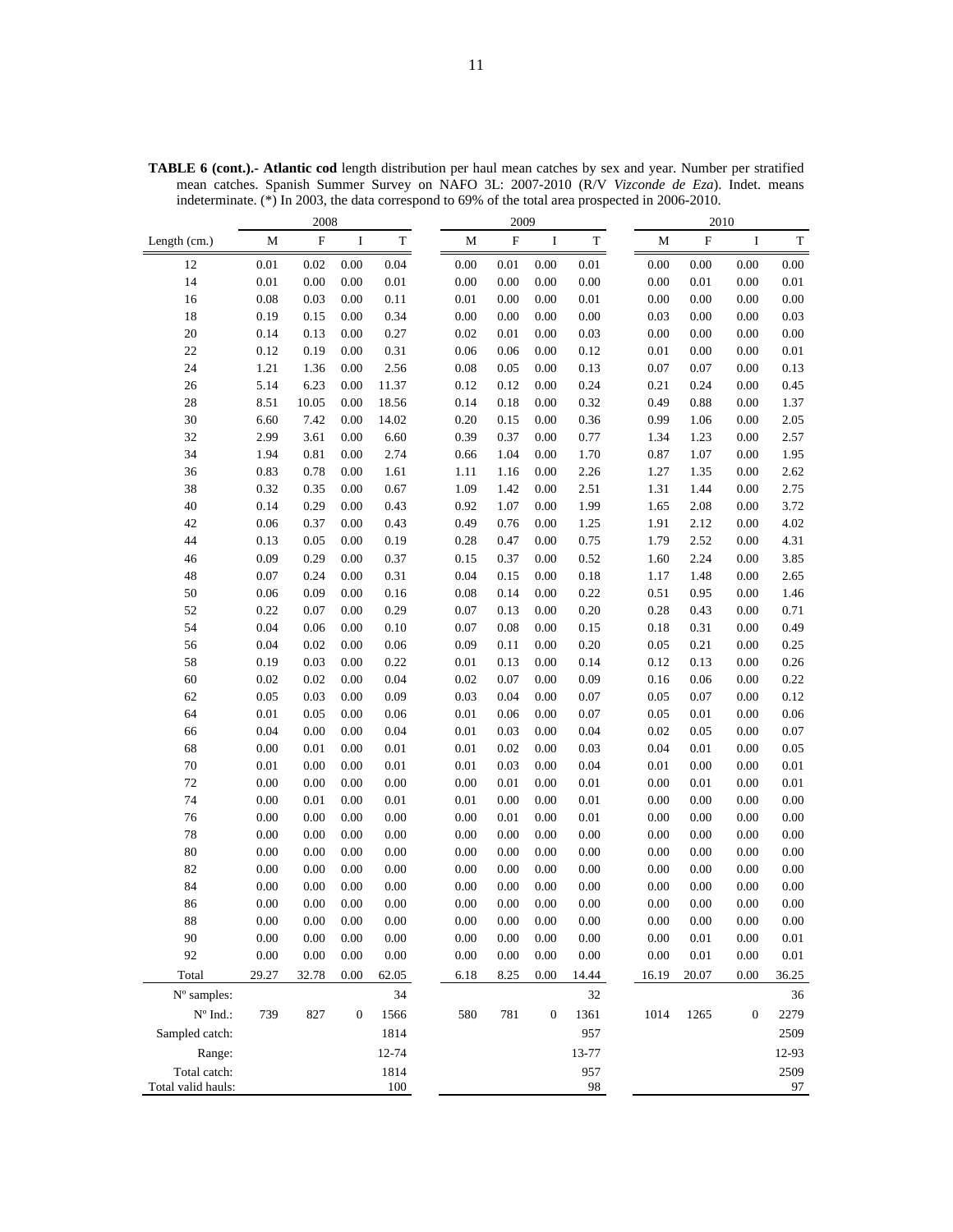|         |               | $2003$ (*)     |               |                          |               | 2004           |               |                          | 2006          |                |               |           |               | 2007           |               |           |
|---------|---------------|----------------|---------------|--------------------------|---------------|----------------|---------------|--------------------------|---------------|----------------|---------------|-----------|---------------|----------------|---------------|-----------|
| Stratum | Swept<br>area | Tow<br>number  | Mean<br>catch | <b>SD</b>                | Swept<br>area | Tow<br>number  | Mean<br>catch | <b>SD</b>                | Swept<br>area | Tow<br>number  | Mean<br>catch | <b>SD</b> | Swept<br>area | Tow<br>number  | Mean<br>catch | <b>SD</b> |
| 385     | 0.0225        | 2              | 0.000         | 0.000                    | 0.0229        | $\overline{2}$ | 0.000         | 0.000                    | 0.0229        | 2              | 0.000         | 0.000     | 0.0225        | 2              | 0.000         | 0.000     |
| 387     | 0.0229        | $\overline{2}$ | 0.000         | 0.000                    | 0.0214        | $\overline{2}$ | 59.987        | 23.598                   | 0.0225        | 2              | 34.790        | 20.520    | 0.0225        | 2              | 45.990        | 51.746    |
| 388     | 0.0334        | 3              | 0.000         | 0.000                    | 0.0105        |                | 43.300        |                          | 0.0566        | 5              | 26.406        | 7.803     | 0.0563        | 5              | 37.663        | 22.136    |
| 389     | 0.0454        | $\overline{4}$ | 0.000         | 0.000                    | 0.0225        | 2              | 1.875         | 2.652                    | 0.0795        | $\tau$         | 1.426         | 2.642     | 0.0900        | 8              | 3.075         | 8.697     |
| 390     | 0.0563        | 5              | 0.560         | 1.252                    | 0.0345        | 3              | 0.007         | 0.012                    | 0.1249        | 11             | 0.000         | 0.000     | 0.1350        | 12             | 0.000         | 0.000     |
| 391     | 0.0338        | 3              | 0.017         | 0.029                    | 0.0218        | 2              | 0.018         | 0.025                    | 0.0450        | $\overline{4}$ | 178.123       | 304.579   | 0.0450        | 4              | 86.525        | 171.255   |
| 392     | 0.0116        |                | 3.900         | $\overline{\phantom{a}}$ | 0.0214        | $\overline{2}$ | 200.650       | 255.195                  | 0.0229        | 2              | 118.025       | 159.347   | 0.0225        | 2              | 129.950       | 138.805   |
| 729     | 0.0210        | 2              | 37.750        | 4.596                    | 0.0221        | 2              | 29.475        | 17.501                   | 0.0338        | 3              | 25.164        | 23.944    | 0.0338        | 3              | 26.490        | 13.222    |
| 730     | 0.0221        | 2              | 101.050       | 37.972                   | 0.0221        | $\overline{2}$ | 33.715        | 0.544                    | 0.0326        | 3              | 53.270        | 7.021     | 0.0225        | 2              | 81.378        | 33.061    |
| 731     | 0.0229        | 2              | 3.510         | 1.824                    | 0.0233        | $\overline{2}$ | 10.450        | 5.162                    | 0.0341        | $\mathfrak{Z}$ | 10.512        | 3.252     | 0.0338        | 3              | 14.333        | 7.365     |
| 732     | 0.0113        |                | 34.400        | $\overline{\phantom{a}}$ | 0.0210        | 2              | 39.490        | 7.594                    | 0.0334        | 3              | 22.164        | 9.200     | 0.0338        | 3              | 11.151        | 3.253     |
| 733     | n.s.          | n.s.           | n.s.          | n.s.                     | 0.0330        | 3              | 15.553        | 5.137                    | 0.0454        | $\overline{4}$ | 23.450        | 16.806    | 0.0338        | 3              | 19.104        | 14.162    |
| 734     | n.s.          | n.s.           | n.s.          | n.s.                     | 0.0304        | 3              | 65.850        | 106.305                  | 0.0225        | 2              | 39.315        | 9.638     | 0.0225        | $\overline{c}$ | 23.400        | 8.202     |
| 741     | 0.0113        |                | 8.700         | $\overline{\phantom{a}}$ | 0.0323        | 3              | 1.055         | 1.342                    | 0.0218        | $\mathbf{2}$   | 17.557        | 23.112    | 0.0225        | 2              | 4.650         | 6.166     |
| 742     | 0.0116        | -1             | 24.400        | $\overline{\phantom{a}}$ | 0.0120        |                | 4.700         |                          | 0.0229        | 2              | 20.933        | 7.015     | 0.0225        | $\overline{c}$ | 14.493        | 2.011     |
| 743     | n.s.          | n.s.           | n.s.          | n.s.                     | 0.0188        | 2              | 26.245        | 6.017                    | 0.0225        | 2              | 10.574        | 6.353     | 0.0225        | $\overline{c}$ | 29.666        | 25.928    |
| 744     | n.s.          | n.s.           | n.s.          | n.s.                     | 0.0101        |                | 2.550         | $\overline{\phantom{a}}$ | 0.0229        | $\overline{c}$ | 15.365        | 15.111    | 0.0218        | 2              | 33.965        | 0.375     |
| 745     | 0.0341        | 3              | 17.547        | 10.764                   | 0.0319        | 3              | 5.800         | 2.722                    | 0.0686        | 6              | 8.238         | 5.438     | 0.0675        | 6              | 3.624         | 1.509     |
| 746     | 0.0446        | $\overline{4}$ | 63.800        | 71.784                   | 0.0338        | 3              | 26.205        | 21.151                   | 0.0675        | 6              | 41.767        | 29.972    | 0.0664        | 6              | 34.607        | 22.333    |
| 747     | n.s.          | n.s.           | n.s.          | n.s.                     | 0.0308        | 3              | 43.627        | 13.999                   | 0.1230        | 11             | 42.307        | 40.112    | 0.1238        | 11             | 62.510        | 26.732    |
| 748     | 0.0109        |                | 55.980        | $\overline{\phantom{a}}$ | 0.0199        | $\overline{2}$ | 22.515        | 18.547                   | 0.0326        | 3              | 67.920        | 73.796    | 0.0338        | 3              | 33.533        | 16.455    |
| 749     | 0.0221        | 2              | 145.200       | 23.193                   | 0.0221        | $\overline{2}$ | 45.900        | 51.336                   | 0.0229        | 2              | 25.930        | 31.919    | 0.0113        |                | 28.700        |           |
| 750     | n.s.          | n.s.           | n.s.          | n.s.                     | 0.0180        | 2              | 56.750        | 36.416                   | 0.1005        | 9              | 16.866        | 18.117    | 0.0679        | 6              | 19.516        | 24.114    |
| 751     | n.s.          | n.s.           | n.s.          | n.s.                     | n.s.          | n.s.           | n.s.          | n.s.                     | 0.0454        | $\overline{4}$ | 4.253         | 3.543     | 0.0225        | 2              | 24.445        | 7.983     |

**TABLE 7.-** Swept area, number of hauls and **roughhead grenadier** mean catch (Kg) and SD (\*\*) by stratum. Spanish Survey on NAFO Div. 3L in the period 2003-2010, on board R/V "*Vizconde de Eza"*. (\*) In 2003, the data correspond to 69% of the total area prospected in 2006-2010.

$$
(**) SD = \frac{\sum (x_i - \overline{x})}{n-1}
$$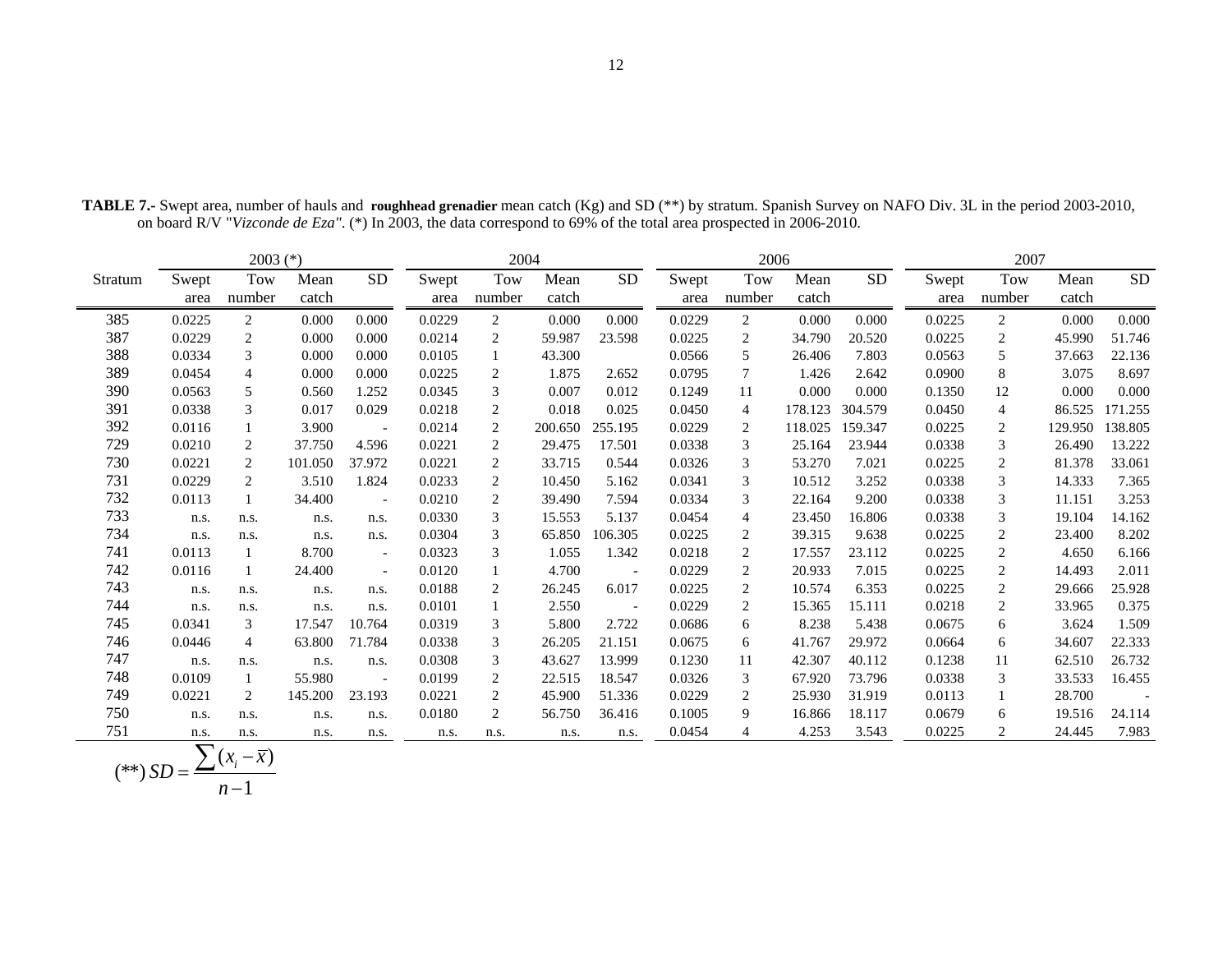|         |               | 2008           |               |           |               | 2009            |               |                |               |                  | 2010          |           |               |               |               |           |
|---------|---------------|----------------|---------------|-----------|---------------|-----------------|---------------|----------------|---------------|------------------|---------------|-----------|---------------|---------------|---------------|-----------|
| Stratum | Swept<br>area | Tow<br>number  | Mean<br>catch | <b>SD</b> | Swept<br>area | Tow<br>number   | Mean<br>catch | SD.            | Swept<br>area | Tow<br>number    | Mean<br>catch | <b>SD</b> | Swept<br>area | Tow<br>number | Mean<br>catch | <b>SD</b> |
| 385     | 0.0229        | $\overline{c}$ | 0.000         | 0.000     | 0.0225        | $\overline{c}$  | 0.000         | 0.000          | 0.0225        | 2                | 0.000         | 0.000     |               |               |               |           |
| 387     | 0.0435        | 4              | 20.320        | 11.817    | 0.0439        | 4               | 30.045        | 16.013         | 0.0458        | $\overline{4}$   | 14.399        | 12.704    |               |               |               |           |
| 388     | 0.0559        | 5              | 15.056        | 11.298    | 0.0555        | 5               | 27.627        | 27.428         | 0.0570        | 5                | 17.174        | 8.563     |               |               |               |           |
| 389     | 0.0780        | $\tau$         | 19.007        | 23.458    | 0.0803        | $7\phantom{.0}$ | 31.105        | 63.627         | 0.0795        | $\tau$           | 8.231         | 10.443    |               |               |               |           |
| 390     | 0.1395        | 12             | 0.580         | 1.338     | 0.1373        | 12              | 4.648         | 14.283         | 0.1249        | 11               | 1.071         | 3.295     |               |               |               |           |
| 391     | 0.0454        | $\overline{4}$ | 248.947       | 142.328   | 0.0458        | 4               | 72.878        | 56.298         | 0.0454        | $\overline{4}$   | 169.525       | 25.560    |               |               |               |           |
| 392     | 0.0221        | $\overline{c}$ | 58.175        | 54.836    | 0.0229        | 2               | 60.934        | 78.701         | 0.0225        | $\overline{c}$   | 35.050        | 15.203    |               |               |               |           |
| 729     | 0.0338        | 3              | 19.943        | 6.923     | 0.0341        | 3               | 9.991         | 5.382          | 0.0338        | 3                | 10.817        | 4.348     |               |               |               |           |
| 730     | 0.0323        | 3              | 35.119        | 29.483    | 0.0338        | 3               | 75.453        | 99.963         | 0.0334        | 3                | 26.400        | 4.084     |               |               |               |           |
| 731     | 0.0330        | 3              | 14.333        | 10.000    | 0.0341        | 3               | 4.980         | 1.654          | 0.0338        | 3                | 10.508        | 7.656     |               |               |               |           |
| 732     | 0.0446        | $\overline{4}$ | 21.545        | 3.045     | 0.0450        | $\overline{4}$  | 8.289         | 3.314          | 0.0450        | $\overline{4}$   | 16.060        | 6.489     |               |               |               |           |
| 733     | 0.0431        | 4              | 23.939        | 36.979    | 0.0450        | $\overline{4}$  | 19.108        | 13.978         | 0.0450        | 4                | 8.785         | 9.702     |               |               |               |           |
| 734     | 0.0221        | 2              | 30.580        | 20.182    | 0.0218        | 2               | 28.777        | 12.760         | 0.0225        | $\overline{c}$   | 65.625        | 48.826    |               |               |               |           |
| 741     | 0.0210        | 2              | 10.359        | 10.390    | 0.0221        | $\overline{c}$  | 11.334        | 6.316          | 0.0225        | 2                | 14.350        | 3.606     |               |               |               |           |
| 742     | 0.0210        | 2              | 16.861        | 11.943    | 0.0214        | 2               | 3.425         | 1.803          | 0.0225        | $\overline{c}$   | 3.870         | 1.987     |               |               |               |           |
| 743     | 0.0203        | 2              | 25.509        | 13.847    | 0.0203        | 2               | 13.278        | 13.438         | 0.0225        | $\boldsymbol{2}$ | 30.937        | 37.283    |               |               |               |           |
| 744     | 0.0221        | 2              | 58.670        | 15.570    | 0.0210        | 2               | 8.208         | 6.495          | 0.0229        | 2                | 13.319        | 1.031     |               |               |               |           |
| 745     | 0.0555        | 5              | 14.284        | 7.402     | 0.0559        | 5               | 3.787         | 2.256          | 0.0563        | 5                | 7.959         | 3.864     |               |               |               |           |
| 746     | 0.0638        | 6              | 30.720        | 16.486    | 0.0668        | 6               | 23.474        | 20.537         | 0.0679        | 6                | 13.030        | 7.624     |               |               |               |           |
| 747     | 0.1069        | 10             | 28.717        | 25.198    | 0.1118        | 10              | 33.180        | 25.868         | 0.1125        | 10               | 36.785        | 18.008    |               |               |               |           |
| 748     | 0.0218        | 2              | 217.340       | 286.322   | 0.0229        | 2               | 92.330        | 127.477        | 0.0225        | 2                | 50.350        | 51.548    |               |               |               |           |
| 749     | 0.0214        | 2              | 47.452        | 11.670    | 0.0225        | 2               | 13.700        | 9.334          | 0.0229        | $\overline{2}$   | 20.482        | 26.189    |               |               |               |           |
| 750     | 0.0844        | 8              | 11.937        | 6.673     | 0.0791        | 7               | 16.895        | 14.145         | 0.0900        | 8                | 12.763        | 11.150    |               |               |               |           |
| 751     | 0.0413        | 4              | 9.038         | 8.141     | 0.0338        | 3               |               | 88.193 144.495 | 0.0225        | 2                | 22.150        | 8.980     |               |               |               |           |

**TABLE 7 (cont).-** Swept area, number of hauls and **roughhead grenadier** mean catch (Kg) and SD (\*\*) by stratum. Spanish Survey on NAFO Div. 3L in the period 2003- 2010, on board R/V "*Vizconde de Eza"*. (\*) In 2003, the data correspond to 69% of the total area prospected in 2006-2010.

$$
(**) SD = \frac{\sum (x_i - \overline{x})}{n-1}
$$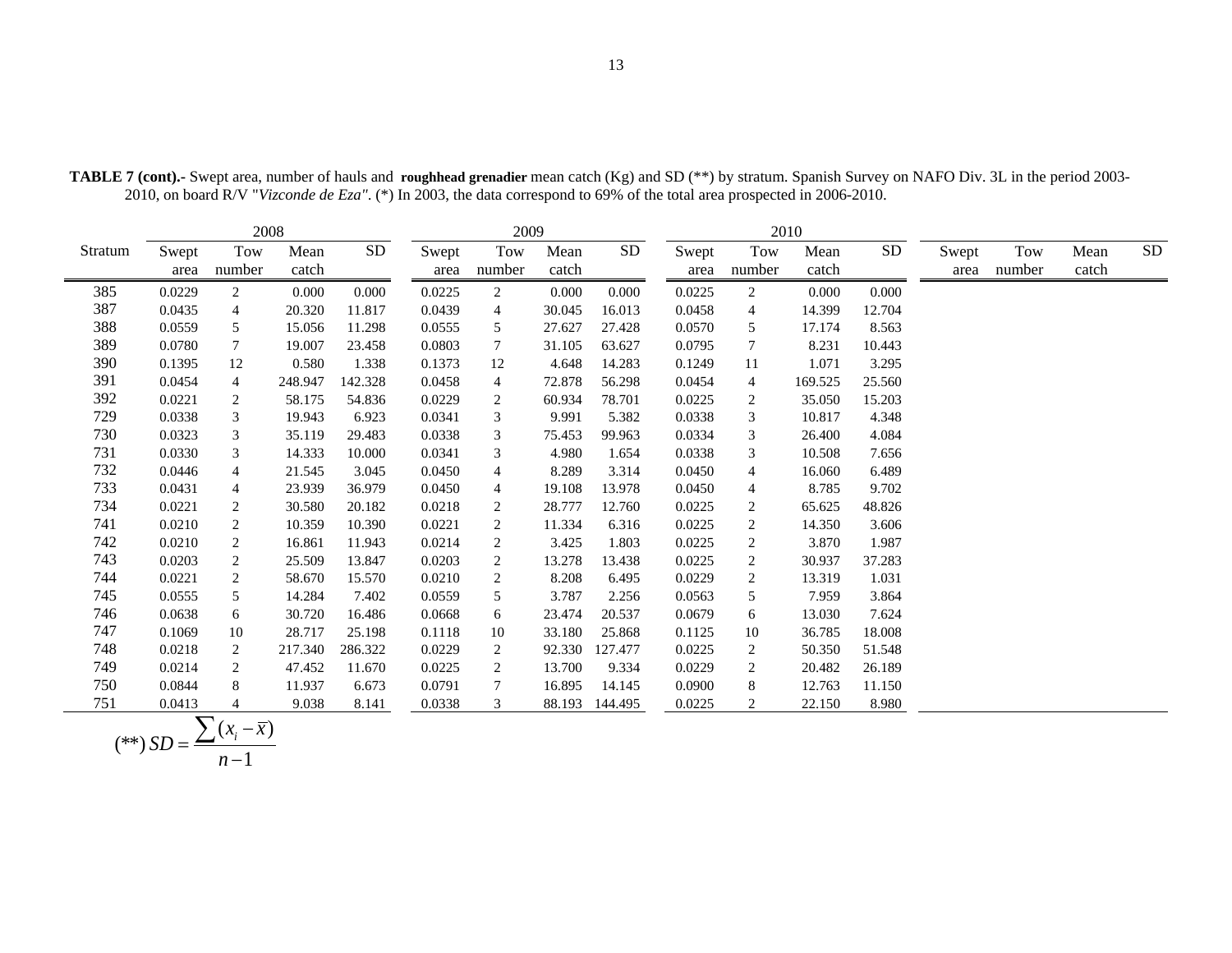|              | Survey   |           |                              |           |           |           |           |           |  |  |  |  |  |  |
|--------------|----------|-----------|------------------------------|-----------|-----------|-----------|-----------|-----------|--|--|--|--|--|--|
| Stratum      | 2003     | 2004      | 2005                         | 2006      | 2007      | 2008      | 2009      | 2010      |  |  |  |  |  |  |
| 385          | 0.00     | 0.00      | $\overline{a}$               | 0.00      | 0.00      | 0.00      | 0.00      | 0.00      |  |  |  |  |  |  |
| 387          | 0.00     | 15356.54  |                              | 8906.24   | 11773.44  | 5201.92   | 7691.52   | 3686.21   |  |  |  |  |  |  |
| 388          | 0.00     | 15458.10  | $\overline{\phantom{a}}$     | 9426.94   | 13445.76  | 5374.85   | 9862.70   | 6131.05   |  |  |  |  |  |  |
| 389          | 0.00     | 954.38    |                              | 725.69    | 1565.18   | 9674.64   | 15832.37  | 4189.80   |  |  |  |  |  |  |
| 390          | 456.40   | 5.43      | $\overline{\phantom{a}}$     | 0.00      | 0.00      | 472.70    | 3787.71   | 872.79    |  |  |  |  |  |  |
| 391          | 4.70     | 4.94      | $\overline{\phantom{a}}$     | 50230.55  | 24400.05  | 70203.05  | 20551.46  | 47806.05  |  |  |  |  |  |  |
| 392          | 565.50   | 29094.25  | $\frac{1}{2}$                | 17113.63  | 18842.75  | 8435.38   | 8835.43   | 5082.25   |  |  |  |  |  |  |
| 729          | 7021.50  | 5482.35   | $\overline{\phantom{a}}$     | 4680.44   | 4927.20   | 3709.46   | 1858.39   | 2011.90   |  |  |  |  |  |  |
| 730          | 17178.50 | 5731.55   |                              | 9055.90   | 13834.26  | 5970.29   | 12827.07  | 4488.00   |  |  |  |  |  |  |
| 731          | 758.16   | 2257.20   | $\overline{\phantom{a}}$     | 2270.52   | 3095.93   | 3095.93   | 1075.61   | 2269.73   |  |  |  |  |  |  |
| 732          | 7946.40  | 9122.19   | $\overline{\phantom{a}}$     | 5119.88   | 2575.96   | 4976.90   | 1914.82   | 3709.74   |  |  |  |  |  |  |
| 733          | n.s      | 3639.48   | $\qquad \qquad \blacksquare$ | 5487.30   | 4470.26   | 5601.67   | 4471.16   | 2055.69   |  |  |  |  |  |  |
| 734          | n.s      | 10075.05  | $\overline{\phantom{a}}$     | 6015.20   | 3580.20   | 4678.66   | 4402.88   | 10040.63  |  |  |  |  |  |  |
| 741          | 870.00   | 105.53    |                              | 1755.70   | 465.00    | 1035.90   | 1133.40   | 1435.00   |  |  |  |  |  |  |
| 742          | 1561.60  | 300.80    | $\overline{\phantom{a}}$     | 1339.68   | 927.55    | 1079.10   | 219.20    | 247.68    |  |  |  |  |  |  |
| 743          | n.s      | 1338.50   | $\blacksquare$               | 539.27    | 1512.97   | 1300.93   | 677.18    | 1577.79   |  |  |  |  |  |  |
| 744          | n.s      | 168.30    | $\overline{\phantom{a}}$     | 1014.09   | 2241.69   | 3872.22   | 541.70    | 879.05    |  |  |  |  |  |  |
| 745          | 6106.24  | 2018.40   | $\overline{\phantom{a}}$     | 2866.88   | 1261.09   | 4970.83   | 1317.95   | 2769.59   |  |  |  |  |  |  |
| 746          | 25009.60 | 10272.36  | $\overline{\phantom{m}}$     | 16372.53  | 13565.94  | 12042.24  | 9201.61   | 5107.56   |  |  |  |  |  |  |
| 747          | n.s      | 31585.71  | $\overline{\phantom{a}}$     | 30630.47  | 45257.17  | 20791.04  | 24022.61  | 26632.56  |  |  |  |  |  |  |
| 748          | 8900.82  | 3579.89   | $\blacksquare$               | 10799.28  | 5331.80   | 34557.06  | 14680.47  | 8005.65   |  |  |  |  |  |  |
| 749          | 18295.20 | 5783.40   | $\overline{\phantom{a}}$     | 3267.18   | 3616.20   | 5978.95   | 1726.20   | 2580.67   |  |  |  |  |  |  |
| 750          | n.s      | 31553.00  |                              | 9377.25   | 10850.99  | 6636.90   | 9393.86   | 7096.23   |  |  |  |  |  |  |
| 751          | n.s      | n.s       |                              | 973.82    | 5597.91   | 2069.59   | 20196.12  | 5072.35   |  |  |  |  |  |  |
| <b>TOTAL</b> | 94674.62 | 183887.34 | $\overline{\phantom{a}}$     | 197968.44 | 193139.30 | 221730.20 | 176221.39 | 153747.96 |  |  |  |  |  |  |
|              | 21.16    | 29.38     | $\blacksquare$               | 30.52     | 29.77     | 34.18     | 27.17     | 23.70     |  |  |  |  |  |  |
| <b>SD</b>    | 3.38     | 5.27      |                              | 7.41      | 4.86      | 6.12      | 4.97      | 1.71      |  |  |  |  |  |  |

**TABLE 8.-** Stratified mean catches (Kg) of **roughhead grenadier** by stratum and year (2003-2010) and SD. Research Vessel *Vizconde de Eza*. n.s. means stratum not surveyed. In 2003: the data correspond to 69% of the total area prospected in 2006-2010.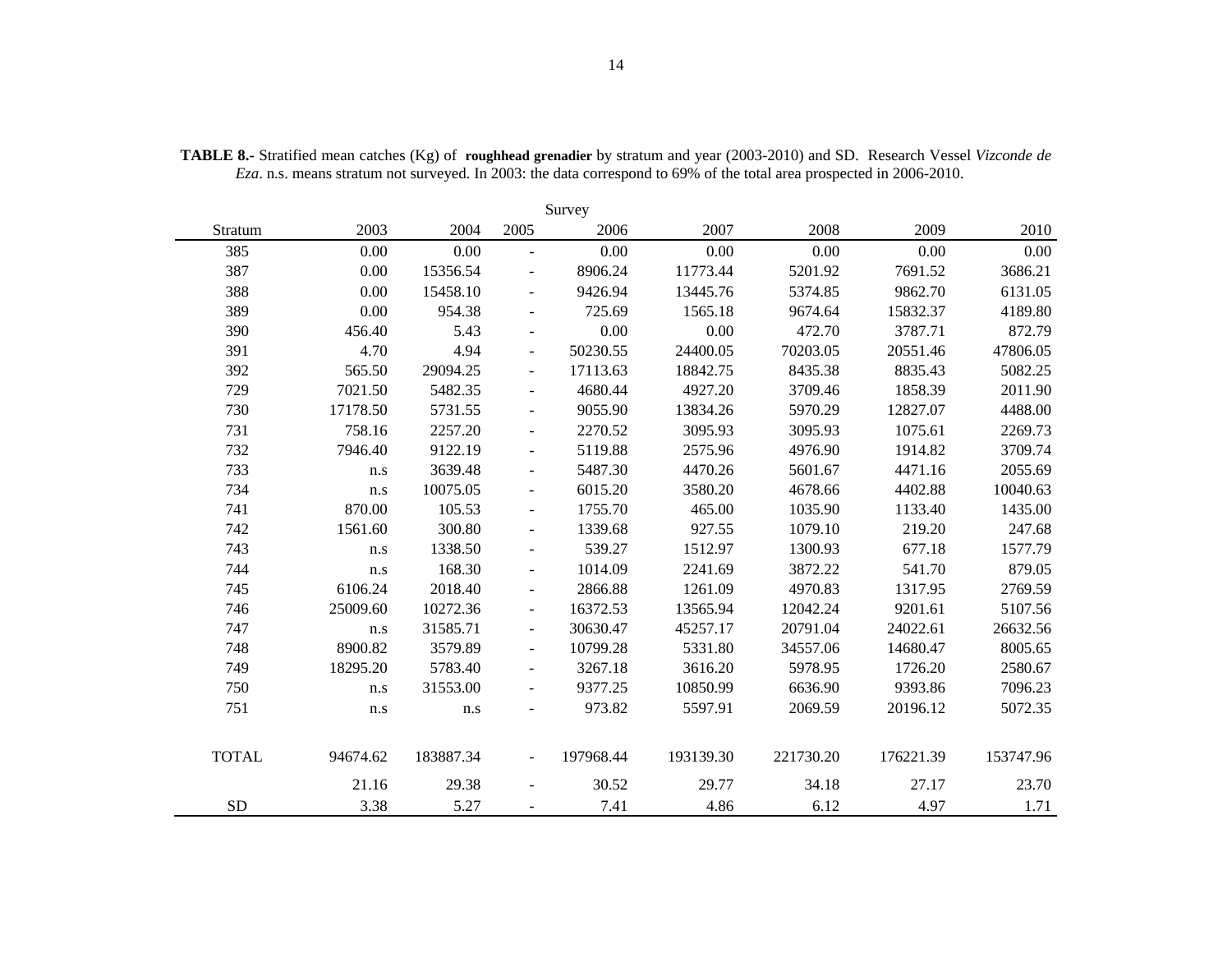| <b>TABLE 9.-</b> Survey estimates (by the swept area method) of <b>roughhead grenadier</b> biomass (t.) by stratum and year and their SD on NAFO |
|--------------------------------------------------------------------------------------------------------------------------------------------------|
| Div. 3L (R/V Vizconde de Eza). n.s. means stratum not surveyed. In 2003, the data correspond to 69% of the total area prospected                 |
| in $2006 - 2010$ .                                                                                                                               |

|              |                  |                  |        | Survey         |                  |              |              |                  |
|--------------|------------------|------------------|--------|----------------|------------------|--------------|--------------|------------------|
| Stratum      | 2003             | 2004             | 2005   | 2006           | 2007             | 2008         | 2009         | 2010             |
| 385          | $\boldsymbol{0}$ | $\boldsymbol{0}$ | $\sim$ | $\mathbf{0}$   | $\boldsymbol{0}$ | $\mathbf{0}$ | $\mathbf{0}$ | $\boldsymbol{0}$ |
| 387          | $\boldsymbol{0}$ | 1437             | L.     | 792            | 1047             | 478          | 701          | 322              |
| 388          | $\mathbf{0}$     | 1472             |        | 832            | 1195             | 481          | 889          | 538              |
| 389          | $\boldsymbol{0}$ | 85               |        | 64             | 139              | 868          | 1381         | 369              |
| 390          | 41               | $\boldsymbol{0}$ | ۰      | $\overline{0}$ | $\boldsymbol{0}$ | 41           | 331          | 77               |
| 391          | $\boldsymbol{0}$ | $\boldsymbol{0}$ |        | 4465           | 2169             | 6189         | 1797         | 4214             |
| 392          | 49               | 2722             | ۰      | 1496           | 1675             | 763          | 772          | 452              |
| 729          | 669              | 496              |        | 416            | 438              | 330          | 163          | 179              |
| 730          | 1553             | 518              |        | 833            | 1230             | 555          | 1140         | 403              |
| 731          | 66               | 194              |        | 200            | 275              | 281          | 95           | 202              |
| 732          | 706              | 869              |        | 460            | 229              | 446          | 170          | 330              |
| 733          | n.s              | 331              |        | 484            | 397              | 520          | 397          | 183              |
| 734          | $\rm n.s$        | 995              |        | 535            | 318              | 423          | 405          | 893              |
| 741          | 77               | 10               |        | 161            | 41               | 99           | 102          | 128              |
| 742          | 134              | 25               |        | 117            | 82               | 103          | 21           | $22\,$           |
| 743          | n.s              | 143              |        | 48             | 134              | 128          | 67           | 140              |
| 744          | n.s              | 17               |        | 89             | 206              | 350          | 52           | $77 \,$          |
| 745          | 537              | 190              | ۰      | 251            | 112              | 448          | 118          | 246              |
| 746          | 2242             | 913              |        | 1455           | 1226             | 1133         | 827          | 451              |
| 747          | n.s              | 3082             | ۰      | 2739           | 4023             | 1945         | 2150         | 2367             |
| 748          | 818              | 360              |        | 993            | 474              | 3178         | 1284         | 712              |
| 749          | 1654             | 523              |        | 286            | 321              | 559          | 153          | 226              |
| 750          | $\rm n.s$        | 3506             |        | 840            | 959              | 629          | 831          | 631              |
| 751          | n.s              | n.s              |        | 86             | 498              | 201          | 1795         | 451              |
| <b>TOTAL</b> | 8546             | 17887            |        | 17641          | 17190            | 20148        | 15641        | 13612            |
| <b>SD</b>    | 1340             | 3240             |        | 4271           | 2799             | 3534         | 2844         | 972              |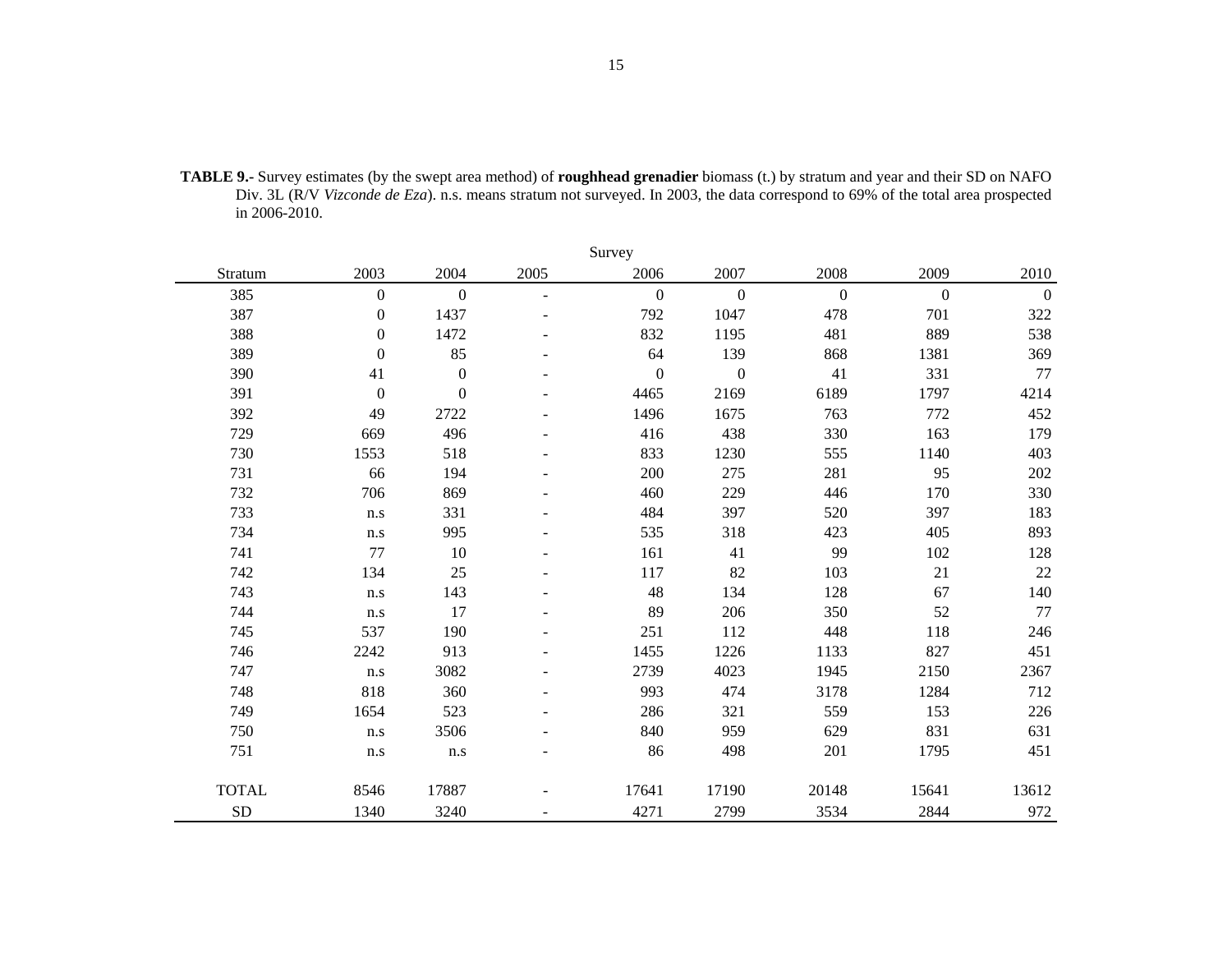|                                 |          | $2003$ (*) |          |             |          | 2004                      |          |             |             | 2006      |          |             |          | 2007     |          |             |
|---------------------------------|----------|------------|----------|-------------|----------|---------------------------|----------|-------------|-------------|-----------|----------|-------------|----------|----------|----------|-------------|
| Length (cm.)                    | М        | ${\bf F}$  | I        | $\mathbf T$ | M        | $\boldsymbol{\mathrm{F}}$ | Ι        | $\mathbf T$ | М           | F         | I        | $\mathbf T$ | М        | F        | I        | $\mathbf T$ |
| 1.5                             | 0.00     | 0.00       | 0.03     | 0.03        | 0.00     | 0.00                      | 0.02     | 0.02        | 0.00        | 0.00      | 0.04     | 0.04        | 0.00     | 0.02     | 0.01     | 0.03        |
| 2.5                             | 0.37     | 0.16       | 0.67     | 1.20        | 0.02     | 0.02                      | 0.06     | 0.10        | 0.07        | 0.04      | 0.02     | 0.13        | 0.00     | 0.04     | 0.15     | 0.19        |
| 3.5                             | 0.17     | 0.11       | 0.20     | 0.48        | 0.77     | 0.21                      | 0.18     | 1.15        | 0.61        | 0.16      | 0.14     | 0.91        | 0.40     | 0.17     | 0.70     | 1.26        |
| 4.5                             | 0.18     | 0.20       | 0.00     | 0.39        | 0.09     | 0.07                      | 0.00     | 0.16        | 0.14        | 0.00      | 0.00     | 0.14        | 0.08     | 0.06     | 0.02     | 0.16        |
| 5.5                             | 1.68     | 1.70       | 0.00     | 3.38        | 0.36     | 0.42                      | 0.00     | 0.77        | 0.12        | 0.15      | 0.00     | 0.27        | 0.34     | 0.21     | 0.02     | 0.57        |
| 6.5                             | 0.94     | 0.88       | 0.00     | 1.82        | 0.72     | 1.08                      | 0.00     | 1.80        | 0.91        | 0.71      | 0.00     | 1.63        | 0.94     | 0.75     | 0.00     | 1.69        |
| 7.5                             | 0.55     | 0.34       | 0.00     | 0.88        | 0.32     | 0.39                      | 0.00     | 0.71        | 0.62        | 0.48      | 0.00     | 1.10        | 0.28     | 0.33     | 0.00     | 0.61        |
| 8.5                             | 0.60     | 0.86       | 0.00     | 1.46        | 0.80     | 0.92                      | 0.00     | 1.72        | 0.46        | 0.50      | $0.00\,$ | 0.97        | 0.54     | 0.68     | 0.01     | 1.23        |
| 9.5                             | 0.53     | 0.68       | 0.00     | 1.21        | 1.05     | 1.12                      | 0.00     | 2.17        | 0.95        | 0.87      | 0.00     | 1.82        | 0.60     | 0.81     | 0.00     | 1.42        |
| 10.5                            | 1.17     | 1.10       | 0.00     | 2.27        | 0.87     | 0.55                      | 0.00     | 1.42        | 0.87        | 0.98      | 0.00     | 1.84        | 0.84     | 0.55     | 0.00     | 1.39        |
| 11.5                            | 0.90     | 0.94       | 0.00     | 1.84        | 1.03     | 1.13                      | 0.00     | 2.16        | 1.36        | 1.26      | 0.00     | 2.62        | 1.21     | 1.12     | 0.00     | 2.32        |
| 12.5                            | 1.48     | 0.84       | 0.00     | 2.33        | 1.47     | 1.27                      | 0.00     | 2.74        | 1.83        | 1.78      | 0.01     | 3.61        | 1.13     | 1.22     | 0.00     | 2.35        |
| 13.5                            | 1.87     | 1.40       | 0.00     | 3.26        | 1.64     | 1.05                      | 0.00     | 2.69        | 1.66        | 1.75      | 0.01     | 3.41        | 1.46     | 1.45     | 0.00     | 2.91        |
| 14.5                            | 2.95     | 2.53       | 0.00     | 5.48        | 2.35     | 1.70                      | 0.00     | 4.05        | 1.91        | 1.77      | 0.00     | 3.67        | 1.89     | 1.71     | 0.00     | 3.60        |
| 15.5                            | 3.44     | 2.54       | 0.00     | 5.98        | 3.43     | 2.57                      | 0.00     | 6.00        | 2.21        | 1.64      | 0.00     | 3.85        | 1.54     | 1.47     | 0.00     | 3.01        |
| 16.5                            | 2.94     | 3.11       | 0.00     | 6.04        | 4.60     | 3.44                      | 0.00     | 8.03        | 2.19        | 1.86      | $0.00\,$ | 4.04        | 1.74     | 1.56     | 0.00     | 3.29        |
| 17.5                            | 1.76     | 2.94       | 0.00     | 4.70        | 3.98     | 3.20                      | 0.00     | 7.18        | 3.45        | 1.88      | 0.01     | 5.34        | 1.97     | 1.45     | 0.00     | 3.41        |
| 18.5                            | 0.82     | 1.67       | 0.00     | 2.49        | 3.59     | 2.73                      | 0.00     | 6.32        | 2.99        | 2.03      | 0.00     | 5.02        | 1.85     | 1.38     | 0.00     | 3.23        |
| 19.5                            | 0.63     | 1.36       | 0.00     | 1.99        | 1.98     | 2.90                      | 0.00     | 4.88        | 1.73        | 2.94      | 0.00     | 4.66        | 1.57     | 1.57     | 0.00     | 3.14        |
| 20.5                            | 0.18     | 1.10       | 0.00     | 1.28        | 1.09     | 1.73                      | 0.00     | 2.82        | 0.91        | 2.50      | 0.00     | 3.41        | 0.98     | 1.70     | 0.00     | 2.67        |
| 21.5                            | 0.07     | 1.07       | 0.00     | 1.14        | 0.13     | 1.13                      | 0.00     | 1.26        | 0.51        | 2.60      | 0.00     | 3.11        | 0.40     | 2.38     | 0.00     | 2.78        |
| 22.5                            | 0.03     | 0.76       | 0.00     | 0.79        | 0.22     | 0.75                      | 0.00     | 0.97        | 0.10        | 1.73      | 0.00     | 1.83        | 0.15     | 2.18     | 0.00     | 2.32        |
| 23.5                            | 0.01     | 0.61       | 0.00     | 0.62        | 0.00     | 0.57                      | 0.00     | 0.57        | 0.03        | 1.44      | 0.00     | 1.47        | 0.05     | 1.90     | 0.00     | 1.95        |
| 24.5                            | 0.00     | 0.41       | 0.00     | 0.41        | 0.00     | 0.69                      | 0.00     | 0.69        | 0.01        | 0.94      | 0.00     | 0.95        | 0.00     | 1.49     | 0.00     | 1.49        |
| 25.5                            | 0.00     | 0.58       | 0.00     | 0.58        | 0.01     | 0.43                      | 0.00     | 0.45        | 0.00        | 0.84      | 0.00     | 0.84        | 0.01     | 1.18     | 0.00     | 1.20        |
| 26.5                            | 0.00     | 0.47       | 0.00     | 0.47        | 0.00     | 0.60                      | 0.00     | 0.60        | 0.00        | 0.63      | 0.00     | 0.63        | 0.00     | 1.05     | 0.00     | 1.05        |
| 27.5                            | 0.00     | 0.47       | 0.00     | 0.47        | 0.00     | 0.15                      | 0.00     | 0.15        | 0.00        | 0.25      | 0.00     | 0.25        | 0.00     | 0.69     | 0.00     | 0.69        |
| 28.5                            | 0.00     | 0.35       | 0.00     | 0.35        | 0.00     | 0.30                      | 0.00     | 0.30        | 0.00        | 0.31      | 0.00     | 0.31        | 0.01     | 0.37     | 0.00     | 0.38        |
| 29.5                            | 0.00     | 0.26       | 0.00     | 0.26        | 0.00     | 0.24                      | 0.00     | 0.24        | 0.00        | 0.20      | 0.00     | 0.20        | 0.01     | 0.35     | 0.00     | 0.37        |
| 30.5                            | 0.00     | 0.23       | 0.00     | 0.23        | 0.00     | 0.21                      | 0.00     | 0.21        | 0.00        | 0.10      | 0.00     | 0.10        | 0.00     | 0.28     | 0.00     | 0.28        |
| 31.5                            | 0.00     | 0.09       | 0.00     | 0.09        | 0.00     | 0.24                      | 0.00     | 0.24        | 0.00        | 0.13      | 0.00     | 0.13        | 0.00     | 0.21     | 0.00     | 0.21        |
| 32.5                            | 0.00     | 0.07       | 0.00     | 0.07        | 0.00     | 0.04                      | 0.00     | 0.04        | 0.00        | 0.09      | 0.00     | 0.09        | 0.00     | 0.07     | 0.00     | 0.07        |
| 33.5                            | 0.00     | 0.06       | 0.00     | 0.06        | 0.00     | 0.01                      | 0.00     | 0.01        | 0.00        | 0.04      | 0.00     | 0.04        | 0.00     | 0.03     | 0.00     | 0.03        |
| 34.5                            | 0.00     | 0.03       | 0.00     | 0.03        | 0.00     | 0.09                      | 0.00     | 0.09        | 0.00        | 0.03      | 0.00     | 0.03        | 0.00     | 0.08     | 0.00     | $0.08\,$    |
| 35.5                            | 0.00     | 0.03       | 0.00     | 0.03        | 0.00     | 0.08                      | 0.00     | 0.08        | 0.00        | 0.01      | 0.00     | 0.01        | 0.00     | 0.05     | 0.00     | 0.05        |
| 36.5                            | 0.00     | 0.00       | 0.00     | 0.00        | 0.00     | 0.01                      | 0.00     | 0.01        | 0.00        | 0.05      | 0.00     | 0.05        | 0.00     | 0.04     | 0.00     | 0.04        |
| 37.5                            | 0.00     | 0.04       | 0.00     | 0.04        | 0.00     | 0.06                      | 0.00     | 0.06        | 0.00        | 0.01      | 0.00     | 0.01        | 0.00     | 0.02     | 0.00     | 0.02        |
| 38.5                            | $0.00\,$ | $0.00\,$   | $0.00\,$ | $0.00\,$    | $0.00\,$ | $0.00\,$                  | $0.00\,$ | $0.00\,$    | $0.00\,$    | $0.01\,$  | 0.00     | 0.01        | 0.00     | $0.01\,$ | $0.00\,$ | $0.01\,$    |
| 39.5                            | 0.00     | 0.00       | 0.00     | 0.00        | 0.00     | 0.00                      | 0.00     | 0.00        | 0.00        | 0.00      | 0.00     | 0.00        | 0.00     | 0.00     | 0.00     | $0.00\,$    |
| 40.5                            | 0.00     | 0.00       | 0.00     | 0.00        | 0.00     | 0.00                      | 0.00     | 0.00        | 0.00        | 0.00      | 0.00     | 0.00        | $0.00\,$ | 0.02     | 0.00     | 0.02        |
| 41.5                            | 0.00     | $0.00\,$   | 0.00     | 0.00        | 0.00     | 0.00                      | 0.00     | 0.00        | 0.00        | 0.00      | 0.00     | 0.00        | 0.00     | 0.00     | 0.00     | $0.00\,$    |
| Total                           | 23.27    | 29.98      | 0.89     | 54.14       | 30.53    | 32.08                     |          | 0.26 62.86  | 25.64 32.68 |           | 0.23     | 58.54       | 19.99    | 30.65    | 0.90     | 51.54       |
| N° samples:                     |          |            |          | 22          |          |                           |          | 43          |             |           |          | 83          |          |          |          | 71          |
| $\mathrm{N}^{\mathrm{o}}$ Ind.: | 943      | 1268       | 37       | 2248        | 1188     | 1359                      | 17       | 2564        |             | 2107 2423 | 25       | 4555        | 1589     | 2246     | 69       | 3904        |
| Sampled catch:                  |          |            |          | 1013        |          |                           |          | 1579        |             |           |          | 2985        |          |          |          | 2712        |
| Range:                          |          |            |          | $2 - 38$    |          |                           |          | $2 - 37.5$  |             |           |          | 1.5-39      |          |          |          | $2 - 41$    |
| Total catch:                    |          |            |          | 1013        |          |                           |          | 1579        |             |           |          | 2985        |          |          |          | 2712        |
| Total valid hauls:              |          |            |          | 39          |          |                           |          | 50          |             |           |          | 100         |          |          |          | 94          |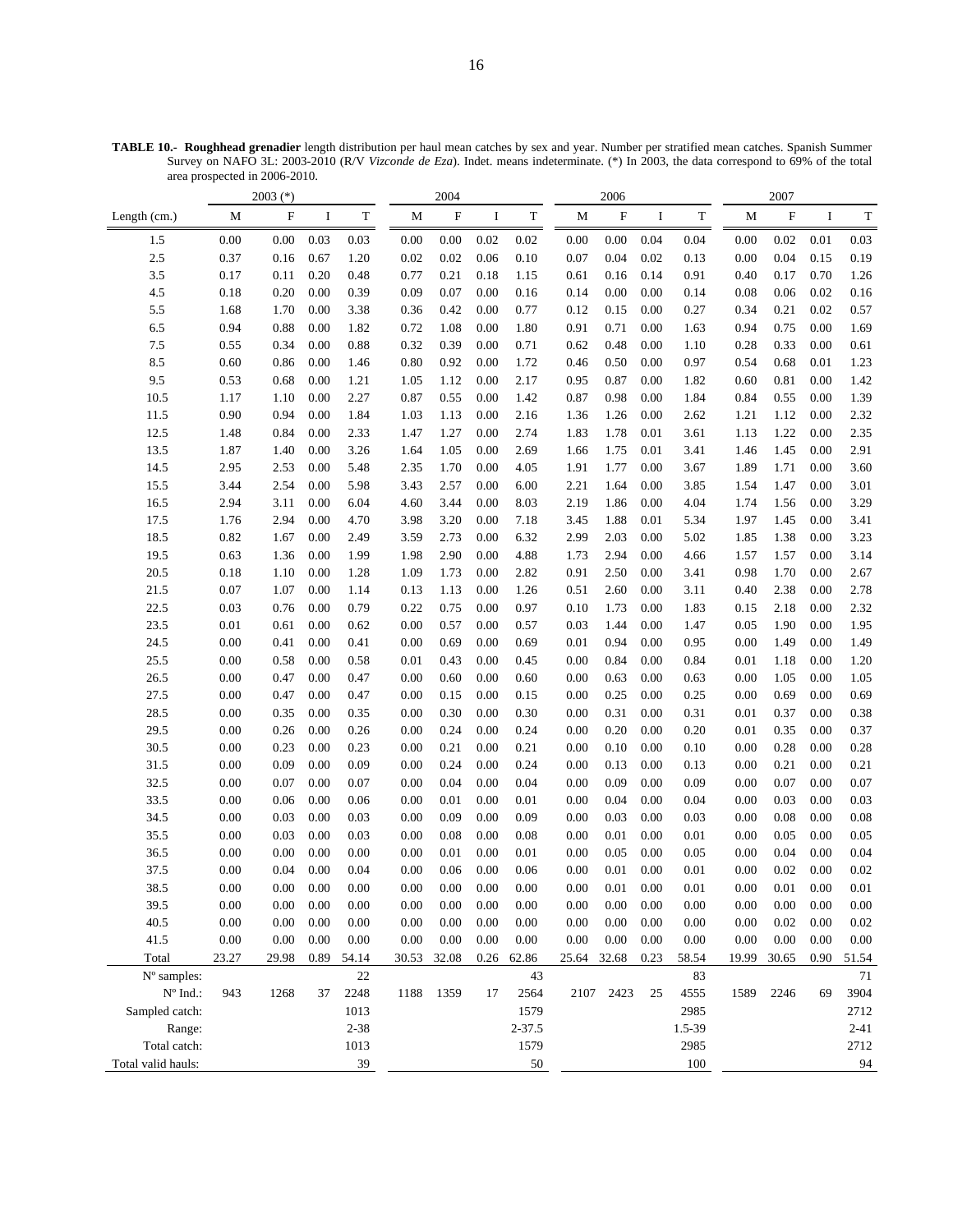|                    |          | 2008                      |          |             |          | 2009        |          |              |          |          | 2010     |             |
|--------------------|----------|---------------------------|----------|-------------|----------|-------------|----------|--------------|----------|----------|----------|-------------|
| Length (cm.)       | M        | $\boldsymbol{\mathrm{F}}$ | I        | $\mathbf T$ | М        | $\mathbf F$ | $\bf{I}$ | $\mathbf T$  | М        | $\rm F$  | $\bf I$  | $\mathbf T$ |
| 1.5                | $0.00\,$ | $0.00\,$                  | 0.02     | 0.02        | 0.00     | $0.00\,$    | 0.01     | 0.01         | 0.00     | 0.00     | $0.00\,$ | 0.00        |
| $2.5\,$            | $0.00\,$ | 0.03                      | 0.09     | 0.13        | 0.01     | $0.00\,$    | 0.13     | 0.15         | 0.03     | 0.00     | 0.26     | 0.29        |
| 3.5                | $0.28\,$ | 0.08                      | 1.42     | 1.78        | 0.27     | 0.16        | 1.01     | 1.44         | 0.07     | 0.05     | 0.33     | 0.46        |
| 4.5                | 0.11     | 0.01                      | 0.03     | 0.15        | 0.07     | 0.00        | 0.05     | 0.12         | 0.04     | 0.09     | $0.01\,$ | 0.15        |
| $5.5\,$            | $0.10\,$ | 0.13                      | $0.01\,$ | 0.24        | 0.12     | 0.13        | 0.00     | 0.25         | 0.29     | 0.20     | 0.00     | 0.48        |
| 6.5                | 0.69     | 0.64                      | 0.03     | 1.36        | 0.38     | 0.45        | 0.00     | 0.83         | 0.58     | 0.59     | 0.00     | 1.17        |
| $7.5\,$            | 0.24     | 0.38                      | 0.00     | 0.62        | 0.11     | 0.23        | 0.00     | 0.35         | 0.26     | 0.22     | 0.00     | 0.47        |
| 8.5                | 0.39     | 0.46                      | 0.00     | 0.85        | 0.25     | 0.30        | 0.00     | 0.54         | 0.28     | 0.36     | 0.00     | 0.64        |
| 9.5                | 0.74     | 0.58                      | 0.00     | 1.31        | 0.38     | 0.51        | 0.00     | 0.89         | 0.54     | 0.43     | 0.00     | 0.97        |
| 10.5               | 0.87     | 0.77                      | 0.00     | 1.63        | 0.56     | 0.52        | 0.00     | 1.08         | 0.76     | 0.66     | 0.00     | 1.42        |
| 11.5               | 1.19     | 1.32                      | 0.00     | 2.51        | 0.56     | 0.99        | 0.00     | 1.55         | 0.95     | 0.89     | 0.00     | 1.83        |
| 12.5               | 1.07     | 1.20                      | 0.00     | 2.26        | 1.24     | 0.91        | 0.00     | 2.15         | 1.26     | 1.10     | 0.00     | 2.37        |
| 13.5               | 1.58     | 1.36                      | 0.00     | 2.93        | 1.33     | 1.44        | 0.00     | 2.77         | 1.84     | 1.74     | 0.00     | 3.59        |
| 14.5               | 2.16     | 1.77                      | 0.00     | 3.94        | 1.58     | 1.53        | 0.00     | 3.11         | 2.46     | 2.38     | 0.00     | 4.85        |
| 15.5               | 2.61     | 2.21                      | 0.00     | 4.82        | 1.92     | 1.90        | 0.00     | 3.81         | 2.29     | 2.10     | 0.00     | 4.40        |
| 16.5               | 2.60     | 2.67                      | 0.00     | 5.26        | 1.96     | 1.80        | 0.00     | 3.76         | 2.32     | 2.49     | 0.00     | 4.80        |
| 17.5               | 1.92     | 1.97                      | 0.00     | 3.89        | 1.71     | 1.96        | 0.00     | 3.67         | 1.89     | 2.35     | 0.00     | 4.24        |
| 18.5               | 1.60     | 1.74                      | 0.00     | 3.34        | 1.31     | 1.52        | 0.00     | 2.83         | 1.35     | 2.30     | 0.00     | 3.65        |
| 19.5               | 1.36     | 1.77                      | 0.00     | 3.13        | 0.97     | 1.24        | 0.00     | 2.22         | 0.75     | 1.78     | 0.00     | 2.52        |
| 20.5               | 0.82     | 1.89                      | 0.00     | 2.71        | 0.59     | 1.22        | 0.00     | 1.81         | 0.36     | 1.26     | 0.00     | 1.62        |
| 21.5               | 0.37     | 1.71                      | 0.00     | 2.09        | 0.30     | 1.23        | 0.00     | 1.53         | 0.16     | 1.20     | 0.00     | 1.36        |
| 22.5               | 0.10     | 1.82                      | $0.00\,$ | 1.91        | 0.15     | 1.21        | 0.00     | 1.37         | 0.04     | 0.85     | 0.00     | 0.89        |
| 23.5               | 0.03     | 1.83                      | 0.00     | 1.86        | 0.01     | 1.33        | 0.00     | 1.35         | 0.04     | 0.93     | 0.00     | 0.96        |
| 24.5               | 0.00     | 2.28                      | 0.00     | 2.29        | 0.00     | 1.25        | 0.00     | 1.25         | 0.00     | 0.56     | 0.00     | 0.56        |
| 25.5               | $0.00\,$ | 1.87                      | 0.00     | 1.87        | 0.01     | 1.18        | 0.00     | 1.19         | 0.00     | 0.80     | 0.00     | 0.80        |
| 26.5               | $0.00\,$ | 1.53                      | 0.00     | 1.53        | 0.00     | 1.19        | 0.00     | 1.19         | 0.00     | 0.56     | 0.00     | 0.56        |
| 27.5               | $0.00\,$ | 0.88                      | 0.00     | 0.88        | 0.00     | 0.82        | 0.00     | 0.82         | 0.00     | 0.44     | 0.00     | 0.44        |
| 28.5               | $0.00\,$ | 0.62                      | 0.00     | 0.62        | 0.00     | 0.52        | 0.00     | 0.52         | 0.00     | 0.38     | 0.00     | 0.38        |
| 29.5               | $0.00\,$ | 0.58                      | 0.00     | 0.58        | 0.00     | 0.46        | 0.00     | 0.46         | 0.00     | 0.23     | 0.00     | 0.23        |
| 30.5               | $0.00\,$ | 0.15                      | 0.00     | 0.15        | 0.00     | 0.27        | 0.00     | 0.27         | 0.00     | 0.11     | 0.00     | $0.11\,$    |
| 31.5               | 0.00     | 0.11                      | 0.00     | 0.11        | 0.00     | 0.23        | 0.00     | 0.23         | 0.00     | 0.09     | 0.00     | 0.09        |
| 32.5               | $0.00\,$ | 0.07                      | 0.00     | 0.07        | 0.00     | 0.14        | 0.00     | 0.14         | 0.00     | 0.06     | 0.00     | 0.06        |
| 33.5               | $0.00\,$ | 0.03                      | 0.00     | 0.03        | 0.00     | 0.09        | 0.00     | 0.09         | 0.00     | 0.06     | 0.00     | 0.06        |
| 34.5               | 0.00     | 0.00                      | 0.00     | 0.00        | 0.00     | 0.08        | 0.00     | 0.08         | 0.00     | 0.06     | 0.00     | 0.06        |
| 35.5               | $0.00\,$ | 0.01                      | 0.00     | 0.01        | 0.00     | 0.03        | 0.00     | 0.03         | 0.00     | 0.02     | 0.00     | 0.02        |
| 36.5               | $0.00\,$ | 0.02                      | 0.00     | 0.02        | 0.00     | 0.03        | 0.00     | 0.03         | 0.00     | 0.05     | 0.00     | 0.05        |
| 37.5               | 0.00     | 0.00                      | 0.00     | 0.00        | 0.00     | 0.01        | 0.00     | 0.01         | 0.00     | 0.04     | 0.00     | 0.04        |
| 38.5               | 0.00     | 0.02                      | 0.00     | 0.02        | 0.00     | 0.00        | 0.00     | 0.00         | 0.00     | 0.00     | 0.00     | 0.00        |
| 39.5               | $0.00\,$ | $0.00\,$                  | 0.00     | 0.00        | 0.00     | $0.00\,$    | 0.00     | $0.00\,$     | 0.00     | 0.00     | 0.00     | $0.00\,$    |
| 40.5               | $0.00\,$ | $0.00\,$                  | 0.00     | 0.00        | 0.00     | $0.00\,$    | 0.00     | $0.00\,$     | $0.00\,$ | $0.01\,$ | $0.00\,$ | 0.01        |
| 41.5               | $0.00\,$ | $0.01\,$                  | $0.00\,$ | $0.01\,$    | $0.00\,$ | $0.01\,$    | 0.00     | $0.01\,$     | $0.00\,$ | $0.02\,$ | $0.00\,$ | 0.02        |
| Total              | 20.84    | 34.48                     | 1.59     | 56.91       | 15.78    | 26.93       | 1.21     | 43.93        | 18.58    | 27.44    | 0.61     | 46.63       |
| N° samples:        |          |                           |          | 87          |          |             |          | 81           |          |          |          | 84          |
| $N^{\circ}$ Ind.:  | 2022     | 3019                      | 176      | 5217        | 1409     | 2319        | 105      | 3833         | 1486     | 1997     | 65       | 3548        |
| Sampled catch:     |          |                           |          | 3287        |          |             |          | 2541         |          |          |          | 2234        |
| Range:             |          |                           |          | 1.5-42.5    |          |             |          | $2.0 - 41.5$ |          |          |          | 2.5-42      |
| Total catch:       |          |                           |          | 3287        |          |             |          | 2543         |          |          |          | 2234        |
| Total valid hauls: |          |                           |          | 100         |          |             |          | 98           |          |          |          | 97          |

**TABLE 10 (cont.).- Roughhead grenadier** length distribution per haul mean catches by sex and year. Number per stratified mean catches. Spanish Summer Survey on NAFO 3L: 2007-2010 (R/V *Vizconde de Eza*). Indet. means indeterminate. (\*) In 2003, the data correspond to 69% of the total area prospected in 2006-2010.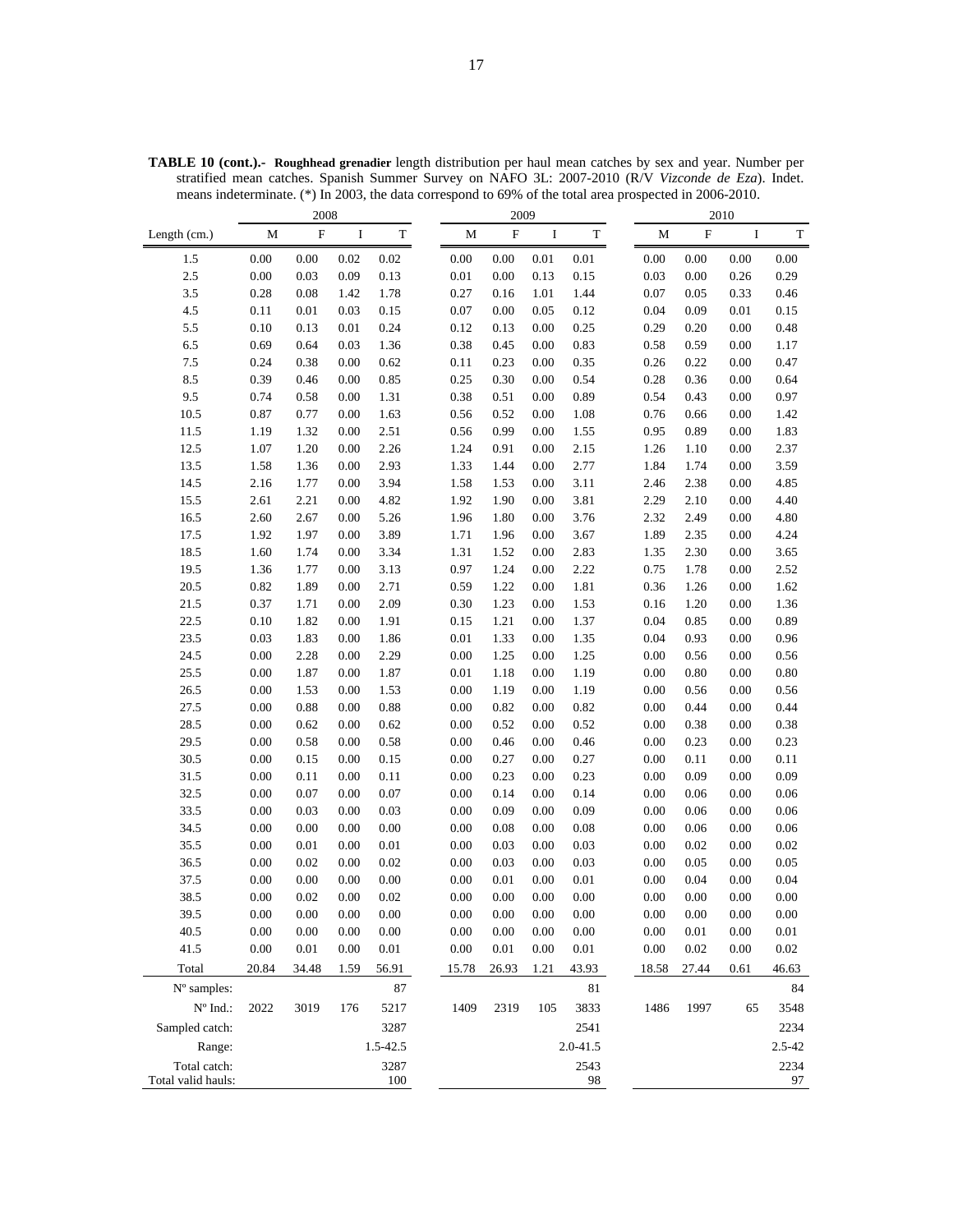|         |               |                | $2003$ (*)    |                          |               |                | 2004          |           |               |                | 2006              |           |               | 2007                 |               |           |
|---------|---------------|----------------|---------------|--------------------------|---------------|----------------|---------------|-----------|---------------|----------------|-------------------|-----------|---------------|----------------------|---------------|-----------|
| Stratum | Swept<br>area | Tow<br>number  | Mean<br>catch | SD                       | Swept<br>area | Tow<br>number  | Mean<br>catch | <b>SD</b> | Swept<br>area | Tow<br>number  | Mean<br>catch     | <b>SD</b> | Swept<br>area | <b>Tow</b><br>number | Mean<br>catch | <b>SD</b> |
| 385     | 0.0225        | 2              | 0.001         | 0.001                    | 0.0229        | $\overline{2}$ | 0.005         | 0.007     | 0.0229        | $\overline{2}$ | 0.000             | 0.000     | 0.0225        | 2                    | 0.041         | 0.027     |
| 387     | 0.0229        | 2              | 1.715         | 1.110                    | 0.0214        | 2              | 56.000        | 51.619    | 0.0225        | 2              | 113.685           | 116.171   | 0.0225        | 2                    | 80.400        | 34.083    |
| 388     | 0.0334        | 3              | 6.453         | 6.142                    | 0.0105        |                | 11.800        |           | 0.0566        | 5              | 66.040            | 32.355    | 0.0563        | 5                    | 162.078       | 100.787   |
| 389     | 0.0454        | 4              | 0.801         | 0.912                    | 0.0225        | 2              | 33.050        | 44.901    | 0.0795        | $\tau$         | 46.008            | 84.876    | 0.0900        | 8                    | 10.723        | 18.542    |
| 390     | 0.0563        | 5              | 0.580         | 1.242                    | 0.0345        | 3              | 0.000         | 0.000     | 0.1249        | 11             | 0.188             | 0.318     | 0.1350        | 12                   | 0.173         | 0.473     |
| 391     | 0.0338        | 3              | 0.087         | 0.085                    | 0.0218        | 2              | 1.435         | 1.718     | 0.0450        | 4              | 7.135             | 5.793     | 0.0450        | 4                    | 6.013         | 6.351     |
| 392     | 0.0116        |                | 46.300        | $\sim$                   | 0.0214        | 2              | 1222.320      | 1712.075  | 0.0229        | 2              | 4367.190 5741.976 |           | 0.0225        | $\overline{c}$       | 959.650       | 350.230   |
| 729     | 0.0210        | $\overline{c}$ | 88.800        | 73.963                   | 0.0221        | 2              | 310.250       | 239.780   | 0.0338        | 3              | 202.167           | 262.943   | 0.0338        | 3                    | 128.889       | 184.792   |
| 730     | 0.0221        | 2              | 231.080       | 64.389                   | 0.0221        | 2              | 55.550        | 72.761    | 0.0326        | 3              | 145.923           | 148.390   | 0.0225        | $\overline{c}$       | 367.737       | 518.964   |
| 731     | 0.0229        | 2              | 39.365        | 8.252                    | 0.0233        | 2              | 79.550        | 68.236    | 0.0341        | 3              | 19.053            | 7.921     | 0.0338        | 3                    | 37.100        | 28.646    |
| 732     | 0.0113        |                | 72.200        | $\overline{\phantom{a}}$ | 0.0210        | 2              | 42.025        | 55.119    | 0.0334        | 3              | 5.638             | 7.067     | 0.0338        | 3                    | 12.115        | 13.539    |
| 733     | n.s.          | n.s.           | n.s.          | n.s.                     | 0.0330        | 3              | 111.667       | 109.389   | 0.0454        | $\overline{4}$ | 72.600            | 47.167    | 0.0338        | 3                    | 115.667       | 70.383    |
| 734     | n.s.          | n.s.           | n.s.          | n.s.                     | 0.0304        | 3              | 5.383         | 7.029     | 0.0225        | 2              | 12.328            | 3.921     | 0.0225        | $\overline{c}$       | 24.728        | 28.585    |
| 741     | 0.0113        |                | 2240.000      | $\overline{\phantom{a}}$ | 0.0323        | 3              | 0.255         | 0.255     | 0.0218        | $\overline{2}$ | 0.000             | 0.000     | 0.0225        | 2                    | 0.000         | 0.000     |
| 742     | 0.0116        |                | 0.000         | $\overline{\phantom{a}}$ | 0.0120        |                | 0.331         |           | 0.0229        | 2              | 0.000             | 0.000     | 0.0225        | 2                    | 0.300         | 0.424     |
| 743     | n.s.          | n.s.           | n.s.          | n.s.                     | 0.0188        | 2              | 2.090         | 2.956     | 0.0225        | 2              | 0.000             | 0.000     | 0.0225        | 2                    | 0.000         | 0.000     |
| 744     | n.s.          | n.s.           | n.s.          | n.s.                     | 0.0101        |                | 0.000         |           | 0.0229        | 2              | 0.000             | 0.000     | 0.0218        | 2                    | 0.479         | 0.677     |
| 745     | 0.0341        | 3              |               | 1753.100 3028.408        | 0.0319        | 3              | 0.000         | 0.000     | 0.0686        | 6              | 0.119             | 0.221     | 0.0675        | 6                    | 0.380         | 0.450     |
| 746     | 0.0446        | 4              | 0.000         | 0.000                    | 0.0338        | 3              | 0.000         | 0.000     | 0.0675        | 6              | 0.118             | 0.185     | 0.0664        | 6                    | 0.000         | 0.000     |
| 747     | n.s.          | n.s.           | n.s.          | n.s.                     | 0.0308        | 3              | 0.200         | 0.346     | 0.1230        | 11             | 0.000             | 0.000     | 0.1238        | 11                   | 0.000         | 0.000     |
| 748     | 0.0109        |                | 2.700         | $\overline{\phantom{a}}$ | 0.0199        | 2              | 0.440         | 0.622     | 0.0326        | 3              | 0.130             | 0.225     | 0.0338        | 3                    | 0.830         | 1.050     |
| 749     | 0.0221        | 2              | 0.000         | 0.000                    | 0.0221        | 2              | 0.000         | 0.000     | 0.0229        | 2              | 0.000             | 0.000     | 0.0113        |                      | 0.000         |           |
| 750     | n.s.          | n.s.           | n.s.          | n.s.                     | 0.0180        | 2              | 0.000         | 0.000     | 0.1005        | 9              | 0.000             | 0.000     | 0.0679        | 6                    | 0.000         | 0.000     |
| 751     | n.s.          | n.s.           | n.s.          | n.s.                     | n.s.          | n.s.           | n.s.          | n.s.      | 0.0454        | $\overline{4}$ | 0.000             | 0.000     | 0.0225        | 2                    | 0.000         | 0.000     |

**TABLE 11.-** Swept area, number of hauls and **redfish** mean catch (Kg) and SD (\*\*) by stratum. Spanish Survey on NAFO Div. 3L in the period 2003-2010, on board R/V "*Vizconde de Eza"*. (\*) In 2003, the data correspond to 69% of the total area prospected in 2006-2010.

$$
(**) SD = \frac{\sum (x_i - \overline{x})}{n-1}
$$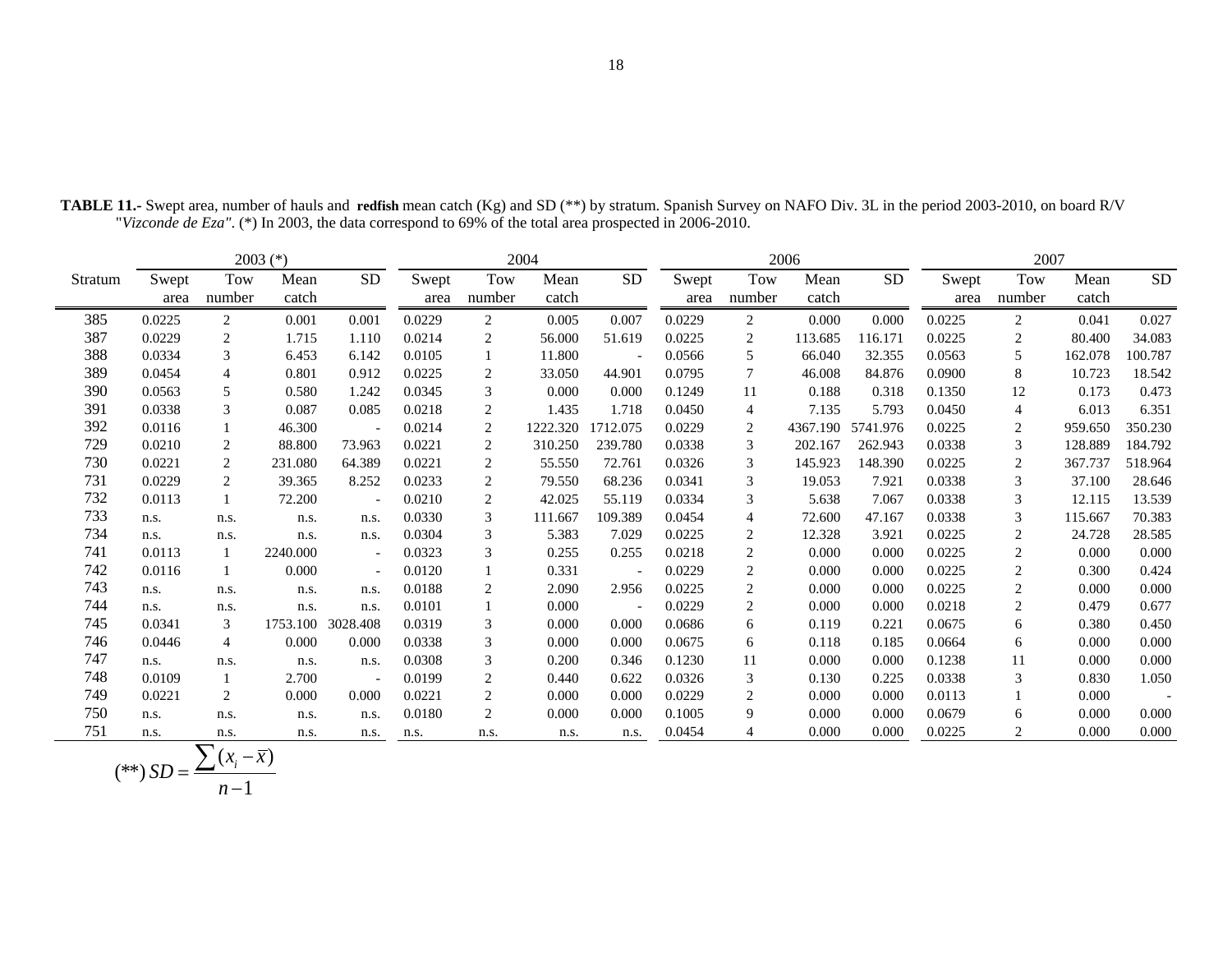|         |               |                  | 2008          |           |               |                | 2009          |            |               |                | 2010          |                   |       |                    |               |            |
|---------|---------------|------------------|---------------|-----------|---------------|----------------|---------------|------------|---------------|----------------|---------------|-------------------|-------|--------------------|---------------|------------|
| Stratum | Swept<br>area | Tow<br>number    | Mean<br>catch | <b>SD</b> | Swept<br>area | Tow<br>number  | Mean<br>catch | ${\rm SD}$ | Swept<br>area | Tow<br>number  | Mean<br>catch | ${\rm SD}$        | Swept | Tow<br>area number | Mean<br>catch | ${\rm SD}$ |
| 385     | 0.0229        | $\overline{2}$   | 0.495         | 0.644     | 0.0225        | $\overline{2}$ | 0.275         | 0.389      | 0.0225        | $\overline{c}$ | 0.000         | 0.000             |       |                    |               |            |
| 387     | 0.0435        | 4                | 185.125       | 58.384    | 0.0439        | $\overline{4}$ | 568.427       | 761.003    | 0.0458        | 4              | 278.625       | 163.544           |       |                    |               |            |
| 388     | 0.0559        | 5                | 212.750       | 142.882   | 0.0555        | 5              | 1686.275      | 2522.618   | 0.0570        | 5              | 922.261       | 770.678           |       |                    |               |            |
| 389     | 0.0780        | 7                | 385.331       | 509.833   | 0.0803        | 7              | 321.423       | 836.313    | 0.0795        | 7              |               | 3449.476 9037.325 |       |                    |               |            |
| 390     | 0.1395        | 12               | 0.922         | 2.280     | 0.1373        | 12             | 0.086         | 0.182      | 0.1249        | 11             | 0.005         | 0.011             |       |                    |               |            |
| 391     | 0.0454        | 4                | 1093.130      | 1444.102  | 0.0458        | 4              | 243.571       | 371.869    | 0.0454        | 4              | 2337.331      | 4421.647          |       |                    |               |            |
| 392     | 0.0221        | 2                | 209.150       | 15.203    | 0.0229        | 2              | 797.546       | 42.491     | 0.0225        | 2              | 480.100       | 211.425           |       |                    |               |            |
| 729     | 0.0338        | 3                | 618.467       | 508.067   | 0.0341        | 3              | 50.830        | 11.765     | 0.0338        | 3              | 284.767       | 335.507           |       |                    |               |            |
| 730     | 0.0323        | 3                | 29.790        | 42.861    | 0.0338        | 3              | 167.600       | 193.999    | 0.0334        | 3              | 147.447       | 167.733           |       |                    |               |            |
| 731     | 0.0330        | 3                | 132.967       | 154.885   | 0.0341        | 3              | 37.000        | 30.152     | 0.0338        | 3              | 89.033        | 43.263            |       |                    |               |            |
| 732     | 0.0446        | 4                | 11.975        | 11.596    | 0.0450        | 4              | 8.311         | 9.503      | 0.0450        | 4              | 16.665        | 14.441            |       |                    |               |            |
| 733     | 0.0431        | 4                | 132.600       | 203.165   | 0.0450        | $\overline{4}$ | 59.725        | 53.776     | 0.0450        | 4              | 174.368       | 45.484            |       |                    |               |            |
| 734     | 0.0221        | 2                | 22.485        | 27.457    | 0.0218        | 2              | 16.220        | 17.367     | 0.0225        | 2              | 5.945         | 3.868             |       |                    |               |            |
| 741     | 0.0210        | $\overline{c}$   | 0.555         | 0.049     | 0.0221        | $\overline{2}$ | 0.903         | 0.012      | 0.0225        | 2              | 0.000         | 0.000             |       |                    |               |            |
| 742     | 0.0210        | $\overline{c}$   | 0.000         | 0.000     | 0.0214        | 2              | 0.000         | 0.000      | 0.0225        | 2              | 0.000         | 0.000             |       |                    |               |            |
| 743     | 0.0203        | $\boldsymbol{2}$ | 0.000         | 0.000     | 0.0203        | $\overline{2}$ | 5.575         | 7.884      | 0.0225        | $\overline{c}$ | 0.000         | 0.000             |       |                    |               |            |
| 744     | 0.0221        | 2                | 0.000         | 0.000     | 0.0210        | 2              | 0.000         | 0.000      | 0.0229        | 2              | 0.133         | 0.188             |       |                    |               |            |
| 745     | 0.0555        | 5                | 0.364         | 0.664     | 0.0559        | 5              | 0.000         | 0.000      | 0.0563        | 5              | 0.436         | 0.632             |       |                    |               |            |
| 746     | 0.0638        | 6                | 0.000         | 0.000     | 0.0668        | 6              | 0.043         | 0.106      | 0.0679        | 6              | 0.053         | 0.131             |       |                    |               |            |
| 747     | 0.1069        | 10               | 0.012         | 0.039     | 0.1118        | 10             | 0.000         | 0.000      | 0.1125        | 10             | 0.000         | 0.000             |       |                    |               |            |
| 748     | 0.0218        | 2                | 4.290         | 6.067     | 0.0229        | 2              | 1.576         | 2.228      | 0.0225        | 2              | 0.000         | 0.000             |       |                    |               |            |
| 749     | 0.0214        | $\overline{c}$   | 0.000         | 0.000     | 0.0225        | $\overline{2}$ | 0.000         | 0.000      | 0.0229        | 2              | 0.000         | 0.000             |       |                    |               |            |
| 750     | 0.0844        | 8                | 0.000         | 0.000     | 0.0791        | $\tau$         | 0.230         | 0.609      | 0.0900        | 8              | 0.184         | 0.520             |       |                    |               |            |
| 751     | 0.0413        | 4                | 0.000         | 0.000     | 0.0338        | 3              | 0.000         | 0.000      | 0.0225        | 2              | 0.000         | 0.000             |       |                    |               |            |

**TABLE 11 (cont).-** Swept area, number of hauls and **redfish** mean catch (Kg) and SD (\*\*) by stratum. Spanish Survey on NAFO Div. 3L in the period 2003-2010, on board R/V "*Vizconde de Eza"*. (\*) In 2003, the data correspond to 69% of the total area prospected in 2006-2010.

$$
(**) SD = \frac{\sum (x_i - \overline{x})}{n-1}
$$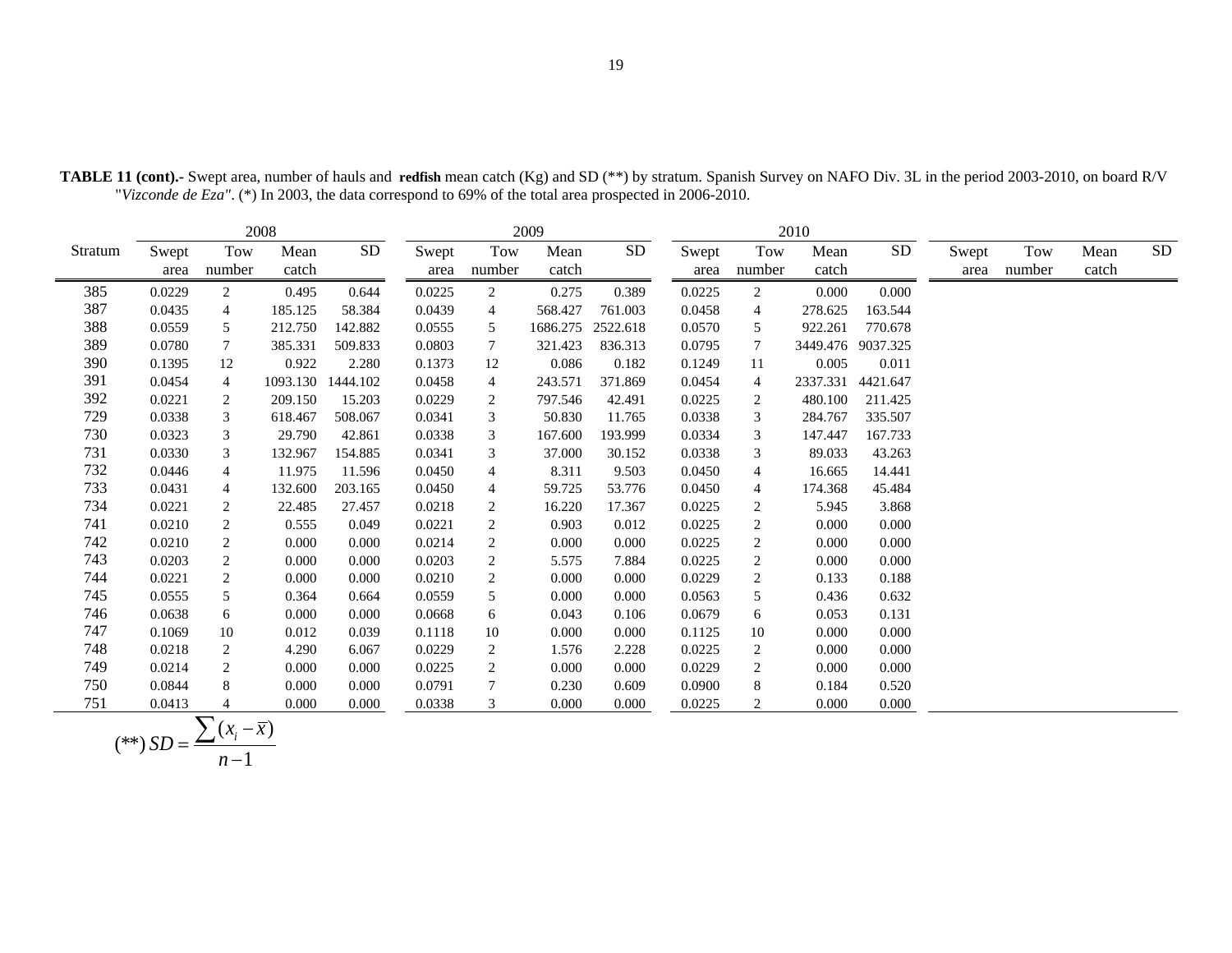|              |           |           |                          | Survey    |           |           |            |            |
|--------------|-----------|-----------|--------------------------|-----------|-----------|-----------|------------|------------|
| Stratum      | 2003      | 2004      | 2005                     | 2006      | 2007      | 2008      | 2009       | 2010       |
| 385          | 0.12      | 0.59      | $\blacksquare$           | 0.00      | 4.84      | 58.35     | 32.45      | 0.00       |
| 387          | 439.04    | 14336.00  | $\overline{\phantom{a}}$ | 29103.36  | 20582.40  | 47392.00  | 145517.18  | 71328.00   |
| 388          | 2303.84   | 4212.60   | $\overline{\phantom{a}}$ | 23576.28  | 57861.85  | 75951.75  | 602000.18  | 329247.18  |
| 389          | 407.58    | 16822.45  |                          | 23418.22  | 5458.01   | 196133.55 | 163604.53  | 1755783.21 |
| 390          | 472.70    | 0.00      | $\overline{\phantom{a}}$ | 153.59    | 141.00    | 751.23    | 70.36      | 3.93       |
| 391          | 24.44     | 404.67    | $\overline{\phantom{a}}$ | 2012.07   | 1695.53   | 308262.66 | 68687.02   | 659127.27  |
| 392          | 6713.50   | 177236.40 | $\overline{\phantom{a}}$ | 633242.55 | 139149.25 | 30326.75  | 115644.17  | 69614.50   |
| 729          | 16516.80  | 57706.50  | $\overline{\phantom{a}}$ | 37603.00  | 23973.29  | 115034.80 | 9454.32    | 52966.60   |
| 730          | 39283.60  | 9443.50   | $\overline{\phantom{a}}$ | 24806.97  | 62515.29  | 5064.30   | 28492.00   | 25065.93   |
| 731          | 8502.84   | 17182.80  | $\overline{\phantom{a}}$ | 4115.52   | 8013.60   | 28720.80  | 7992.00    | 19231.20   |
| 732          | 16678.20  | 9707.78   | $\overline{\phantom{a}}$ | 1302.46   | 2798.49   | 2766.23   | 1919.90    | 3849.62    |
| 733          | n.s       | 26130.00  | $\overline{\phantom{a}}$ | 16988.40  | 27066.00  | 31028.40  | 13975.65   | 40802.00   |
| 734          | n.s       | 823.65    | $\overline{\phantom{a}}$ | 1886.11   | 3783.31   | 3440.21   | 2481.66    | 909.59     |
| 741          | 224000.00 | 25.50     |                          | 0.00      | 0.00      | 55.50     | 90.25      | 0.00       |
| 742          | 0.00      | 21.18     | $\blacksquare$           | 0.00      | 19.20     | 0.00      | 0.00       | 0.00       |
| 743          | n.s       | 106.59    | $\blacksquare$           | 0.00      | 0.00      | 0.00      | 284.33     | 0.00       |
| 744          | n.s       | 0.00      | $\overline{\phantom{a}}$ | 0.00      | 31.58     | 0.00      | 0.00       | 8.78       |
| 745          | 610078.80 | 0.00      |                          | 41.47     | 132.24    | 126.74    | 0.00       | 151.73     |
| 746          | 0.00      | 0.00      |                          | 46.39     | 0.00      | 0.00      | 16.99      | 20.91      |
| 747          | n.s       | 144.80    |                          | 0.00      | 0.00      | 8.98      | 0.00       | 0.00       |
| 748          | 429.30    | 69.96     | $\blacksquare$           | 20.67     | 131.97    | 682.11    | 250.50     | 0.00       |
| 749          | 0.00      | 0.00      | $\overline{\phantom{a}}$ | 0.00      | 0.00      | 0.00      | 0.00       | 0.00       |
| 750          | n.s       | 0.00      |                          | 0.00      | 0.00      | 0.00      | 127.88     | 102.17     |
| 751          | $\rm n.s$ | $\rm n.s$ |                          | 0.00      | 0.00      | 0.00      | $0.00\,$   | 0.00       |
| <b>TOTAL</b> | 925850.76 | 334374.97 |                          | 798317.04 | 353357.83 | 845804.35 | 1160641.36 | 3028212.59 |
|              | 206.94    | 53.43     |                          | 123.06    | 54.47     | 130.38    | 178.92     | 466.81     |
| <b>SD</b>    | 136.03    | 28.87     |                          | 90.99     | 11.94     | 36.35     | 69.07      | 285.47     |

**TABLE 12.-** Stratified mean catches (Kg) of **redfish** by stratum and year (2003-2010) and SD. Research Vessel *Vizconde de Eza*. n.s. means stratum not surveyed. In 2003: the data correspond to 69% of the total area prospected in 2006-2010.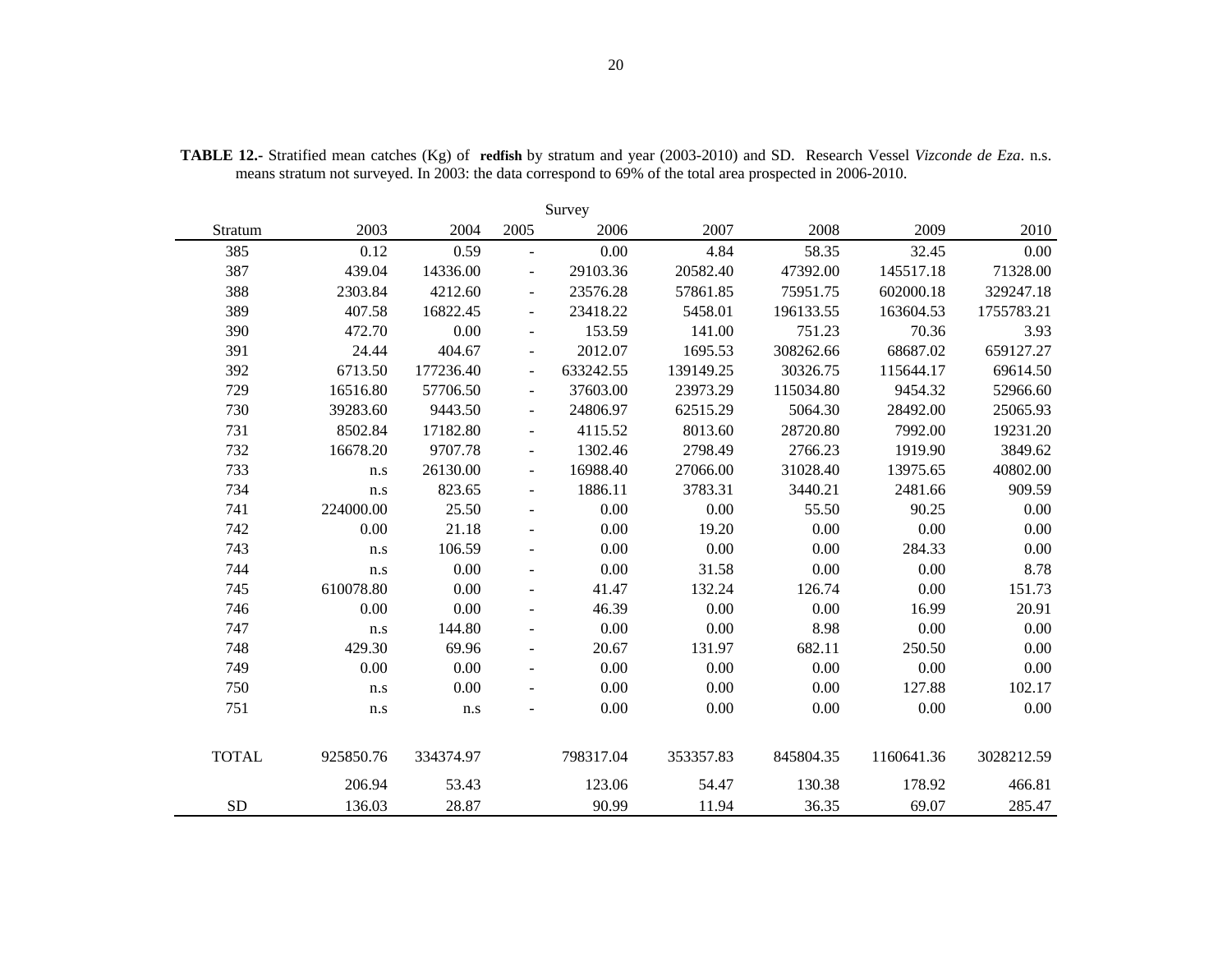**TABLE 13.-** Survey estimates (by the swept area method) of **redfish** biomass (t.) by stratum and year and their SD on NAFO Div. 3L (R/V *Vizconde de Eza*). n.s. means stratum not surveyed. In 2003, the data correspond to 69% of the total area prospected in 2006- 2010.

|              |                         |                  |      | Survey           |                  |                  |                  |                  |
|--------------|-------------------------|------------------|------|------------------|------------------|------------------|------------------|------------------|
| Stratum      | 2003                    | 2004             | 2005 | 2006             | 2007             | 2008             | 2009             | 2010             |
| 385          | $\boldsymbol{0}$        | $\mathbf{0}$     |      | $\overline{0}$   | $\mathbf{0}$     | 5                | $\overline{3}$   | $\mathbf{0}$     |
| 387          | 38                      | 1341             |      | 2587             | 1830             | 4358             | 13267            | 6236             |
| 388          | 207                     | 401              |      | 2082             | 5143             | 6797             | 54234            | 28881            |
| 389          | 36                      | 1495             |      | 2062             | 485              | 17602            | 14271            | 154597           |
| 390          | 42                      | $\boldsymbol{0}$ |      | 14               | 13               | 65               | 6                | $\boldsymbol{0}$ |
| 391          | $\overline{2}$          | 37               |      | 179              | 151              | 27175            | 6005             | 58105            |
| 392          | 578                     | 16584            |      | 55365            | 12369            | 2741             | 10111            | 6188             |
| 729          | 1573                    | 5216             |      | 3342             | 2131             | 10225            | 831              | 4708             |
| 730          | 3551                    | 854              |      | 2281             | 5557             | 471              | 2533             | 2253             |
| 731          | 743                     | 1478             |      | 362              | 712              | 2611             | 703              | 1709             |
| 732          | 1483                    | 925              |      | 117              | 249              | 248              | 171              | 342              |
| 733          | n.s                     | 2375             |      | 1498             | 2406             | 2878             | 1242             | 3627             |
| 734          | n.s                     | 81               |      | 168              | 336              | 311              | 228              | 81               |
| 741          | 19911                   | $\sqrt{2}$       |      | $\boldsymbol{0}$ | $\boldsymbol{0}$ | 5                | $8\,$            | $\boldsymbol{0}$ |
| 742          | $\boldsymbol{0}$        | $\sqrt{2}$       |      | $\mathbf{0}$     | $\sqrt{2}$       | $\boldsymbol{0}$ | $\boldsymbol{0}$ | $\boldsymbol{0}$ |
| 743          | n.s                     | 11               |      | $\boldsymbol{0}$ | $\boldsymbol{0}$ | $\boldsymbol{0}$ | 28               | $\boldsymbol{0}$ |
| 744          | n.s                     | $\boldsymbol{0}$ |      | $\theta$         | 3                | $\Omega$         | $\boldsymbol{0}$ | 1                |
| 745          | 53633                   | $\boldsymbol{0}$ |      | 4                | 12               | 11               | $\boldsymbol{0}$ | 13               |
| 746          | $\boldsymbol{0}$        | $\mathbf{0}$     |      | 4                | $\boldsymbol{0}$ | $\mathbf{0}$     | $\overline{2}$   | $\sqrt{2}$       |
| 747          | $\mathbf{n}.\mathbf{s}$ | 14               |      | $\boldsymbol{0}$ | $\boldsymbol{0}$ |                  | $\boldsymbol{0}$ | $\boldsymbol{0}$ |
| 748          | 39                      | $\overline{7}$   |      | $\overline{c}$   | 12               | 63               | 22               | $\boldsymbol{0}$ |
| 749          | $\boldsymbol{0}$        | $\boldsymbol{0}$ |      | $\boldsymbol{0}$ | $\boldsymbol{0}$ | $\boldsymbol{0}$ | $\boldsymbol{0}$ | $\boldsymbol{0}$ |
| 750          | n.s                     | $\boldsymbol{0}$ |      | $\boldsymbol{0}$ | $\boldsymbol{0}$ | $\mathbf{0}$     | 11               | 9                |
| 751          | n.s                     | n.s              |      | $\boldsymbol{0}$ | $\boldsymbol{0}$ | $\boldsymbol{0}$ | $\boldsymbol{0}$ | $\boldsymbol{0}$ |
| <b>TOTAL</b> | 81837                   | 30825            |      | 70066            | 31410            | 75567            | 103675           | 266754           |
| ${\rm SD}$   | 50717                   | 17163            |      | 50718            | 6885             | 20435            | 40871            | 164597           |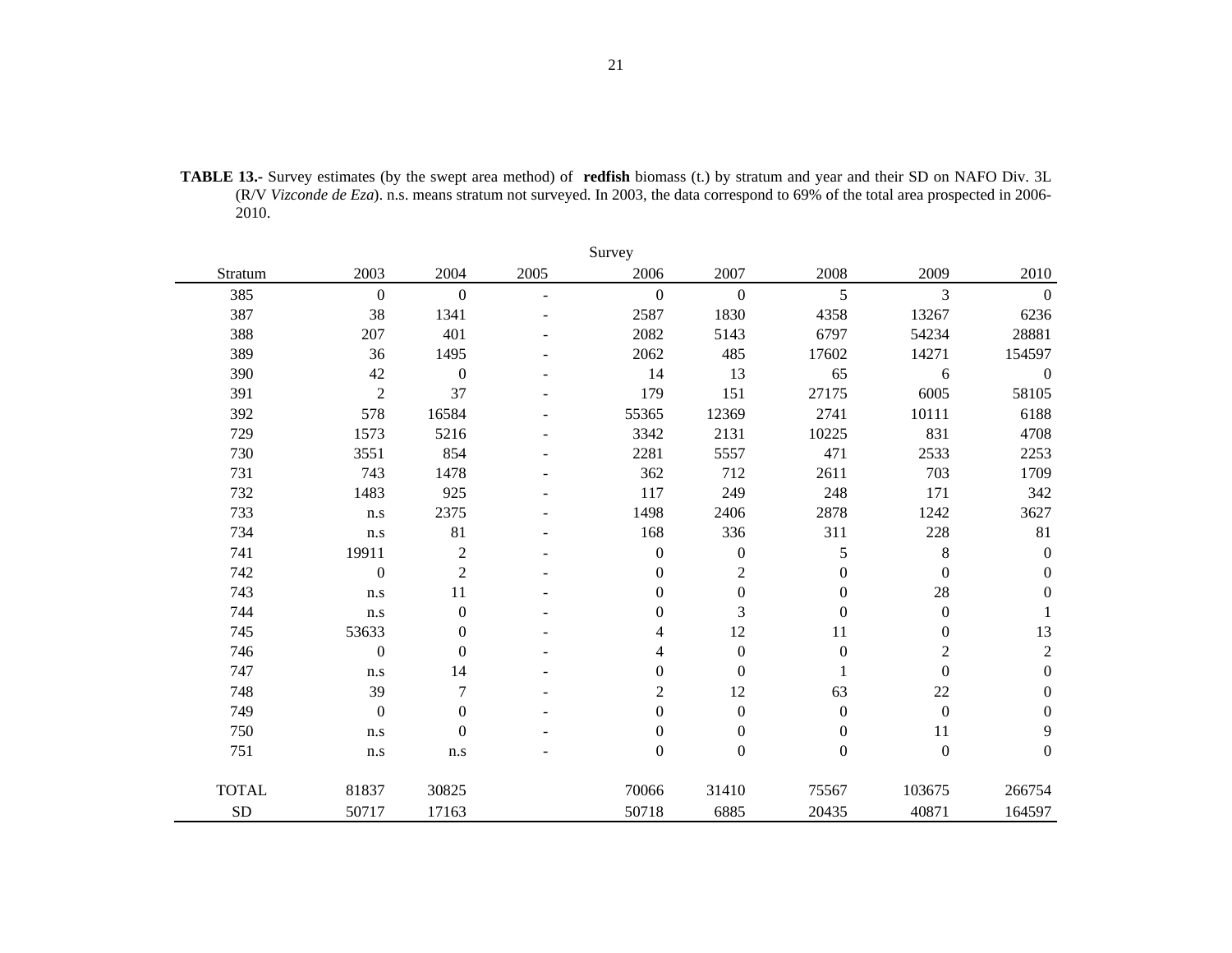| <b>TABLE 14.- Redfish</b> length distribution per haul mean catches by sex and year. Number per stratified mean catches. Spanish |                                                              |  |  |  |  |  |  |  |
|----------------------------------------------------------------------------------------------------------------------------------|--------------------------------------------------------------|--|--|--|--|--|--|--|
| Summer Survey on NAFO 3L: 2003-2010 (R/V Vizconde de Eza). Indet. means indeterminate. (*) In 2003, the data                     |                                                              |  |  |  |  |  |  |  |
|                                                                                                                                  | correspond to 69% of the total area prospected in 2006-2010. |  |  |  |  |  |  |  |
|                                                                                                                                  |                                                              |  |  |  |  |  |  |  |

|                    |        | $2003$ (*)  |                   |          |        | 2004   |       |        |        | 2006         |          |          |       | 2007          |       |          |
|--------------------|--------|-------------|-------------------|----------|--------|--------|-------|--------|--------|--------------|----------|----------|-------|---------------|-------|----------|
| Length (cm.)       | M      | $\mathbf F$ | $\mathbf{I}$      | T        | M      | F      | I     | T      | M      | $\mathbf{F}$ | <b>I</b> | T        | М     | $\mathbf F$   | L     | T        |
| $\overline{4}$     | 0.00   |             | $0.00 \quad 0.19$ | 0.19     | 0.00   | 0.00   | 0.04  | 0.04   | 0.00   | 0.01         | 0.00     | 0.01     | 0.00  | 0.00          | 0.04  | 0.04     |
| 6                  | 0.00   | $0.00\,$    | 7.29              | 7.29     | 0.00   | 0.00   | 3.68  | 3.68   | 0.10   | 0.05         | 2.83     | 2.98     | 0.00  | 0.00          | 17.45 | 17.45    |
| 8                  | 0.03   | 0.09        | 1.64              | 1.77     | 0.24   | 0.09   | 5.05  | 5.39   | 0.90   | 1.28         | 13.68    | 15.86    | 0.01  | 0.19          | 26.86 | 27.06    |
| 10                 | 1.24   | 0.70        | 0.71              | 2.64     | 3.48   | 2.03   | 1.69  | 7.20   | 2.18   | 1.28         | 1.82     | 5.28     | 1.45  | 2.17          | 1.64  | 5.26     |
| 12                 | 2.75   | 1.19        | 0.00              | 3.94     | 4.86   | 3.30   | 4.93  | 13.09  | 3.00   | 3.27         | 0.12     | 6.40     | 4.45  | 3.71          | 0.53  | 8.69     |
| 14                 | 3.74   | 28.78       | 0.00              | 32.52    | 3.92   | 1.83   | 2.16  | 7.91   | 11.25  | 8.43         | 0.00     | 19.68    | 3.44  | 1.80          | 0.01  | 5.25     |
| 16                 | 3.18   | 1.41        | 0.00              | 4.59     | 8.87   | 5.17   | 0.26  | 14.30  | 20.69  | 19.49        | 0.00     | 40.18    | 5.97  | 3.81          | 0.00  | 9.77     |
| 18                 | 4.39   | 27.40       | 0.00              | 31.79    | 11.87  | 12.09  | 0.00  | 23.96  | 14.29  | 13.66        | 0.00     | 27.95    | 11.85 | 13.08         | 0.00  | 24.92    |
| 20                 | 6.00   | 4.17        | 0.00              | 10.18    | 23.04  | 20.03  | 0.00  | 43.07  | 23.65  | 11.01        | 0.00     | 34.66    | 25.50 | 15.85         | 0.00  | 41.35    |
| 22                 | 5.98   | 5.11        | 0.00              | 11.09    | 19.46  | 18.47  | 0.00  | 37.93  | 41.88  | 31.01        | 0.00     | 72.89    | 36.00 | 30.40         | 0.00  | 66.41    |
| 24                 | 65.49  | 63.97       | 0.00              | 129.46   | 30.92  | 12.78  | 0.00  | 43.70  | 40.39  | 44.21        | 0.00     | 84.60    | 19.89 | 32.60         | 0.00  | 52.48    |
| 26                 | 11.52  | 141.79      | 0.00              | 153.31   | 35.91  | 14.43  | 0.00  | 50.34  | 9.50   | 58.30        | 0.00     | 67.79    | 7.34  | 11.29         | 0.00  | 18.63    |
| 28                 | 52.41  | 5.79        | 0.00              | 58.21    | 16.80  | 12.42  | 0.00  | 29.22  | 8.69   | 64.05        | 0.00     | 72.74    | 4.69  | 6.69          | 0.00  | 11.39    |
| 30                 | 54.15  | 82.48       | 0.00              | 136.63   | 5.36   | 5.65   | 0.00  | 11.01  | 6.12   | 47.61        | 0.00     | 53.73    | 4.33  | 5.57          | 0.00  | 9.90     |
| 32                 | 56.44  | 29.72       | 0.00              | 86.16    | 0.52   | 2.70   | 0.00  | 3.22   | 4.13   | 23.73        | 0.00     | 27.86    | 5.48  | 7.42          | 0.00  | 12.90    |
| 34                 | 1.45   | 29.51       | 0.00              | 30.96    | 0.16   | 0.59   | 0.00  | 0.76   | 0.72   | 3.74         | 0.00     | 4.47     | 2.66  | 2.82          | 0.00  | 5.48     |
| 36                 | 0.18   | 0.65        | 0.00              | 0.83     | 0.30   | 0.37   | 0.00  | 0.66   | 0.12   | 2.15         | 0.00     | 2.27     | 0.20  | 0.96          | 0.00  | 1.16     |
| 38                 | 0.09   | 0.00        | 0.00              | 0.09     | 0.12   | 0.05   | 0.00  | 0.17   | 0.08   | 1.05         | 0.00     | 1.12     | 0.05  | 0.13          | 0.00  | 0.18     |
| 40                 | 0.00   | 0.03        | 0.00              | 0.03     | 0.00   | 0.00   | 0.00  | 0.00   | 0.02   | 0.01         | 0.00     | 0.03     | 0.02  | 0.03          | 0.00  | 0.06     |
| 42                 | 0.00   | 0.00        | 0.00              | 0.00     | 0.00   | 0.00   | 0.00  | 0.00   | 0.00   | 0.01         | 0.00     | 0.01     | 0.01  | 0.03          | 0.00  | 0.04     |
| 44                 | 0.00   | 0.00        | 0.00              | 0.00     | 0.00   | 0.00   | 0.00  | 0.00   | 0.00   | 0.00         | 0.00     | 0.00     | 0.01  | 0.00          | 0.00  | 0.01     |
| 46                 | 0.00   | 0.00        | 0.00              | 0.00     | 0.00   | 0.00   | 0.00  | 0.00   | 0.00   | 0.03         | 0.00     | 0.03     | 0.00  | 0.00          | 0.00  | 0.00     |
| 48                 | 0.00   | 0.00        | 0.00              | 0.00     | 0.00   | 0.00   | 0.00  | 0.00   | 0.00   | 0.01         | 0.00     | 0.01     | 0.00  | 0.00          | 0.00  | 0.00     |
| 50                 | 0.00   | 0.00        | 0.00              | 0.00     | 0.00   | 0.00   | 0.00  | 0.00   | 0.00   | 0.00         | 0.00     | 0.00     | 0.01  | 0.00          | 0.00  | 0.01     |
| 52                 | 0.00   | 0.00        | 0.00              | 0.00     | 0.00   | 0.00   | 0.00  | 0.00   | 0.00   | 0.00         | 0.00     | 0.00     | 0.00  | 0.01          | 0.00  | 0.01     |
| 54                 | 0.00   |             | $0.00\ 0.00$      | 0.00     | 0.00   | 0.00   | 0.00  | 0.00   | 0.00   | 0.00         | 0.00     | 0.00     | 0.00  | 0.00          | 0.00  | $0.00\,$ |
| Total              | 269.04 | 422.79      | 9.83              | 701.67   | 165.84 | 111.99 | 17.82 | 295.65 | 187.71 | 334.38       | 18.45    | 540.54   |       | 133.36 138.57 | 46.53 | 318.46   |
| N° samples:        |        |             |                   | $22\,$   |        |        |       | 28     |        |              |          | 48       |       |               |       | 51       |
| $N^{\circ}$ Ind.:  | 965    | 799         | 304               | 2068     | 1903   | 1662   | 409   | 3974   | 3205   | 3089         | 1205     | 7499     | 2669  | 2360          | 2016  | 7045     |
| Sampled catch:     |        |             |                   | 8366     |        |        |       | 3970   |        |              |          | 11080    |       |               |       | 4675     |
| Range:             |        |             |                   | $5 - 40$ |        |        |       | 5-39   |        |              |          | $5 - 48$ |       |               |       | $5 - 53$ |
| Total catch:       |        |             |                   | 8368     |        |        |       | 3970   |        |              |          | 11080    |       |               |       | 4675     |
| Total valid hauls: |        |             |                   | 39       |        |        |       | 50     |        |              |          | 100      |       |               |       | 94       |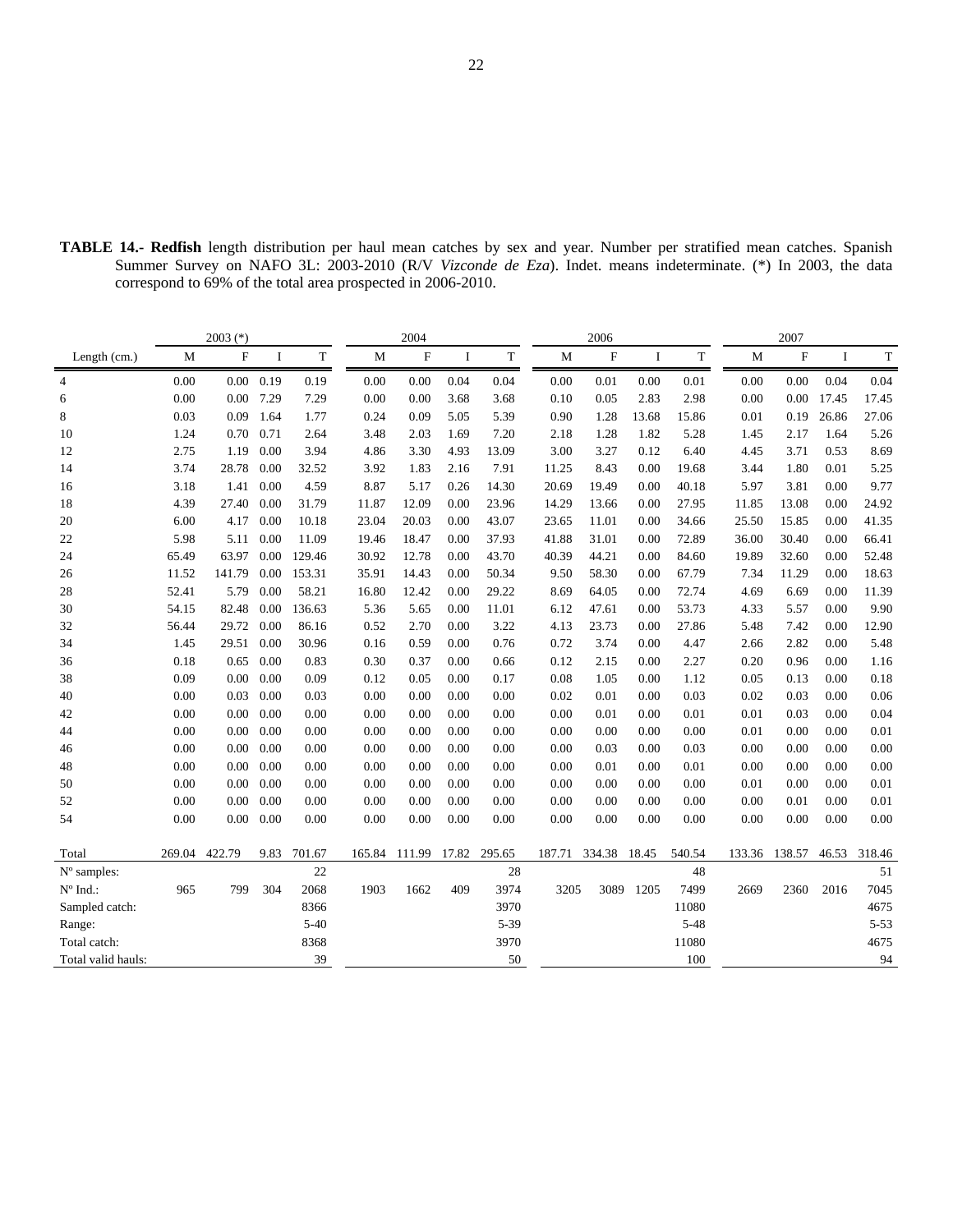|                                    |          | 2008        |          |              |             | 2009      |          |             |             | 2010      |          |             |
|------------------------------------|----------|-------------|----------|--------------|-------------|-----------|----------|-------------|-------------|-----------|----------|-------------|
| Length (cm.)                       | M        | $\mathbf F$ | $\bf{I}$ | $\mathbf T$  | $\mathbf M$ | ${\bf F}$ | $\bf{I}$ | $\mathbf T$ | $\mathbf M$ | ${\bf F}$ | $\bf I$  | $\mathbf T$ |
| $\overline{4}$                     | $0.00\,$ | 0.00        | 0.16     | 0.16         | $0.00\,$    | 0.00      | 0.01     | $0.01\,$    | $0.00\,$    | 0.00      | $0.05\,$ | 0.05        |
| $\sqrt{6}$                         | 0.00     | 0.00        | 8.19     | 8.19         | 0.00        | 0.00      | 1.44     | 1.44        | $0.00\,$    | 0.00      | 3.06     | 3.06        |
| $\,8\,$                            | 0.00     | 0.00        | 17.35    | 17.35        | 0.00        | 0.00      | 7.73     | 7.73        | 0.00        | 0.00      | 5.23     | 5.23        |
| 10                                 | 0.81     | 0.21        | 57.74    | 58.76        | 0.12        | 0.14      | 6.53     | 6.79        | 0.20        | 0.00      | 4.23     | 4.43        |
| 12                                 | 3.70     | 2.13        | 17.78    | 23.62        | 0.78        | 0.36      | 8.74     | 9.87        | 0.21        | 0.12      | 3.91     | 4.24        |
| 14                                 | 8.31     | 3.62        | 0.11     | 12.04        | 3.23        | 2.04      | 5.53     | 10.80       | 2.31        | 8.76      | 2.81     | 13.87       |
| 16                                 | 19.39    | 18.88       | 0.00     | 38.27        | 46.42       | 22.66     | 0.79     | 69.87       | 52.93       | 20.23     | 0.33     | 73.50       |
| 18                                 | 66.37    | 46.99       | 0.05     | 113.41       | 133.26      | 137.85    | 0.00     | 271.11      | 362.56      | 228.57    | 0.00     | 591.13      |
| 20                                 | 96.85    | 63.72       | 0.00     | 160.57       | 115.15      | 92.22     | 0.08     | 207.45      | 557.56      | 698.41    | 0.00     | 1255.97     |
| 22                                 | 81.51    | 63.44       | 0.00     | 144.94       | 117.95      | 120.09    | 0.00     | 238.03      | 260.01      | 387.04    | 0.00     | 647.05      |
| 24                                 | 49.16    | 50.05       | 0.00     | 99.21        | 67.44       | 106.44    | 0.00     | 173.88      | 91.63       | 122.89    | 0.00     | 214.51      |
| 26                                 | 25.59    | 33.03       | 0.00     | 58.62        | 15.72       | 82.79     | 0.00     | 98.51       | 53.99       | 95.89     | 0.00     | 149.88      |
| 28                                 | 22.11    | 21.05       | 0.00     | 43.16        | 9.27        | 17.36     | 0.00     | 26.62       | 21.46       | 66.19     | 0.00     | 87.65       |
| 30                                 | 10.25    | 9.73        | 0.00     | 19.99        | 2.75        | 10.77     | 0.00     | 13.52       | 8.10        | 14.77     | 0.00     | 22.87       |
| 32                                 | 3.50     | 4.98        | 0.00     | 8.48         | 2.46        | 4.50      | 0.00     | 6.96        | 4.85        | 10.51     | 0.00     | 15.36       |
| 34                                 | 1.11     | 2.86        | 0.00     | 3.96         | 2.23        | 2.06      | 0.00     | 4.29        | 2.69        | 4.84      | 0.00     | 7.54        |
| 36                                 | 0.49     | 0.68        | 0.00     | 1.18         | 0.60        | 1.49      | 0.00     | 2.10        | 1.25        | 2.39      | 0.00     | 3.64        |
| 38                                 | 0.06     | 0.29        | 0.00     | 0.35         | 0.15        | 0.03      | 0.00     | 0.19        | 0.60        | 1.72      | 0.00     | 2.31        |
| 40                                 | 0.01     | 0.12        | 0.00     | 0.13         | 0.32        | 0.37      | 0.00     | 0.70        | 0.06        | 0.95      | 0.00     | 1.01        |
| 42                                 | 0.01     | 0.11        | 0.00     | 0.12         | 0.00        | 0.04      | 0.00     | 0.04        | 0.06        | 1.79      | 0.00     | 1.85        |
| 44                                 | 0.00     | 0.00        | 0.00     | 0.00         | 0.00        | 0.31      | 0.00     | 0.31        | 0.00        | 0.11      | 0.00     | 0.11        |
| 46                                 | 0.00     | 0.13        | 0.00     | 0.13         | 0.00        | 0.00      | 0.00     | 0.00        | 0.00        | 0.05      | 0.00     | 0.05        |
| 48                                 | 0.00     | 0.00        | 0.00     | 0.00         | 0.00        | 0.30      | 0.00     | 0.30        | 0.00        | 0.00      | 0.00     | 0.00        |
| 50                                 | 0.00     | 0.00        | 0.00     | $0.00\,$     | 0.00        | 0.00      | 0.00     | 0.00        | 0.00        | 0.00      | 0.00     | $0.00\,$    |
| 52                                 | 0.00     | 0.00        | 0.00     | $0.00\,$     | 0.00        | 0.00      | 0.00     | 0.00        | $0.00\,$    | 0.00      | 0.00     | $0.00\,$    |
| 54                                 | 0.00     | 0.00        | 0.00     | 0.00         | 0.00        | 0.00      | 0.00     | 0.00        | 0.00        | 0.03      | 0.00     | 0.03        |
|                                    |          |             |          |              |             |           |          |             |             |           |          |             |
| Total                              | 389.23   | 322.03      | 101.39   | 812.65       | 517.84      | 601.84    | 30.85    | 1150.53     | 1420.47     | 1665.26   | 19.63    | 3105.35     |
| N° samples:                        |          |             |          | 52           |             |           |          | 51          |             |           |          | 48          |
| $N^{\circ}$ Ind.:                  | 3957     | 3147        | 1372     | 8476         | 3016        | 2723      | 558      | 6297        | 3216        | 3082      | 1178     | 7476        |
| Sampled catch:                     |          |             |          | 12283        |             |           |          | 16615       |             |           |          | 42525       |
| Range:                             |          |             |          | $5 - 47$     |             |           |          | $5-49$      |             |           |          | $5 - 55$    |
| Total catch:<br>Total valid hauls: |          |             |          | 12283<br>100 |             |           |          | 16615<br>98 |             |           |          | 42526<br>97 |

**TABLE 14 (cont.).- Redfish** length distribution per haul mean catches by sex and year. Number per stratified mean catches. Spanish Summer Survey on NAFO 3L: 2007-2010 (R/V *Vizconde de Eza*). Indet. means indeterminate. (\*) In 2003, the data correspond to 69% of the total area prospected in 2006-2010.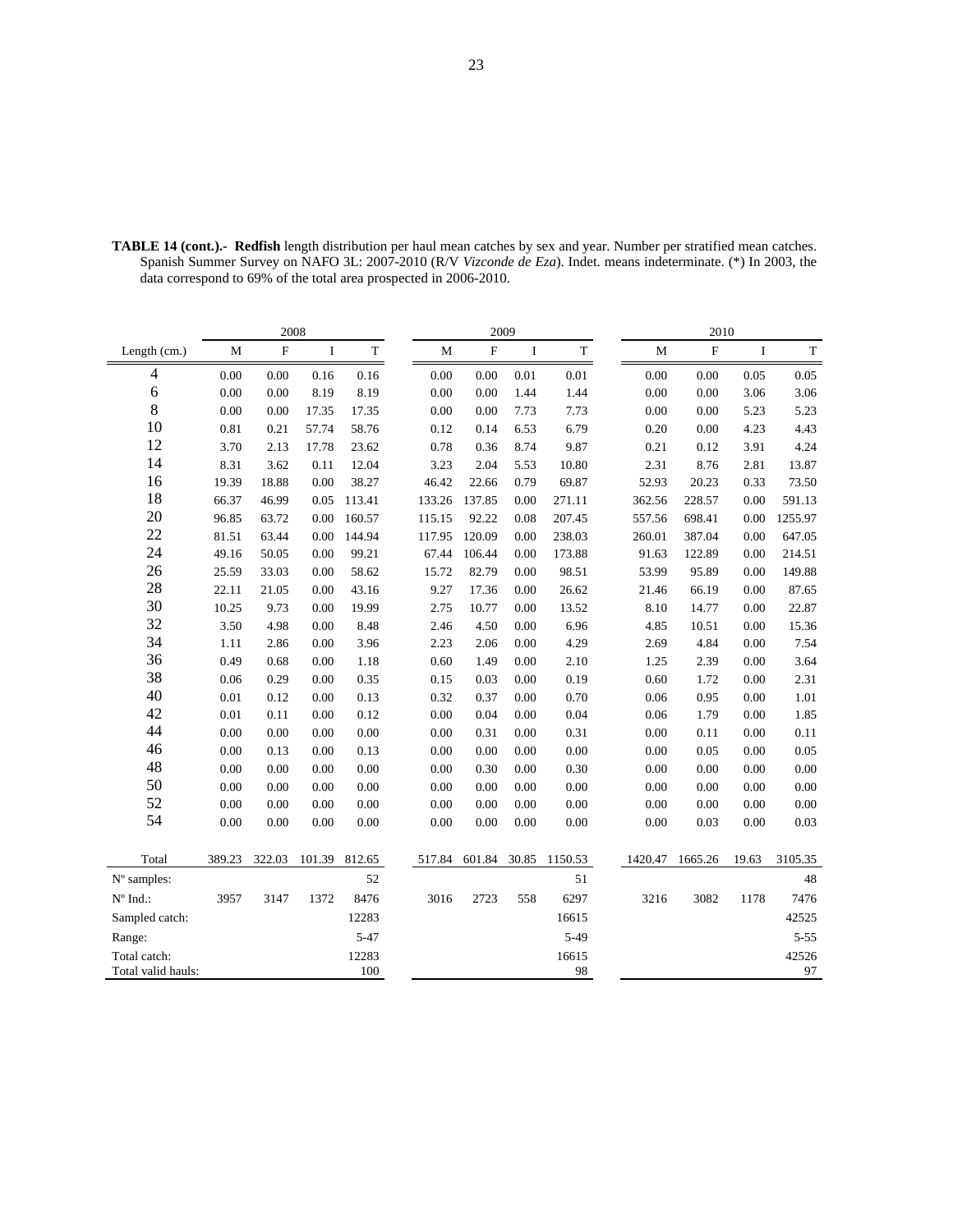|         |        | $2003$ (*)     |                |                          |        | 2004           |         |           |        | 2006            |         |           |        | 2007           |         |           |
|---------|--------|----------------|----------------|--------------------------|--------|----------------|---------|-----------|--------|-----------------|---------|-----------|--------|----------------|---------|-----------|
| Stratum | Swept  | Tow            | Mean           | <b>SD</b>                | Swept  | Tow            | Mean    | <b>SD</b> | Swept  | Tow             | Mean    | <b>SD</b> | Swept  | Tow            | Mean    | <b>SD</b> |
|         | area   | number         | catch          |                          | area   | number         | catch   |           | area   | number          | catch   |           | area   | number         | catch   |           |
| 385     | 0.0225 | $\overline{c}$ | 0.000          | 0.000                    | 0.0229 | $\overline{c}$ | 7.050   | 9.970     | 0.0229 | 2               | 6.044   | 4.588     | 0.0225 | 2              | 30.260  | 11.653    |
| 387     | 0.0229 | $\overline{c}$ | 5.295          | 4.957                    | 0.0214 | 2              | 10.700  | 2.263     | 0.0225 | $\overline{c}$  | 16.438  | 16.599    | 0.0225 | 2              | 32.485  | 2.143     |
| 388     | 0.0334 | 3              | 13.273         | 13.347                   | 0.0105 |                | 16.700  |           | 0.0566 | 5               | 44.186  | 24.414    | 0.0563 | 5              | 31.096  | 13.246    |
| 389     | 0.0454 | $\overline{4}$ | 5.984          | 5.117                    | 0.0225 | 2              | 10.900  | 13.294    | 0.0795 | $7\overline{ }$ | 32.979  | 14.712    | 0.0900 | 8              | 25.861  | 11.704    |
| 390     | 0.0563 | 5              | 0.190          | 0.425                    | 0.0345 | 3              | 1.997   | 1.730     | 0.1249 | 11              | 5.529   | 7.479     | 0.1350 | 12             | 7.366   | 7.441     |
| 391     | 0.0338 | 3              | 1.723          | 1.509                    | 0.0218 | $\overline{c}$ | 64.250  | 65.125    | 0.0450 | $\overline{4}$  | 151.088 | 51.460    | 0.0450 | $\overline{4}$ | 100.658 | 56.818    |
| 392     | 0.0116 |                | 10.050         | $\sim$                   | 0.0214 | 2              | 62.300  | 0.141     | 0.0229 | $\overline{2}$  | 149.500 | 165.604   | 0.0225 | 2              | 330.100 | 170.554   |
| 729     | 0.0210 | 2              | 54.955         | 31.176                   | 0.0221 | 2              | 140.375 | 186.712   | 0.0338 | 3               | 49.261  | 27.663    | 0.0338 | 3              | 164.760 | 243.624   |
| 730     | 0.0221 | $\overline{c}$ | 71.400         | 60.670                   | 0.0221 | 2              | 0.000   | 0.000     | 0.0326 | 3               | 4.348   | 7.532     | 0.0225 | 2              | 0.000   | 0.000     |
| 731     | 0.0229 | $\overline{c}$ | 38.705         | 25.873                   | 0.0233 | $\overline{c}$ | 18.510  | 22.330    | 0.0341 | 3               | 46.757  | 62.791    | 0.0338 | 3              | 57.448  | 64.552    |
| 732     | 0.0113 |                | 76.200         |                          | 0.0210 | $\overline{c}$ | 0.000   | 0.000     | 0.0334 | 3               | 2.015   | 1.851     | 0.0338 | 3              | 0.000   | 0.000     |
| 733     | n.s.   | n.s.           | n.s.           | n.s.                     | 0.0330 | 3              | 9.363   | 5.299     | 0.0454 | $\overline{4}$  | 14.573  | 8.911     | 0.0338 | 3              | 6.427   | 8.497     |
| 734     | n.s.   | n.s.           | n.s.           | n.s.                     | 0.0304 | 3              | 0.000   | 0.000     | 0.0225 | $\overline{c}$  | 0.000   | 0.000     | 0.0225 | $\overline{2}$ | 0.000   | 0.000     |
| 741     | 0.0113 |                | $\mathbf{0}$   | $\sim$                   | 0.0323 | 3              | 0.000   | 0.000     | 0.0218 | $\overline{c}$  | 0.000   | 0.000     | 0.0225 | $\overline{2}$ | 0.000   | 0.000     |
| 742     | 0.0116 |                | $\overline{0}$ | $\overline{\phantom{a}}$ | 0.0120 |                | 0.000   |           | 0.0229 | $\overline{c}$  | 0.000   | 0.000     | 0.0225 | $\overline{c}$ | 0.000   | 0.000     |
| 743     | n.s.   | n.s.           | n.s.           | n.s.                     | 0.0188 | 2              | 0.000   | 0.000     | 0.0225 | 2               | 0.000   | 0.000     | 0.0225 | 2              | 0.000   | 0.000     |
| 744     | n.s.   | n.s.           | n.s.           | n.s.                     | 0.0101 | 1              | 0.000   |           | 0.0229 | $\overline{2}$  | 0.000   | 0.000     | 0.0218 | 2              | 0.000   | 0.000     |
| 745     | 0.0341 | 3              | 22.077         | 21.917                   | 0.0319 | 3              | 0.000   | 0.000     | 0.0686 | 6               | 0.000   | 0.000     | 0.0675 | 6              | 0.000   | 0.000     |
| 746     | 0.0446 | $\overline{4}$ | 2.318          | 3.703                    | 0.0338 | 3              | 0.000   | 0.000     | 0.0675 | 6               | 0.000   | 0.000     | 0.0664 | 6              | 0.000   | 0.000     |
| 747     | n.s.   | n.s.           |                |                          | 0.0308 | 3              | 0.000   | 0.000     | 0.1230 | 11              | 0.000   | 0.000     | 0.1238 | 11             | 0.000   | 0.000     |
| 748     | 0.0109 | 1              | 65.220         | $\overline{\phantom{a}}$ | 0.0199 | 2              | 0.000   | 0.000     | 0.0326 | 3               | 0.837   | 1.449     | 0.0338 | 3              | 0.000   | 0.000     |
| 749     | 0.0221 | 2              | 8.060          | 6.067                    | 0.0221 | $\overline{c}$ | 0.000   | 0.000     | 0.0229 | 2               | 0.000   | 0.000     | 0.0113 |                | 0.000   |           |
| 750     | n.s.   | n.s.           | n.s.           | n.s.                     | 0.0180 | $\overline{c}$ | 1.375   | 1.945     | 0.1005 | 9               | 0.393   | 1.180     | 0.0679 | 6              | 0.000   | 0.000     |
| 751     | n.s.   | n.s.           | n.s.           | n.s.                     | n.s.   | n.s.           | n.s.    | n.s.      | 0.0454 | $\overline{4}$  | 0.000   | 0.000     | 0.0225 | 2              | 0.000   | 0.000     |

**TABLE 15.-** Swept area, number of hauls and **thorny skate** mean catch (Kg) and SD (\*\*) by stratum. Spanish Survey on NAFO Div. 3L in the period 2003-2010, on board R/V "*Vizconde de Eza"*. (\*) In 2003, the data correspond to 69% of the total area prospected in 2006-2010.

$$
(**) SD = \frac{\sum (x_i - \overline{x})}{n-1}
$$

 $\overline{\phantom{a}}$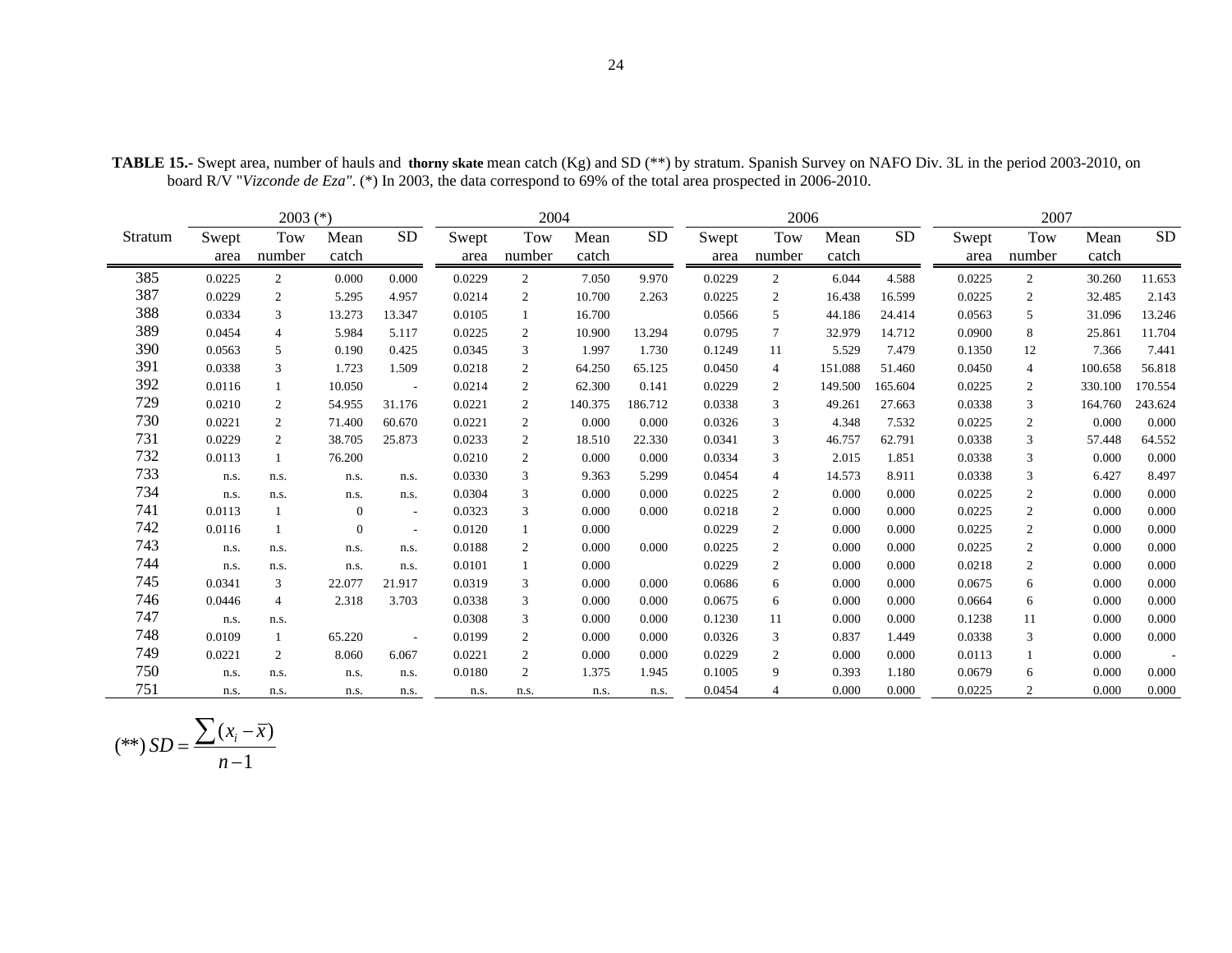|         |               | 2008           |               |        |               | 2009           |               |            |               | 2010           |               |        |               |               |               |    |
|---------|---------------|----------------|---------------|--------|---------------|----------------|---------------|------------|---------------|----------------|---------------|--------|---------------|---------------|---------------|----|
| Stratum | Swept<br>area | Tow<br>number  | Mean<br>catch | SD     | Swept<br>area | Tow<br>number  | Mean<br>catch | ${\rm SD}$ | Swept<br>area | Tow<br>number  | Mean<br>catch | SD     | Swept<br>area | Tow<br>number | Mean<br>catch | SD |
| 385     | 0.0229        | 2              | 37.608        | 26.315 | 0.0225        | $\overline{2}$ | 22.855        | 12.155     | 0.0225        | $\overline{2}$ | 4.230         | 5.204  |               |               |               |    |
| 387     | 0.0435        | $\overline{4}$ | 26.276        | 17.380 | 0.0439        | 4              | 20.590        | 15.584     | 0.0458        | 4              | 22.350        | 21.258 |               |               |               |    |
| 388     | 0.0559        | 5              | 37.148        | 12.932 | 0.0555        | 5              | 33.480        | 11.888     | 0.0570        | 5              | 34.932        | 33.326 |               |               |               |    |
| 389     | 0.0780        | 7              | 33.065        | 8.029  | 0.0803        | $\tau$         | 12.954        | 7.076      | 0.0795        | 7              | 27.170        | 24.762 |               |               |               |    |
| 390     | 0.1395        | 12             | 5.044         | 7.191  | 0.1373        | 12             | 14.043        | 24.187     | 0.1249        | 11             | 12.900        | 8.972  |               |               |               |    |
| 391     | 0.0454        | $\overline{4}$ | 190.795       | 35.749 | 0.0458        | 4              | 31.899        | 30.002     | 0.0454        | $\overline{4}$ | 24.041        | 14.994 |               |               |               |    |
| 392     | 0.0221        | 2              | 159.247       | 95.534 | 0.0229        | 2              | 41.322        | 31.215     | 0.0225        | 2              | 36.728        | 7.462  |               |               |               |    |
| 729     | 0.0338        | 3              | 34.265        | 25.540 | 0.0341        | 3              | 38.090        | 23.526     | 0.0338        | 3              | 6.453         | 5.814  |               |               |               |    |
| 730     | 0.0323        | 3              | 0.000         | 0.000  | 0.0338        | 3              | 0.000         | 0.000      | 0.0334        | 3              | 0.012         | 0.021  |               |               |               |    |
| 731     | 0.0330        | 3              | 9.140         | 13.870 | 0.0341        | 3              | 22.847        | 22.201     | 0.0338        | 3              | 11.114        | 11.389 |               |               |               |    |
| 732     | 0.0446        | $\overline{4}$ | 0.727         | 1.454  | 0.0450        | 4              | 7.100         | 11.428     | 0.0450        | 4              | 0.000         | 0.000  |               |               |               |    |
| 733     | 0.0431        | $\overline{4}$ | 14.693        | 15.502 | 0.0450        | 4              | 4.315         | 6.530      | 0.0450        | 4              | 5.573         | 4.374  |               |               |               |    |
| 734     | 0.0221        | $\overline{2}$ | 0.000         | 0.000  | 0.0218        | 2              | 0.000         | 0.000      | 0.0225        | 2              | 0.000         | 0.000  |               |               |               |    |
| 741     | 0.0210        | 2              | 0.000         | 0.000  | 0.0221        | 2              | 0.000         | 0.000      | 0.0225        | $\overline{2}$ | 0.000         | 0.000  |               |               |               |    |
| 742     | 0.0210        | $\overline{c}$ | 0.000         | 0.000  | 0.0214        | 2              | 0.000         | 0.000      | 0.0225        | 2              | 0.011         | 0.016  |               |               |               |    |
| 743     | 0.0203        | $\overline{2}$ | 0.000         | 0.000  | 0.0203        | 2              | 1.395         | 1.973      | 0.0225        | $\overline{2}$ | 0.000         | 0.000  |               |               |               |    |
| 744     | 0.0221        | $\overline{2}$ | 0.000         | 0.000  | 0.0210        | 2              | 0.000         | 0.000      | 0.0229        | $\overline{c}$ | 0.000         | 0.000  |               |               |               |    |
| 745     | 0.0555        | 5              | 0.000         | 0.000  | 0.0559        | 5              | 0.000         | 0.000      | 0.0563        | 5              | 0.650         | 1.453  |               |               |               |    |
| 746     | 0.0638        | 6              | 0.000         | 0.000  | 0.0668        | 6              | 0.000         | 0.000      | 0.0679        | 6              | 0.000         | 0.000  |               |               |               |    |
| 747     | 0.1069        | 10             | 0.000         | 0.000  | 0.1118        | 10             | 0.000         | 0.000      | 0.1125        | 10             | 0.000         | 0.000  |               |               |               |    |
| 748     | 0.0218        | 2              | 0.000         | 0.000  | 0.0229        | $\overline{2}$ | 0.000         | 0.000      | 0.0225        | $\overline{2}$ | 0.000         | 0.000  |               |               |               |    |
| 749     | 0.0214        | 2              | 0.000         | 0.000  | 0.0225        | 2              | 0.000         | 0.000      | 0.0229        | 2              | 0.000         | 0.000  |               |               |               |    |
| 750     | 0.0844        | 8              | 0.000         | 0.000  | 0.0791        | $\tau$         | 0.000         | 0.000      | 0.0900        | 8              | 0.000         | 0.000  |               |               |               |    |
| 751     | 0.0413        |                | 0.000         | 0.000  | 0.0338        | 3              | 0.000         | 0.000      | 0.0225        | $\overline{c}$ | 0.000         | 0.000  |               |               |               |    |

**TABLE 15 (cont).-** Swept area, number of hauls and **thorny skate** mean catch (Kg) and SD (\*\*) by stratum. Spanish Survey on NAFO Div. 3L in the period 2003-2010, on board R/V "*Vizconde de Eza"*. (\*) In 2003, the data correspond to 69% of the total area prospected in 2006-2010.

$$
(**) SD = \frac{\sum (x_i - \overline{x})}{n - 1}
$$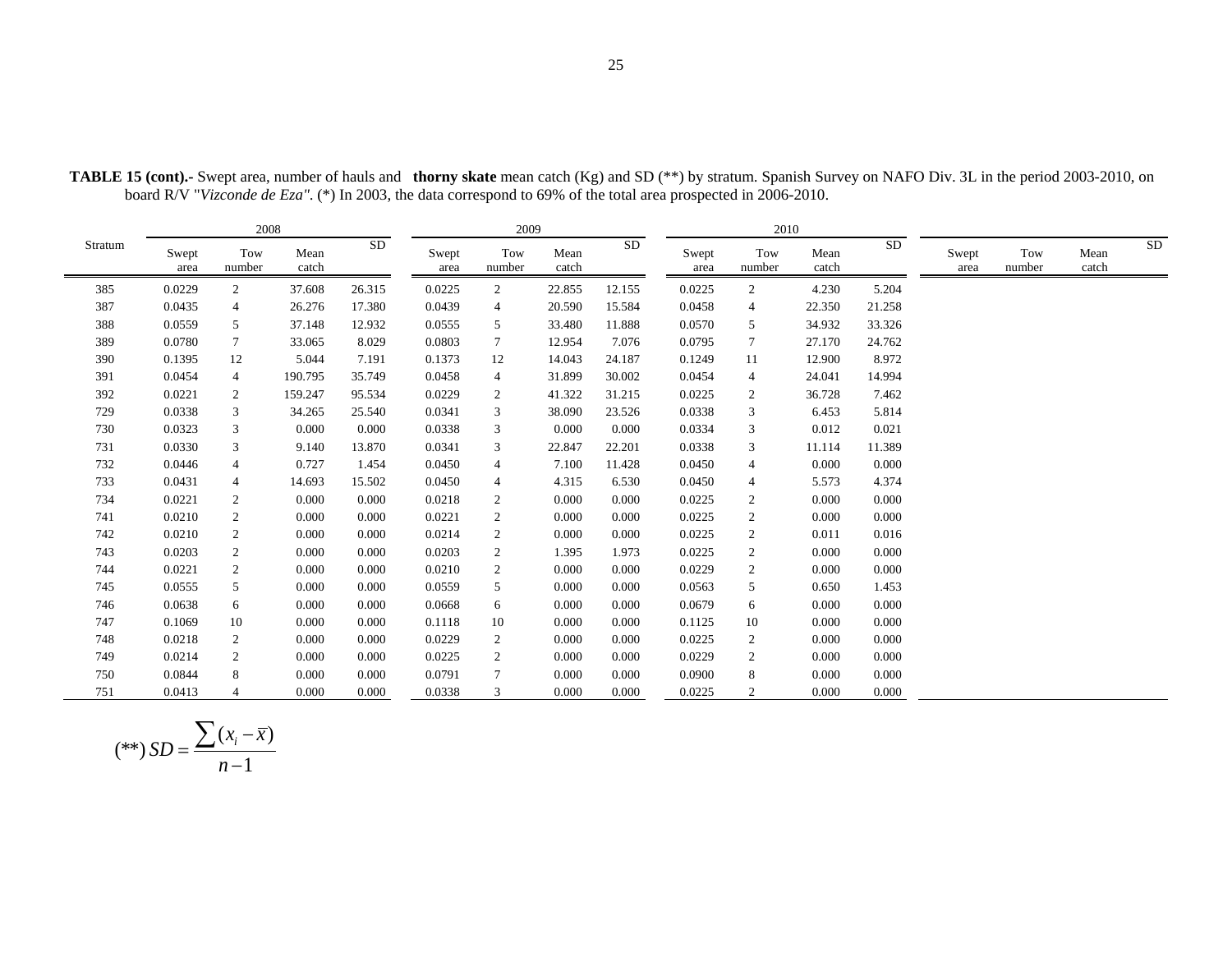**Table 16.-** Length-weight relationships in the calculation of biomass, for Division 3L (out ZEE Canada), 2003-2010 for **thorny skate and black dogfish**. The equation is Weight=a(Length+0.5)<sup>b</sup>. To calculate the parameters for the indeterminate individuals, we used the total data (males+females+indeterminate individuals).

|          | <b>Thorny skate</b>             |    |            |     | <b>Black dogfish</b>            |   |            |     |               |           |       |
|----------|---------------------------------|----|------------|-----|---------------------------------|---|------------|-----|---------------|-----------|-------|
| Year Sex | L-W Equations                   | N  | $r^2$      | Sex | L-W Equations                   | N | $r^2$      | Sex | L-W Equations | ${\bf N}$ | $r^2$ |
| 2003     | All $W = 0.0050 L^{3.1712}$     |    | 305 0.9896 |     | All $W = 0.0081 L^{2.8882}$     |   | 20 0.9637  |     |               |           |       |
|          | Males $W = 0.0051 L^{3.1619}$   |    | 141 0.9906 |     | Males $W = 0.1143 L^{2.2194}$   |   | 5 0.9382   |     |               |           |       |
|          | Females $W = 0.0048 L^{3.1855}$ |    | 164 0.9888 |     | Females $W = 0.0072 L^{2.9265}$ |   | 15 0.9782  |     |               |           |       |
| 2004     | All $W = 0.0067 L^{3.1187}$     |    | 186 0.9661 |     | All $W = 0.0025 L^{3.1608}$     |   | 113 0.9592 |     |               |           |       |
|          | Males $W = 0.0054 L^{3.1684}$   | 94 | 0.97       |     | Males $W = 0.0272 L^{2.5776}$   |   | 58 0.8969  |     |               |           |       |
|          | Females $W = 0.0086 L^{3.0629}$ |    | 92 0.9639  |     | Females $W = 0.0013 L^{3.3314}$ |   | 55 0.9809  |     |               |           |       |
| 2006     | All $W = 0.0084 L^{3.0587}$     |    | 491 0.983  |     | All $W = 0.0011 L^{3.3758}$     |   | 283 0.9216 |     |               |           |       |
|          | Males $W = 0.0103 L^{3.0011}$   |    | 210 0.9847 |     | Males $W = 0.0071 L^{2.9000}$   |   | 99 0.9233  |     |               |           |       |
|          | Females $W = 0.0061 L^{3.1402}$ |    | 281 0.9814 |     | Females $W = 0.0008 L^{3.4608}$ |   | 184 0.9363 |     |               |           |       |
| 2007     | All $W = 0.0080 L^{3.0609}$     |    | 539 0.9848 |     | All $W = 0.0008 L^{3.4421}$     |   | 362 0.9155 |     |               |           |       |
|          | Males $W = 0.0091 L^{3.0242}$   |    | 255 0.9868 |     | Males $W = 0.0099 L^{2.8281}$   |   | 147 0.9029 |     |               |           |       |
|          | Females $W = 0.0072 L^{3.0929}$ |    | 284 0.9839 |     | Females $W = 0.0006 L^{3.5445}$ |   | 215 0.9373 |     |               |           |       |
| 2008     | All $W = 0.0071 L^{3.0883}$     |    | 598 0.9884 |     | All $W = 0.0014L^{3.3183}$      |   | 279 0.9006 |     |               |           |       |
|          | Males $W = 0.0077 L^{3.0618}$   |    | 282 0.9903 |     | Males $W = 0.0087 L^{2.8575}$   |   | 160 0.8956 |     |               |           |       |
|          | Females $W = 0.0064 L^{3.1175}$ |    | 316 0.9867 |     | Females $W = 0.0008 L^{3.4541}$ |   | 119 0.9283 |     |               |           |       |
| 2009     | All $W = 0.0072 L^{3.0862}$     |    | 283 0.9864 |     | All $W = 0.0007 L^{3.4922}$     |   | 236 0.9246 |     |               |           |       |
|          | Males $W = 0.0093 L^{3.0231}$   |    | 171 0.9848 |     | Males $W = 0.0132 L^{2.7605}$   |   | 75 0.8865  |     |               |           |       |
|          | Females $W = 0.0057 L^{3.1507}$ |    | 112 0.9881 |     | Females $W = 0.0007 L^{3.5184}$ |   | 161 0.9465 |     |               |           |       |
| 2010     | All $W = 0.0060 L^{3.1361}$     |    | 290 0.9906 |     | All $W = 0.0019 L^{3.2510}$     |   | 299 0.9506 |     |               |           |       |
|          | Males $W = 0.0060 L^{3.1285}$   |    | 149 0.9892 |     | Males $W = 0.0137 L^{2.7559}$   |   | 130 0.9408 |     |               |           |       |
|          | Females $W = 0.0056 L^{3.1630}$ |    | 141 0.9927 |     | Females $W = 0.0012 L^{3.3617}$ |   | 169 0.9637 |     |               |           |       |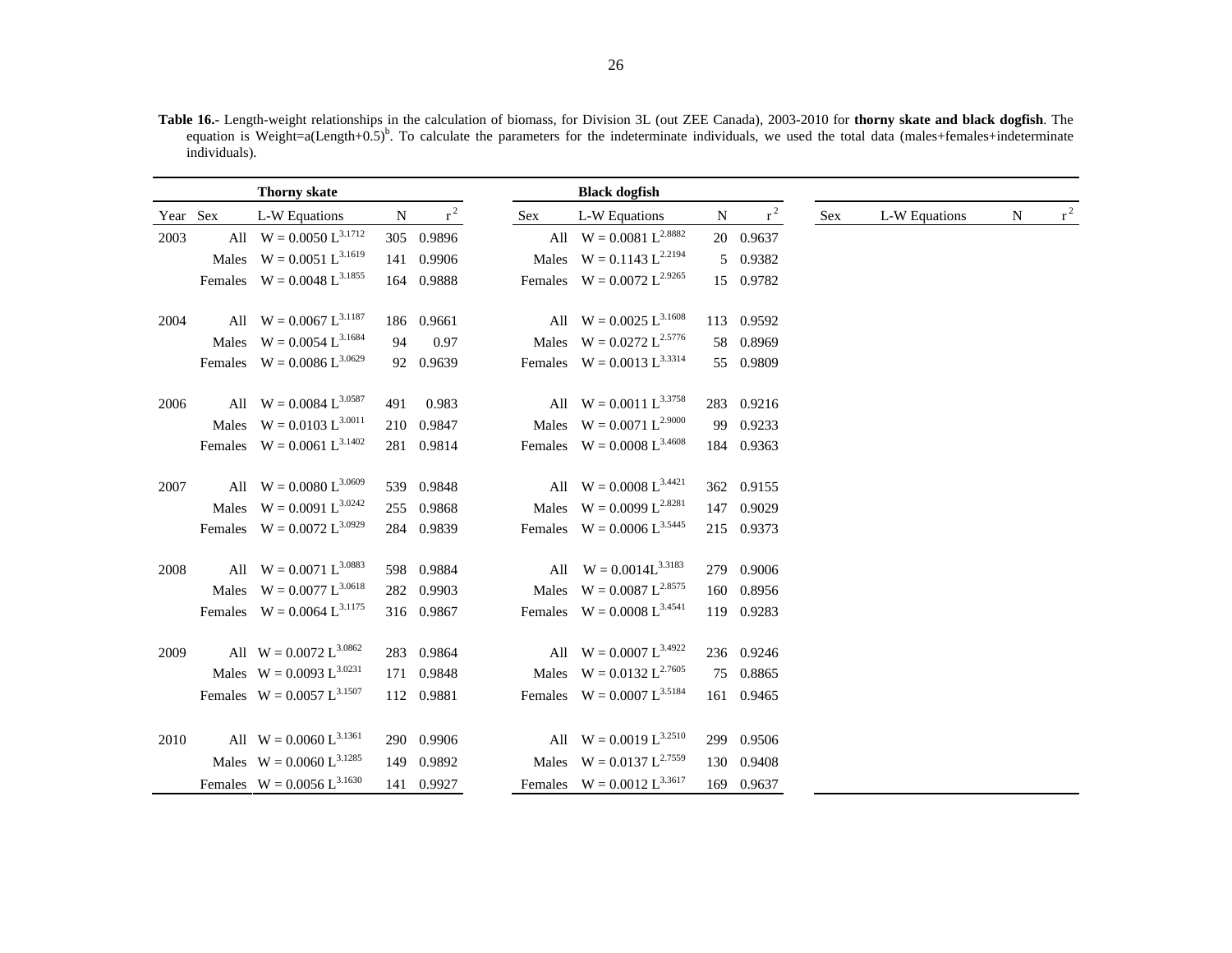| Survey       |          |          |                              |           |           |           |          |          |  |  |  |  |  |
|--------------|----------|----------|------------------------------|-----------|-----------|-----------|----------|----------|--|--|--|--|--|
| Stratum      | 2003     | 2004     | 2005                         | 2006      | 2007      | 2008      | 2009     | 2010     |  |  |  |  |  |
| 385          | 0.00     | 831.90   | $\overline{a}$               | 713.19    | 3570.68   | 4437.69   | 2696.89  | 499.14   |  |  |  |  |  |
| 387          | 1355.52  | 2739.20  |                              | 4208.00   | 8316.16   | 6726.59   | 5271.04  | 5721.60  |  |  |  |  |  |
| 388          | 4738.58  | 5961.90  |                              | 15774.40  | 11101.27  | 13261.69  | 11952.50 | 12470.58 |  |  |  |  |  |
| 389          | 3045.60  | 5548.10  | $\overline{\phantom{a}}$     | 16786.09  | 13163.25  | 16830.16  | 6593.66  | 13829.31 |  |  |  |  |  |
| 390          | 154.85   | 1627.28  |                              | 4506.21   | 6003.36   | 4110.66   | 11444.98 | 10513.50 |  |  |  |  |  |
| 391          | 485.98   | 18118.50 | $\qquad \qquad \blacksquare$ | 42606.68  | 28385.42  | 53804.19  | 8995.45  | 6779.63  |  |  |  |  |  |
| 392          | 1457.25  | 9033.50  | $\overline{\phantom{a}}$     | 21677.50  | 47864.50  | 23090.82  | 5991.69  | 5325.49  |  |  |  |  |  |
| 729          | 10221.63 | 26109.75 |                              | 9162.48   | 30645.36  | 6373.35   | 7084.74  | 1200.20  |  |  |  |  |  |
| 730          | 12138.00 | 0.00     | $\blacksquare$               | 739.22    | 0.00      | $0.00\,$  | 0.00     | 2.04     |  |  |  |  |  |
| 731          | 8360.28  | 3998.16  |                              | 10099.44  | 12408.84  | 1974.24   | 4934.88  | 2400.70  |  |  |  |  |  |
| 732          | 17602.20 | 0.00     |                              | 465.47    | 0.00      | 167.94    | 1640.10  | 0.00     |  |  |  |  |  |
| 733          | n.s      | 2191.02  |                              | 3410.14   | 1503.84   | 3438.05   | 1009.71  | 1304.02  |  |  |  |  |  |
| 734          | n.s      | 0.00     |                              | 0.00      | 0.00      | $0.00\,$  | 0.00     | 0.00     |  |  |  |  |  |
| 741          | 0.00     | 0.00     |                              | 0.00      | 0.00      | 0.00      | 0.00     | 0.00     |  |  |  |  |  |
| 742          | 0.00     | 0.00     |                              | 0.00      | 0.00      | 0.00      | 0.00     | 0.70     |  |  |  |  |  |
| 743          | n.s      | 0.00     |                              | 0.00      | 0.00      | 0.00      | 71.15    | 0.00     |  |  |  |  |  |
| 744          | n.s      | 0.00     |                              | 0.00      | 0.00      | 0.00      | 0.00     | 0.00     |  |  |  |  |  |
| 745          | 7682.68  | 0.00     |                              | 0.00      | 0.00      | 0.00      | 0.00     | 226.20   |  |  |  |  |  |
| 746          | 908.46   | 0.00     |                              | 0.00      | 0.00      | 0.00      | 0.00     | 0.00     |  |  |  |  |  |
| 747          | n.s      | 0.00     |                              | 0.00      | 0.00      | 0.00      | 0.00     | 0.00     |  |  |  |  |  |
| 748          | 10369.98 | 0.00     | $\overline{a}$               | 133.03    | 0.00      | 0.00      | 0.00     | 0.00     |  |  |  |  |  |
| 749          | 1015.56  | 0.00     |                              | 0.00      | 0.00      | 0.00      | 0.00     | 0.00     |  |  |  |  |  |
| 750          | n.s      | 764.50   |                              | 218.69    | 0.00      | $0.00\,$  | $0.00\,$ | $0.00\,$ |  |  |  |  |  |
| 751          | n.s      | n.s      |                              | 0.00      | 0.00      | 0.00      | 0.00     | 0.00     |  |  |  |  |  |
| <b>TOTAL</b> | 79536.57 | 76923.81 |                              | 130500.54 | 162962.67 | 134215.36 | 67686.78 | 60273.11 |  |  |  |  |  |
|              | 17.78    | 12.29    |                              | 20.12     | 25.12     | 20.69     | 10.43    | 9.29     |  |  |  |  |  |
| <b>SD</b>    | 2.41     | 4.54     |                              | 3.27      | 5.19      | 1.92      | 1.44     | 1.30     |  |  |  |  |  |

**TABLE 17.-** Stratified mean catches (Kg) of **thorny skate** by stratum and year (2003-2010) and SD. Research Vessel *Vizconde de Eza*. n.s. means stratum not surveyed. In 2003: the data correspond to 69% of the total area prospected in 2006-2010.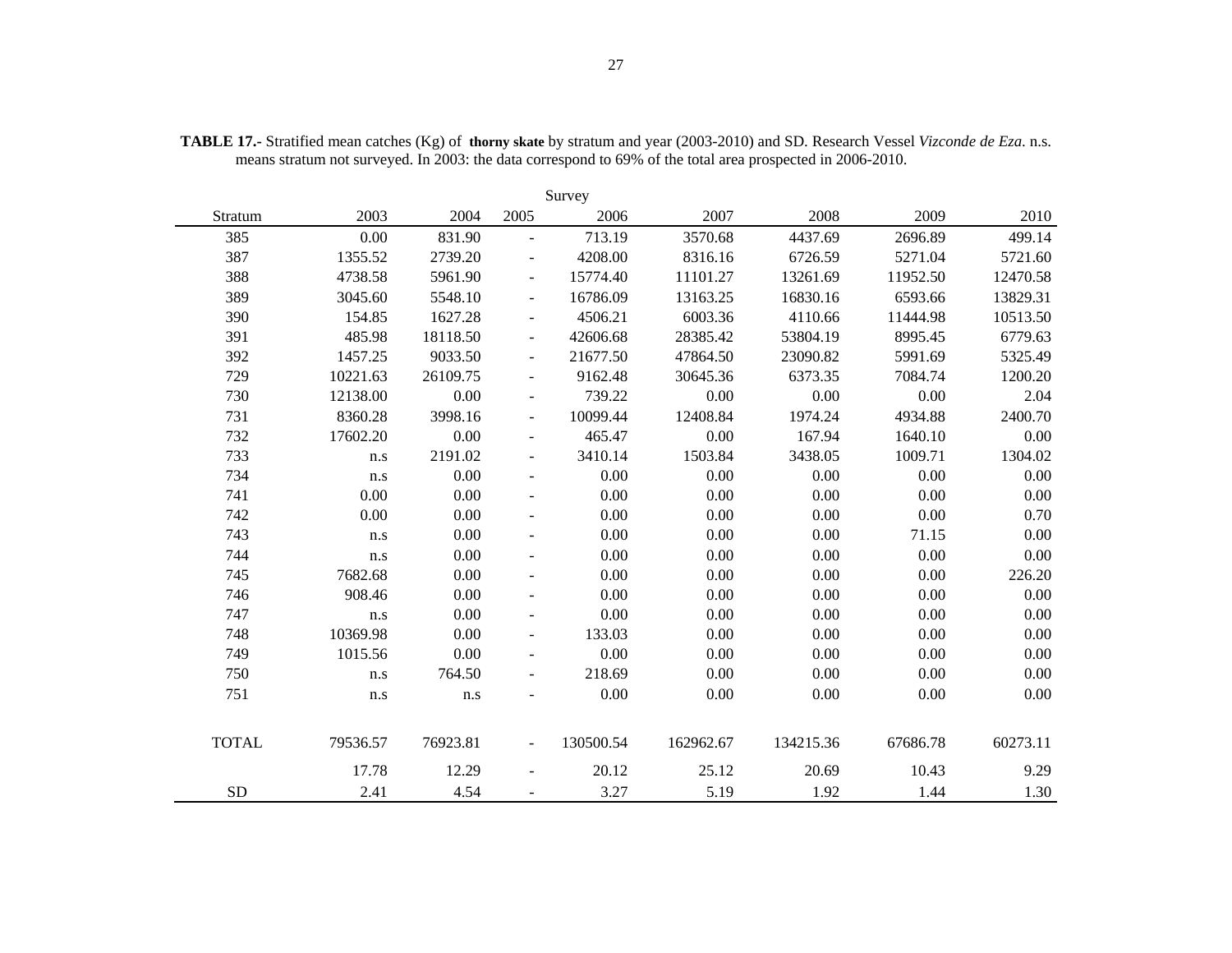| <b>TABLE 18.-</b> Survey estimates (by the swept area method) of thorny skate biomass (t.) by stratum and year and their SD on NAFO Div. |
|------------------------------------------------------------------------------------------------------------------------------------------|
| 3L (R/V Vizconde de Eza). n.s. means stratum not surveyed. In 2003, the data correspond to 69% of the total area prospected in           |
| 2006-2010.                                                                                                                               |

| Survey       |                         |                  |                          |                  |                  |                  |                  |                  |  |  |  |  |  |
|--------------|-------------------------|------------------|--------------------------|------------------|------------------|------------------|------------------|------------------|--|--|--|--|--|
| Stratum      | 2003                    | 2004             | 2005                     | 2006             | 2007             | 2008             | 2009             | 2010             |  |  |  |  |  |
| 385          | $\boldsymbol{0}$        | 73               | $\overline{\phantom{a}}$ | 62               | 317              | 388              | 240              | 44               |  |  |  |  |  |
| 387          | 119                     | 256              |                          | 374              | 739              | 619              | 481              | 500              |  |  |  |  |  |
| 388          | 426                     | 568              |                          | 1393             | 987              | 1187             | 1077             | 1094             |  |  |  |  |  |
| 389          | 268                     | 493              |                          | 1478             | 1170             | 1510             | 575              | 1218             |  |  |  |  |  |
| 390          | 14                      | 142              |                          | 397              | 534              | 354              | 1001             | 926              |  |  |  |  |  |
| 391          | 43                      | 1666             |                          | 3787             | 2523             | 4743             | 786              | 598              |  |  |  |  |  |
| 392          | 125                     | 845              |                          | 1895             | 4255             | 2087             | 524              | 473              |  |  |  |  |  |
| 729          | 973                     | 2360             |                          | 814              | 2724             | 567              | 623              | $107\,$          |  |  |  |  |  |
| 730          | 1097                    | $\boldsymbol{0}$ |                          | 68               | $\boldsymbol{0}$ | $\boldsymbol{0}$ | $\boldsymbol{0}$ | $\boldsymbol{0}$ |  |  |  |  |  |
| 731          | 731                     | 344              |                          | 888              | 1103             | 179              | 434              | 213              |  |  |  |  |  |
| 732          | 1565                    | $\boldsymbol{0}$ |                          | 42               | $\boldsymbol{0}$ | 15               | 146              | $\boldsymbol{0}$ |  |  |  |  |  |
| 733          | $\mathbf{n}.\mathbf{s}$ | 199              |                          | 301              | 134              | 319              | 90               | 116              |  |  |  |  |  |
| 734          | $\mathbf{n}.\mathbf{s}$ | $\boldsymbol{0}$ |                          | $\boldsymbol{0}$ | $\boldsymbol{0}$ | $\boldsymbol{0}$ | $\boldsymbol{0}$ | $\boldsymbol{0}$ |  |  |  |  |  |
| 741          | $\boldsymbol{0}$        | $\boldsymbol{0}$ |                          | $\boldsymbol{0}$ | $\boldsymbol{0}$ | $\boldsymbol{0}$ | $\boldsymbol{0}$ | $\boldsymbol{0}$ |  |  |  |  |  |
| 742          | $\mathbf{0}$            | $\boldsymbol{0}$ |                          | $\Omega$         | $\boldsymbol{0}$ | $\Omega$         | $\boldsymbol{0}$ | $\boldsymbol{0}$ |  |  |  |  |  |
| 743          | n.s                     | $\boldsymbol{0}$ |                          | $\boldsymbol{0}$ | $\boldsymbol{0}$ | $\boldsymbol{0}$ | 7                | $\boldsymbol{0}$ |  |  |  |  |  |
| 744          | n.s                     | $\boldsymbol{0}$ |                          | $\mathbf{0}$     | $\boldsymbol{0}$ | $\mathbf{0}$     | $\overline{0}$   | $\boldsymbol{0}$ |  |  |  |  |  |
| 745          | 675                     | $\boldsymbol{0}$ |                          | $\boldsymbol{0}$ | $\boldsymbol{0}$ | $\boldsymbol{0}$ | $\boldsymbol{0}$ | 20               |  |  |  |  |  |
| 746          | 81                      | $\boldsymbol{0}$ |                          | $\Omega$         | $\boldsymbol{0}$ | $\mathbf{0}$     | $\boldsymbol{0}$ | $\boldsymbol{0}$ |  |  |  |  |  |
| 747          | n.s                     | $\boldsymbol{0}$ |                          | $\boldsymbol{0}$ | $\boldsymbol{0}$ | $\boldsymbol{0}$ | $\boldsymbol{0}$ | $\boldsymbol{0}$ |  |  |  |  |  |
| 748          | 954                     | $\boldsymbol{0}$ |                          | 12               | $\boldsymbol{0}$ | $\boldsymbol{0}$ | $\boldsymbol{0}$ | $\boldsymbol{0}$ |  |  |  |  |  |
| 749          | 92                      | $\boldsymbol{0}$ |                          | $\boldsymbol{0}$ | $\boldsymbol{0}$ | $\mathbf{0}$     | $\overline{0}$   | $\boldsymbol{0}$ |  |  |  |  |  |
| 750          | n.s                     | 85               |                          | 20               | $\boldsymbol{0}$ | $\boldsymbol{0}$ | $\boldsymbol{0}$ | $\boldsymbol{0}$ |  |  |  |  |  |
| 751          | n.s                     | n.s              |                          | $\boldsymbol{0}$ | $\boldsymbol{0}$ | $\boldsymbol{0}$ | $\boldsymbol{0}$ | $\boldsymbol{0}$ |  |  |  |  |  |
| <b>TOTAL</b> | 7164                    | 7031 -           |                          | 11531            | 14486            | 11968            | 5982             | 5310             |  |  |  |  |  |
| <b>SD</b>    | 942                     | 2642 -           |                          | 1887             | 2993             | 1124             | 808              | 740              |  |  |  |  |  |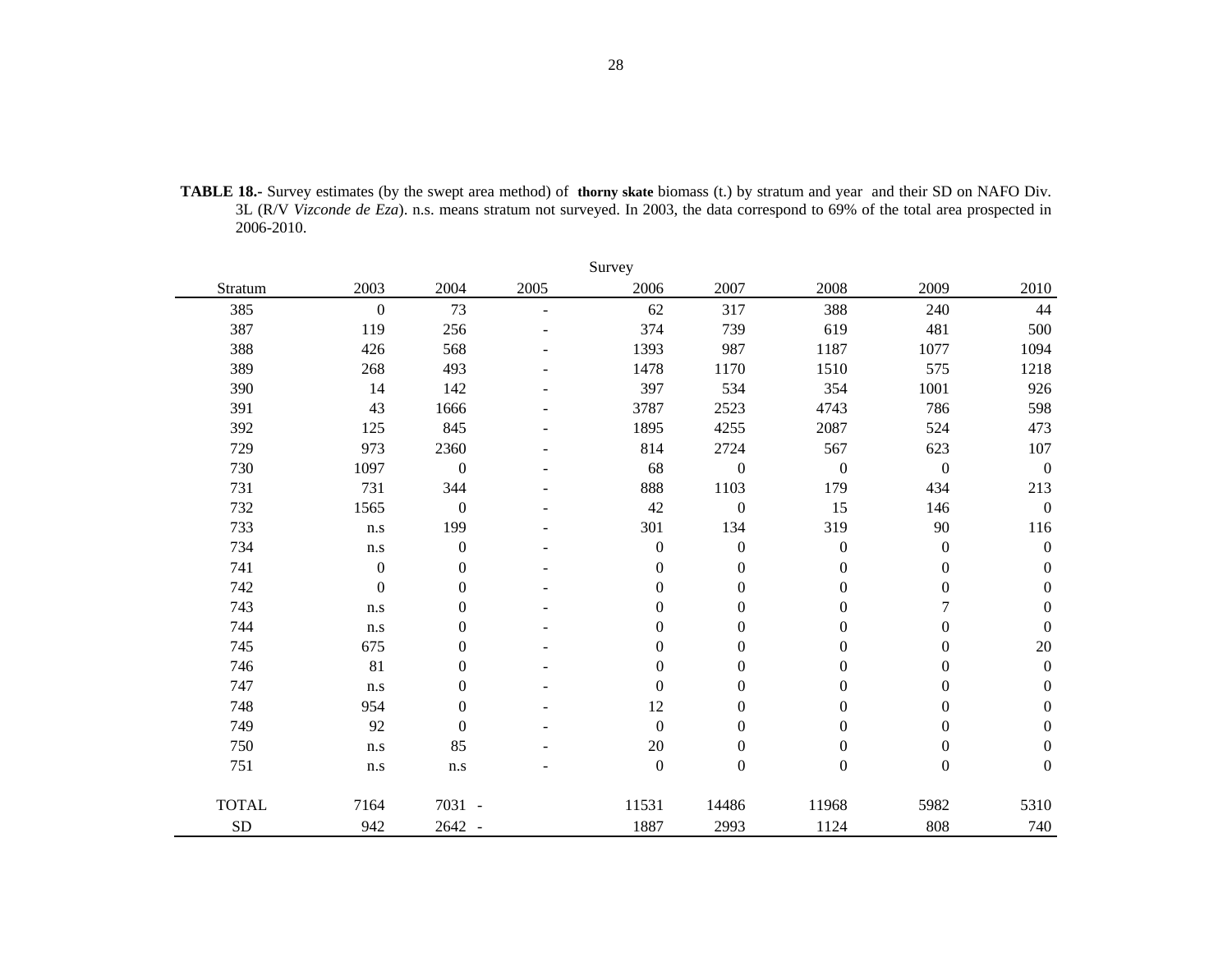**TABLE 19.- Thorny skate** length distribution per haul mean catches by sex and year. Number per stratified mean catches. Spanish Summer Survey on NAFO 3L: 2003-2010 (R/V *Vizconde de Eza*). Indet. means indeterminate. (\*) In 2003, the data correspond to 69% of the total area prospected in 2006-2010.

|                    | $2003$ (*) |                   |                  |             | 2004         |          |                  |             | 2006         |                           |                  |             | 2007         |                   |                  |             |
|--------------------|------------|-------------------|------------------|-------------|--------------|----------|------------------|-------------|--------------|---------------------------|------------------|-------------|--------------|-------------------|------------------|-------------|
| Length $(cm.)$     | M          | $\mathbf F$       | I                | $\mathbf T$ | $\mathbf{M}$ | F        | I                | $\mathbf T$ | $\mathbf{M}$ | $\boldsymbol{\mathrm{F}}$ | $\bf{I}$         | $\mathbf T$ | $\mathbf{M}$ | $\rm F$           | I                | $\mathbf T$ |
| 10                 | 0.00       | 0.02              | 0.00             | 0.02        | 0.00         | 0.00     | 0.00             | 0.00        | 0.00         | 0.00                      | 0.00             | 0.00        | 0.00         | 0.00              | 0.00             | 0.00        |
| 12                 | 0.09       | 0.07              | 0.00             | 0.15        | 0.00         | 0.00     | 0.00             | 0.00        | 0.04         | 0.01                      | 0.00             | 0.05        | 0.16         | 0.08              | 0.00             | 0.24        |
| 14                 | 0.19       | 0.08              | 0.00             | 0.27        | 0.04         | 0.00     | 0.00             | 0.04        | 0.09         | $0.00\,$                  | 0.00             | 0.09        | 0.08         | 0.12              | 0.00             | 0.21        |
| 16                 | 0.00       | 0.03              | 0.00             | 0.03        | 0.00         | 0.00     | 0.00             | 0.00        | 0.04         | 0.03                      | 0.00             | 0.07        | 0.05         | 0.10              | 0.00             | 0.15        |
| 18                 | 0.00       | 0.00              | 0.00             | 0.00        | 0.02         | 0.00     | 0.00             | 0.02        | 0.03         | 0.02                      | 0.00             | 0.06        | 0.13         | 0.12              | 0.00             | 0.25        |
| 20                 | 0.00       | 0.03              | 0.00             | 0.03        | 0.00         | 0.02     | $0.00\,$         | 0.02        | 0.03         | 0.03                      | 0.00             | 0.06        | 0.18         | 0.10              | 0.00             | 0.28        |
| 22                 | 0.00       | 0.00              | 0.00             | 0.00        | 0.00         | 0.00     | 0.00             | 0.00        | 0.00         | 0.03                      | 0.00             | 0.03        | 0.15         | 0.19              | 0.00             | 0.34        |
| 24                 | 0.00       | 0.00              | 0.00             | 0.00        | 0.00         | 0.00     | 0.00             | 0.00        | 0.03         | 0.01                      | 0.00             | 0.05        | 0.13         | 0.14              | 0.00             | 0.27        |
| 26                 | 0.00       | 0.00              | 0.00             | 0.00        | 0.00         | 0.00     | 0.00             | 0.00        | 0.00         | 0.01                      | 0.00             | 0.01        | 0.13         | 0.16              | 0.00             | 0.30        |
| 28                 | 0.00       | 0.00              | 0.00             | 0.00        | 0.00         | 0.00     | $0.00\,$         | 0.00        | 0.02         | 0.01                      | 0.00             | 0.03        | 0.10         | 0.06              | 0.00             | 0.16        |
| 30                 | 0.00       | 0.00              | 0.00             | 0.00        | 0.00         | 0.00     | 0.00             | 0.00        | 0.00         | 0.03                      | 0.00             | 0.03        | 0.08         | 0.05              | 0.00             | 0.12        |
| 32                 | 0.07       | 0.02              | 0.00             | 0.09        | 0.01         | 0.02     | 0.00             | 0.04        | 0.03         | 0.01                      | 0.00             | 0.05        | 0.08         | 0.06              | 0.00             | 0.13        |
| 34                 | 0.05       | 0.08              | 0.00             | 0.13        | 0.01         | 0.00     | 0.00             | 0.01        | 0.01         | 0.03                      | 0.00             | 0.05        | 0.09         | 0.03              | 0.00             | 0.12        |
| 36                 | 0.19       | 0.20              | 0.00             | 0.39        | 0.01         | 0.00     | $0.00\,$         | 0.01        | 0.02         | 0.01                      | 0.00             | 0.03        | 0.06         | 0.05              | 0.00             | 0.11        |
| 38                 | 0.23       | 0.40              | 0.00             | 0.64        | 0.00         | 0.00     | 0.00             | 0.00        | 0.00         | 0.04                      | 0.00             | 0.04        | 0.05         | 0.06              | 0.00             | 0.11        |
| 40                 | 0.14       | 0.43              | 0.00             | 0.57        | 0.04         | 0.05     | 0.00             | 0.10        | 0.05         | 0.03                      | 0.00             | 0.08        | 0.02         | 0.01              | 0.00             | 0.03        |
| 42                 | 0.35       | 0.65              | 0.00             | 1.00        | 0.07         | 0.07     | 0.00             | 0.13        | 0.00         | 0.03                      | 0.00             | 0.03        | 0.03         | 0.06              | 0.00             | 0.09        |
| 44                 | 0.32       | 0.61              | 0.00             | 0.93        | 0.10         | 0.25     | 0.00             | 0.35        | 0.01         | 0.03                      | 0.00             | 0.05        | 0.04         | 0.04              | 0.00             | 0.08        |
| 46                 | 0.23       | 0.46              | 0.00             | 0.69        | 0.14         | 0.14     | 0.00             | 0.28        | 0.09         | $0.08\,$                  | 0.00             | 0.17        | 0.05         | 0.09              | 0.00             | 0.14        |
| 48                 | 0.42       | 0.51              | 0.00             | 0.94        | 0.17         | 0.12     | 0.00             | 0.30        | 0.10         | $0.08\,$                  | 0.00             | 0.18        | 0.05         | 0.09              | 0.00             | 0.14        |
| 50                 | 0.35       | 0.34              | 0.00             | 0.69        | 0.26         | 0.24     | 0.00             | 0.50        | 0.13         | 0.17                      | 0.00             | 0.30        | 0.12         | 0.13              | 0.00             | 0.25        |
| 52                 | 0.57       | 0.36              | 0.00             | 0.93        | 0.35         | 0.26     | 0.00             | 0.61        | 0.22         | 0.13                      | 0.00             | 0.35        | 0.09         | 0.15              | 0.00             | 0.24        |
| 54                 | 0.32       | 0.32              | 0.00             | 0.64        | 0.33         | 0.14     | 0.00             | 0.47        | 0.27         | 0.37                      | 0.00             | 0.64        | 0.21         | 0.24              | 0.00             | 0.44        |
| 56                 | 0.56       | 0.43              | 0.00             | 0.99        | 0.32         | 0.23     | 0.00             | 0.55        | 0.22         | 0.24                      | 0.00             | 0.45        | 0.19         | 0.34              | 0.00             | 0.53        |
| 58                 | 0.25       | 0.39              | 0.00             | 0.63        | 0.32         | 0.24     | 0.00             | 0.56        | 0.22         | 0.46                      | 0.00             | 0.67        | 0.30         | 0.27              | 0.00             | 0.57        |
| 60                 | 0.17       | 0.26              | 0.00             | 0.44        | 0.41         | 0.20     | 0.00             | 0.61        | 0.36         | 0.39                      | 0.00             | 0.75        | 0.27         | 0.59              | 0.00             | 0.86        |
| 62                 | 0.36       | 0.14              | 0.00             | 0.50        | 0.11         | 0.15     | 0.00             | 0.26        | 0.22         | 0.53                      | 0.00             | 0.76        | 0.46         | 0.76              | 0.00             | 1.22        |
| 64                 | 0.28       | 0.17              | 0.00             | 0.45        | 0.18         | 0.19     | 0.00             | 0.37        | 0.41         | 0.54                      | 0.00             | 0.95        | 0.42         | 0.62              | 0.00             | 1.04        |
| 66                 | 0.10       | 0.02              | 0.00             | 0.12        | 0.22         | 0.14     | 0.00             | 0.37        | 0.34         | 0.39                      | 0.00             | 0.72        | 0.34         | 0.54              | 0.00             | 0.88        |
| 68                 | 0.06       | 0.15              | 0.00             | 0.21        | 0.12         | 0.05     | 0.00             | 0.17        | 0.17         | 0.41                      | 0.00             | 0.58        | 0.37         | 0.64              | 0.00             | 1.02        |
| 70                 | 0.10       | 0.04              | 0.00             | 0.14        | 0.05         | 0.02     | 0.00             | 0.08        | 0.19         | 0.22                      | 0.00             | 0.41        | 0.25         | 0.38              | 0.00             | 0.62        |
| 72                 | 0.06       | 0.08              | 0.00             | 0.14        | 0.06         | 0.00     | 0.00             | 0.06        | 0.08         | 0.13                      | 0.00             | 0.21        | 0.18         | 0.24              | 0.00             | 0.43        |
| 74                 | 0.06       | 0.02              | 0.00             | 0.09        | 0.00         | 0.00     | 0.00             | 0.00        | 0.09         | 0.07                      | 0.00             | 0.16        | 0.12         | 0.13              | 0.00             | 0.25        |
| 76                 | 0.02       | 0.00              | 0.00             | 0.02        | 0.00         | 0.00     | 0.00             | 0.00        | 0.08         | 0.05                      | 0.00             | 0.13        | 0.04         | 0.05              | 0.00             | 0.10        |
| 78                 | 0.05       | 0.00              | 0.00             | 0.05        | 0.00         | 0.00     | 0.00             | 0.00        | 0.00         | 0.01                      | 0.00             | 0.01        | 0.03         | 0.03              | 0.00             | 0.06        |
| 80                 | 0.02       | 0.00              | 0.00             | 0.02        | 0.00         | 0.00     | 0.00             | 0.00        | 0.01         | 0.01                      | 0.00             | 0.02        | 0.01         | 0.00              | 0.00             | 0.01        |
| 82                 | 0.00       | 0.02              | 0.00             | 0.02        | 0.08         | 0.00     | 0.00             | 0.08        | 0.00         | 0.00                      | 0.00             | 0.00        | 0.01         | $0.00\,$          | 0.00             | 0.01        |
| 84                 | $0.00\,$   |                   | $0.00\quad 0.00$ | 0.00        | 0.00         | 0.00     | 0.00             | 0.00        | $0.00\,$     | $0.00 \quad 0.00$         |                  | 0.00        | $0.00\,$     | $0.00 \quad 0.00$ |                  | $0.00\,$    |
| 86                 | 0.00       | $0.00 \quad 0.00$ |                  | 0.00        | 0.00         | $0.00\,$ | $0.00\,$         | 0.00        | 0.00         | $0.00\ 0.00$              |                  | 0.00        | 0.00         | $0.00 \quad 0.00$ |                  | 0.00        |
| 88                 | 0.04       | 0.00              | 0.00             | 0.04        | 0.00         | 0.00     | $0.00\,$         | 0.00        | 0.00         | $0.00\ 0.00$              |                  | 0.00        | 0.00         | $0.00 \quad 0.00$ |                  | 0.00        |
|                    |            |                   |                  |             |              |          |                  |             |              |                           |                  |             |              |                   |                  |             |
| Total              | 5.66       | 6.35              | $0.00\,$         | 12.01       | 3.44         | 2.56     | $0.00$ 5.99      |             | 3.61         | 4.66                      | 0.00             | 8.27        | 5.10         | 6.71              | 0.00             | 11.81       |
| N° samples:        |            |                   |                  | 26          |              |          |                  | 18          |              |                           |                  | 42          |              |                   |                  | 43          |
| $N^{\circ}$ Ind.:  | 197        | 226               | $\mathbf{0}$     | 423         | 170          | 135      | $\boldsymbol{0}$ | 305         | 312          | 420                       | $\boldsymbol{0}$ | 732         | 457          | 621               | $\boldsymbol{0}$ | 1078        |
| Sampled catch:     |            |                   |                  | 648         |              |          |                  | 617         |              |                           |                  | 1832        |              |                   |                  | 2325        |
| Range:             |            |                   |                  | 11-89       |              |          |                  | 14-83       |              |                           |                  | 13-81       |              |                   |                  | 12-82       |
| Total catch:       |            |                   |                  | 654         |              |          |                  | 682         |              |                           |                  | 1832        |              |                   |                  | 2325        |
| Total valid hauls: |            |                   |                  | 39          |              |          |                  | 50          |              |                           |                  | $100\,$     |              |                   |                  | 94          |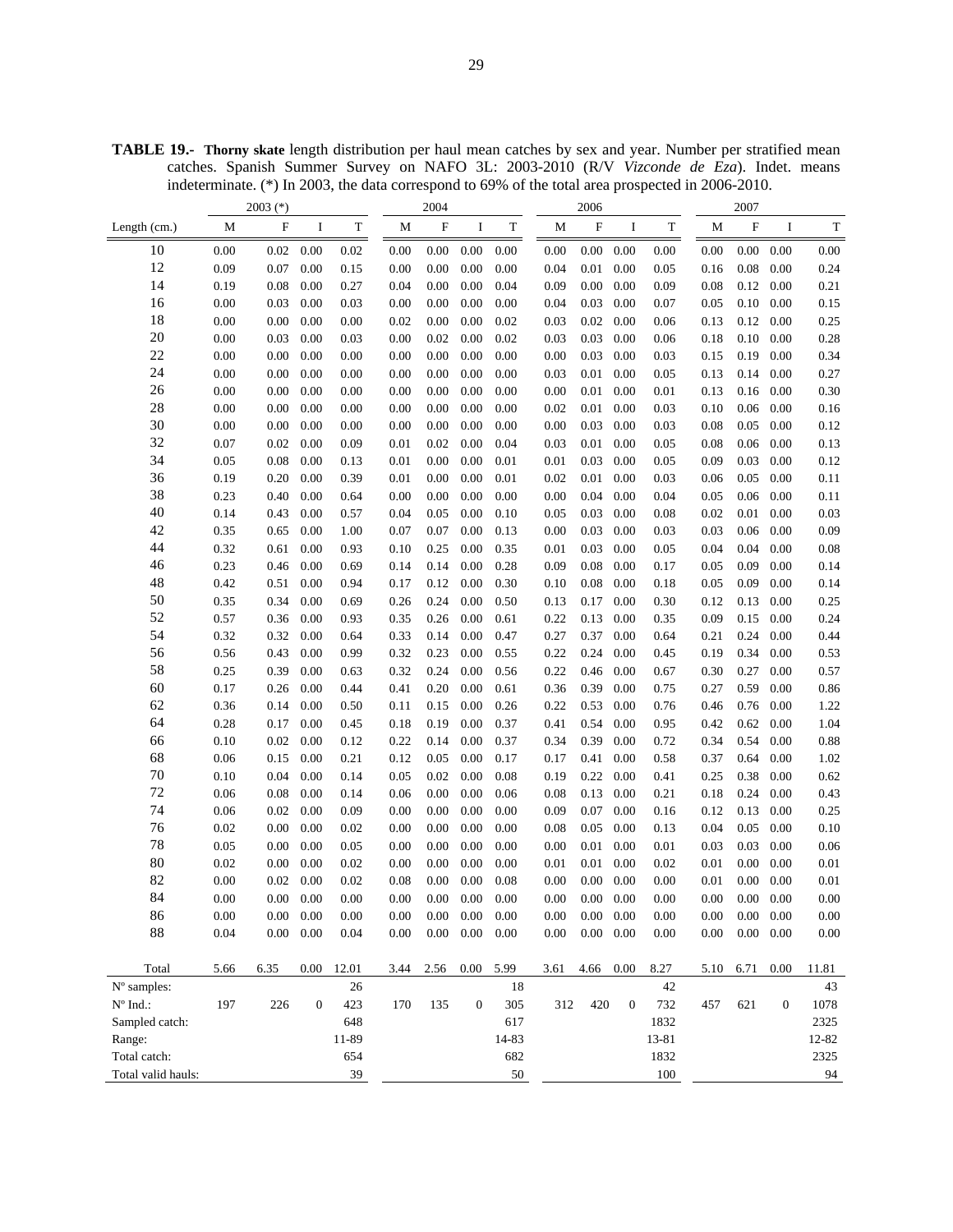|                                 | 2008        |             |                  |             | 2009     |          |                  |             |             | 2010     |                  |             |
|---------------------------------|-------------|-------------|------------------|-------------|----------|----------|------------------|-------------|-------------|----------|------------------|-------------|
| Length (cm.)                    | $\mathbf M$ | $\mathbf F$ | I                | $\mathbf T$ | M        | $\rm F$  | I                | $\mathbf T$ | $\mathbf M$ | $\rm F$  | $\bf I$          | $\mathbf T$ |
| 10                              | $0.00\,$    | 0.00        | 0.00             | 0.00        | $0.00\,$ | $0.00\,$ | $0.00\,$         | 0.00        | 0.00        | $0.00\,$ | 0.00             | $0.00\,$    |
| 12                              | 0.09        | 0.11        | 0.00             | 0.20        | 0.11     | 0.05     | 0.00             | 0.16        | 0.05        | 0.05     | 0.00             | 0.10        |
| 14                              | 0.12        | 0.09        | 0.00             | 0.20        | 0.06     | 0.07     | 0.00             | 0.13        | 0.08        | 0.07     | 0.00             | 0.15        |
| 16                              | 0.03        | 0.03        | 0.00             | $0.06\,$    | 0.02     | 0.02     | 0.00             | 0.04        | 0.00        | 0.03     | 0.00             | 0.03        |
| 18                              | 0.04        | 0.01        | 0.00             | 0.05        | 0.00     | 0.05     | 0.00             | 0.05        | $0.01\,$    | 0.02     | 0.00             | 0.03        |
| 20                              | 0.09        | 0.01        | 0.00             | 0.10        | 0.01     | 0.03     | 0.00             | 0.04        | 0.00        | 0.01     | 0.00             | 0.01        |
| $22\,$                          | 0.02        | 0.01        | 0.00             | 0.03        | 0.00     | 0.00     | 0.00             | $0.00\,$    | 0.00        | 0.02     | 0.00             | 0.02        |
| 24                              | 0.02        | 0.02        | 0.00             | 0.04        | 0.02     | 0.02     | 0.00             | 0.05        | $0.01\,$    | 0.00     | 0.00             | $0.01\,$    |
| 26                              | $0.08\,$    | 0.07        | 0.00             | 0.14        | 0.01     | 0.00     | 0.00             | $0.01\,$    | $0.01\,$    | 0.02     | 0.00             | 0.03        |
| 28                              | 0.02        | 0.05        | 0.00             | 0.08        | 0.02     | 0.01     | 0.00             | 0.03        | 0.00        | 0.01     | 0.00             | $0.01\,$    |
| 30                              | 0.04        | 0.05        | 0.00             | 0.10        | 0.02     | 0.03     | 0.00             | 0.06        | 0.04        | 0.02     | 0.00             | 0.07        |
| 32                              | $0.07\,$    | 0.05        | 0.00             | 0.12        | 0.00     | 0.01     | 0.00             | $0.01\,$    | 0.00        | 0.03     | 0.00             | 0.03        |
| 34                              | 0.05        | 0.04        | 0.00             | 0.10        | 0.01     | 0.01     | 0.00             | 0.02        | 0.01        | 0.04     | 0.00             | 0.05        |
| 36                              | 0.03        | 0.05        | 0.00             | 0.08        | 0.00     | 0.00     | 0.00             | $0.00\,$    | 0.04        | 0.02     | 0.00             | 0.07        |
| 38                              | $0.01\,$    | 0.03        | 0.00             | 0.04        | 0.02     | 0.01     | 0.00             | 0.03        | 0.02        | 0.01     | 0.00             | 0.03        |
| 40                              | 0.05        | 0.01        | 0.00             | 0.06        | 0.02     | 0.00     | 0.00             | 0.02        | 0.00        | 0.01     | 0.00             | 0.01        |
| 42                              | 0.02        | 0.05        | 0.00             | 0.07        | 0.00     | 0.01     | 0.00             | 0.01        | 0.00        | 0.01     | $0.00\,$         | 0.01        |
| 44                              | $0.01\,$    | 0.02        | 0.00             | 0.03        | 0.01     | 0.04     | 0.00             | 0.05        | 0.00        | 0.01     | 0.00             | $0.01\,$    |
| 46                              | 0.03        | 0.06        | 0.00             | 0.09        | 0.00     | 0.01     | 0.00             | $0.01\,$    | $0.01\,$    | 0.00     | 0.00             | 0.01        |
| 48                              | 0.02        | 0.01        | 0.00             | 0.03        | 0.01     | 0.02     | 0.00             | 0.03        | $0.01\,$    | 0.00     | 0.00             | 0.01        |
| 50                              | 0.06        | 0.03        | 0.00             | 0.09        | 0.05     | $0.01\,$ | 0.00             | 0.06        | 0.00        | 0.01     | 0.00             | $0.01\,$    |
| 52                              | $0.07\,$    | 0.08        | 0.00             | 0.15        | 0.02     | 0.02     | 0.00             | 0.04        | $0.01\,$    | 0.02     | 0.00             | 0.03        |
| 54                              | $0.08\,$    | 0.09        | 0.00             | 0.17        | 0.05     | 0.05     | 0.00             | 0.09        | 0.00        | 0.02     | 0.00             | 0.02        |
| 56                              | 0.03        | 0.13        | 0.00             | 0.16        | 0.02     | 0.15     | 0.00             | 0.17        | 0.02        | 0.04     | 0.00             | 0.07        |
| 58                              | 0.12        | 0.22        | 0.00             | 0.34        | 0.13     | 0.09     | 0.00             | 0.22        | 0.08        | 0.09     | 0.00             | 0.17        |
| 60                              | 0.22        | 0.28        | 0.00             | 0.50        | 0.16     | 0.08     | 0.00             | 0.24        | 0.03        | 0.12     | 0.00             | 0.16        |
| 62                              | 0.29        | 0.35        | 0.00             | 0.65        | 0.23     | 0.24     | 0.00             | 0.47        | 0.08        | 0.10     | 0.00             | $0.18\,$    |
| 64                              | 0.35        | 0.45        | 0.00             | 0.81        | 0.23     | 0.14     | 0.00             | 0.36        | 0.12        | 0.16     | 0.00             | 0.28        |
| 66                              | 0.39        | 0.45        | 0.00             | 0.84        | 0.25     | 0.18     | 0.00             | 0.43        | 0.21        | 0.18     | 0.00             | 0.38        |
| 68                              | 0.32        | 0.44        | 0.00             | 0.76        | 0.28     | 0.18     | 0.00             | 0.47        | 0.19        | 0.23     | 0.00             | 0.42        |
| 70                              | 0.25        | 0.37        | 0.00             | 0.62        | 0.19     | 0.07     | 0.00             | 0.26        | 0.21        | 0.07     | 0.00             | 0.28        |
| $72\,$                          | 0.19        | 0.15        | 0.00             | 0.34        | 0.17     | 0.09     | 0.00             | 0.25        | 0.13        | 0.08     | 0.00             | 0.21        |
| 74                              | 0.26        | 0.16        | 0.00             | 0.42        | 0.19     | 0.01     | 0.00             | 0.20        | 0.11        | 0.05     | 0.00             | 0.16        |
| 76                              | 0.10        | 0.13        | 0.00             | 0.23        | 0.02     | 0.03     | 0.00             | 0.06        | 0.09        | 0.03     | 0.00             | 0.12        |
| 78                              | 0.09        | 0.03        | 0.00             | 0.12        | 0.04     | 0.03     | 0.00             | 0.07        | 0.09        | 0.01     | 0.00             | 0.10        |
| 80                              | 0.07        | 0.00        | 0.00             | 0.07        | 0.01     | 0.00     | 0.00             | 0.01        | 0.03        | 0.00     | 0.00             | 0.03        |
| 82                              | 0.05        | 0.02        | 0.00             | 0.07        | 0.01     | 0.00     | 0.00             | 0.01        | 0.02        | 0.00     | 0.00             | 0.02        |
| 84                              | 0.03        | 0.00        | 0.00             | 0.03        | 0.00     | 0.00     | 0.00             | 0.00        | 0.00        | 0.00     | 0.00             | 0.00        |
| 86                              | 0.02        | 0.00        | $0.00\,$         | 0.02        | 0.00     | $0.00\,$ | $0.00\,$         | 0.00        | $0.00\,$    | 0.00     | 0.00             | 0.00        |
| 88                              | $0.01\,$    | $0.00\,$    | $0.00\,$         | 0.01        | 0.00     | 0.00     | 0.00             | 0.00        | $0.01\,$    | 0.00     | $0.00\,$         | 0.01        |
|                                 |             |             |                  |             |          |          |                  |             |             |          |                  |             |
| Total                           | 3.85        | 4.18        | 0.00             | 8.03        | 2.41     | 1.76     | 0.00             | 4.17        | 1.73        | 1.62     | 0.00             | 3.35        |
| N° samples:                     |             |             |                  | 39          |          |          |                  | 44          |             |          |                  | 46          |
| $\mathrm{N}^{\mathrm{o}}$ Ind.: | 344         | 378         | $\boldsymbol{0}$ | 722         | 211      | 156      | $\boldsymbol{0}$ | 367         | 159         | 145      | $\boldsymbol{0}$ | 304         |
|                                 |             |             |                  |             |          |          |                  |             |             |          |                  |             |
| Sampled catch:                  |             |             |                  | 1931.6      |          |          |                  | 996.2       |             |          |                  | 853         |
| Range:                          |             |             |                  | 12-89       |          |          |                  | 12-82       |             |          |                  | 12-88       |
| Total catch:                    |             |             |                  | 1931.6      |          |          |                  | 996.2       |             |          |                  | 853         |
| Total valid hauls:              |             |             |                  | 100         |          |          |                  | 98          |             |          |                  | 97          |

**TABLE 19 (cont.).- Thorny skate** length distribution per haul mean catches by sex and year. Number per stratified mean catches. Spanish Summer Survey on NAFO 3L: 2007-2010 (R/V *Vizconde de Eza*). Indet. means indeterminate. (\*) In 2003, the data correspond to 69% of the total area prospected in 2006-2010.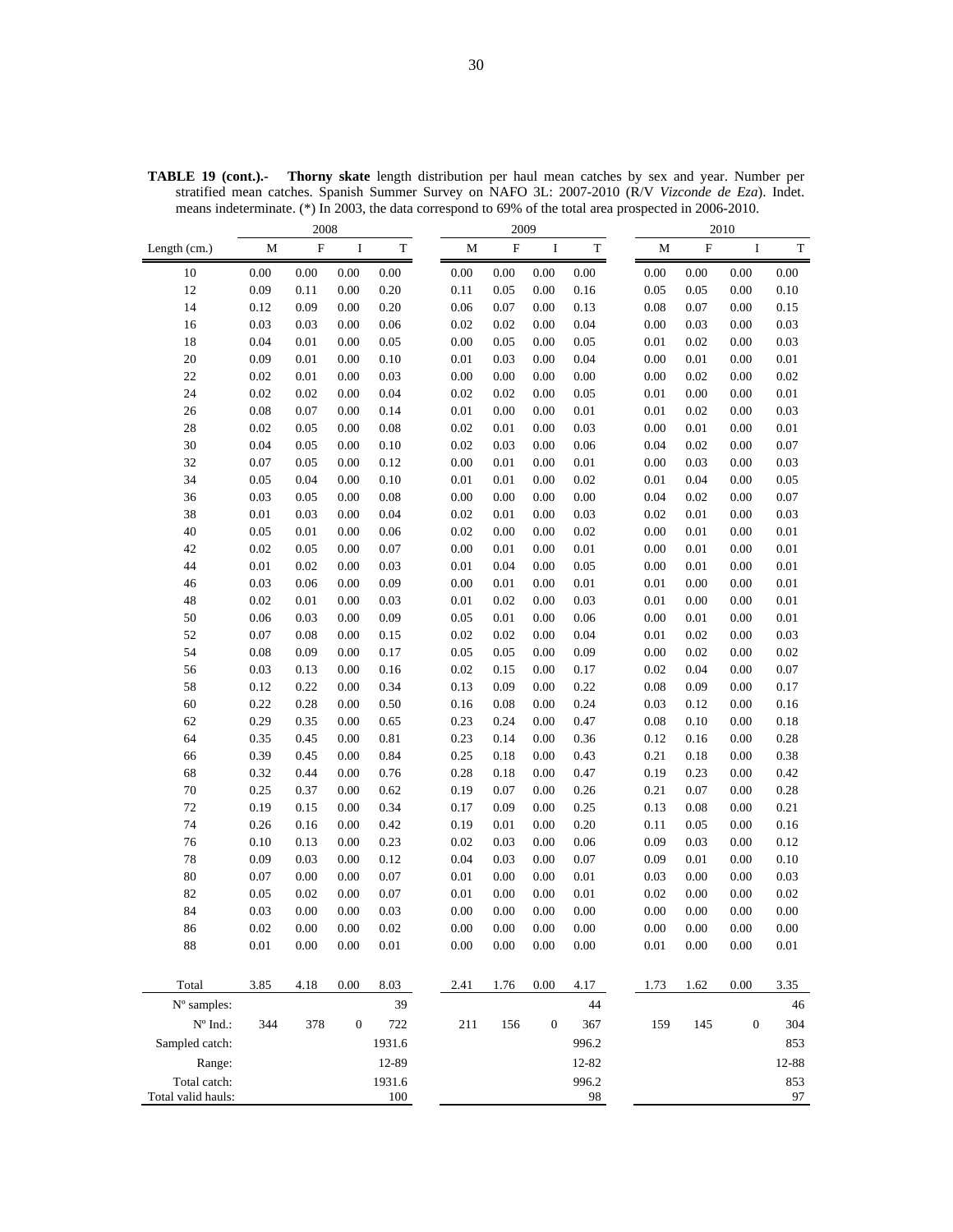|         |        | $2003$ (*)     |         |                          |        | 2004           |        |           |        | 2006           |        |           |        | 2007           |         |           |
|---------|--------|----------------|---------|--------------------------|--------|----------------|--------|-----------|--------|----------------|--------|-----------|--------|----------------|---------|-----------|
| Stratum | Swept  | <b>Tow</b>     | Mean    | <b>SD</b>                | Swept  | Tow            | Mean   | <b>SD</b> | Swept  | Tow            | Mean   | <b>SD</b> | Swept  | Tow            | Mean    | <b>SD</b> |
|         | area   | number         | catch   |                          | area   | number         | catch  |           | area   | number         | catch  |           | area   | number         | catch   |           |
| 385     | 0.0225 | $\overline{c}$ | 0.000   | 0.000                    | 0.0229 | 2              | 0.000  | 0.000     | 0.0229 | 2              | 0.000  | 0.000     | 0.0225 | 2              | 0.000   | 0.000     |
| 387     | 0.0229 | $\overline{c}$ | 0.000   | 0.000                    | 0.0214 | $\overline{c}$ | 0.000  | 0.000     | 0.0225 | $\overline{c}$ | 0.000  | 0.000     | 0.0225 | $\overline{2}$ | 0.000   | 0.000     |
| 388     | 0.0334 | 3              | 0.000   | 0.000                    | 0.0105 |                | 0.000  | $\sim$    | 0.0566 | 5              | 0.000  | 0.000     | 0.0563 | 5              | 0.000   | 0.000     |
| 389     | 0.0454 | 4              | 0.000   | 0.000                    | 0.0225 | 2              | 0.000  | 0.000     | 0.0795 | 7              | 0.000  | 0.000     | 0.0900 | 8              | 0.000   | 0.000     |
| 390     | 0.0563 | 5              | 0.000   | 0.000                    | 0.0345 | 3              | 0.000  | 0.000     | 0.1249 | 11             | 0.000  | 0.000     | 0.1350 | 12             | 0.000   | 0.000     |
| 391     | 0.0338 | 3              | 0.000   | 0.000                    | 0.0218 | $\overline{2}$ | 0.000  | 0.000     | 0.0450 | $\overline{4}$ | 0.000  | 0.000     | 0.0450 | $\overline{4}$ | 0.000   | 0.000     |
| 392     | 0.0116 | $\mathbf{1}$   | 0.000   | $\sim$                   | 0.0214 | 2              | 0.000  | 0.000     | 0.0229 | $\overline{2}$ | 0.000  | 0.000     | 0.0225 | 2              | 0.000   | 0.000     |
| 729     | 0.0210 | 2              | 0.000   | 0.000                    | 0.0221 | 2              | 0.000  | 0.000     | 0.0338 | 3              | 0.000  | 0.000     | 0.0338 | 3              | 0.000   | 0.000     |
| 730     | 0.0221 | $\overline{c}$ | 0.000   | 0.000                    | 0.0221 | 2              | 2.175  | 3.076     | 0.0326 | 3              | 3.690  | 6.391     | 0.0225 | 2              | 19.488  | 26.067    |
| 731     | 0.0229 | $\overline{c}$ | 0.000   | 0.000                    | 0.0233 | $\overline{2}$ | 0.000  | 0.000     | 0.0341 | 3              | 0.000  | 0.000     | 0.0338 | 3              | 0.000   | 0.000     |
| 732     | 0.0113 |                | 0.000   | $\overline{\phantom{a}}$ | 0.0210 | 2              | 0.000  | 0.000     | 0.0334 | 3              | 0.000  | 0.000     | 0.0338 | 3              | 0.000   | 0.000     |
| 733     | n.s.   | n.s.           | n.s.    | n.s.                     | 0.0330 | 3              | 0.000  | 0.000     | 0.0454 | $\overline{4}$ | 0.000  | 0.000     | 0.0338 | 3              | 0.000   | 0.000     |
| 734     | n.s.   | n.s.           | n.s.    | n.s.                     | 0.0304 | 3              | 0.000  | 0.000     | 0.0225 | $\overline{2}$ | 0.000  | 0.000     | 0.0225 | $\overline{2}$ | 0.000   | 0.000     |
| 741     | 0.0113 | 1              | 0.000   | $\sim$                   | 0.0323 | 3              | 0.000  | 0.000     | 0.0218 | $\overline{c}$ | 0.000  | 0.000     | 0.0225 | $\overline{c}$ | 0.000   | 0.000     |
| 742     | 0.0116 | 1              | 0.000   | $\sim$                   | 0.0120 |                | 0.000  | $\sim$    | 0.0229 | $\overline{2}$ | 0.000  | 0.000     | 0.0225 | $\overline{2}$ | 0.000   | 0.000     |
| 743     | n.s.   | n.s.           | n.s.    | n.s.                     | 0.0188 | 2              | 0.626  | 0.862     | 0.0225 | $\overline{2}$ | 0.000  | 0.000     | 0.0225 | $\overline{2}$ | 0.000   | 0.000     |
| 744     | n.s.   | n.s.           | n.s.    | n.s.                     | 0.0101 |                | 0.000  | $\sim$    | 0.0229 | $\overline{2}$ | 0.725  | 1.025     | 0.0218 | 2              | 1.663   | 0.541     |
| 745     | 0.0341 | 3              | 0.007   | 0.012                    | 0.0319 | 3              | 0.000  | 0.000     | 0.0686 | 6              | 0.000  | 0.000     | 0.0675 | 6              | 0.000   | 0.000     |
| 746     | 0.0446 | 4              | 0.000   | 0.000                    | 0.0338 | 3              | 0.000  | 0.000     | 0.0675 | 6              | 9.033  | 10.572    | 0.0664 | 6              | 9.171   | 6.742     |
| 747     | n.s.   | n.s.           | n.s.    | n.s.                     | 0.0308 | 3              | 4.067  | 3.591     | 0.1230 | 11             | 3.656  | 2.707     | 0.1238 | 11             | 6.015   | 5.815     |
| 748     | 0.0109 | $\mathbf{1}$   | 0.000   | $\sim$                   | 0.0199 | 2              | 36.980 | 52.298    | 0.0326 | 3              | 15.713 | 18.383    | 0.0338 | 3              | 35.817  | 40.266    |
| 749     | 0.0221 | 2              | 219.750 | 310.773                  | 0.0221 | 2              | 17.300 | 5.515     | 0.0229 | 2              | 91.125 | 124.599   | 0.0113 |                | 229.700 |           |
| 750     | n.s.   | n.s.           | n.s.    | n.s.                     | 0.0180 | 2              | 2.800  | 3.960     | 0.1005 | 9              | 6.213  | 9.605     | 0.0679 | 6              | 13.979  | 28.671    |
| 751     | n.s.   | n.s.           | n.s.    | n.s.                     | n.s.   | n.s.           | n.s.   | n.s.      | 0.0454 | $\overline{4}$ | 1.103  | 1.497     | 0.0225 | 2              | 4.405   | 0.191     |

**TABLE 20.-** Swept area, number of hauls and **black dogfish** mean catch (Kg) and SD (\*\*) by stratum. Spanish Survey on NAFO Div. 3L in the period 2003-2010, on board R/V "*Vizconde de Eza"*. (\*) In 2003, the data correspond to 69% of the total area prospected in 2006-2010.

$$
(**) SD = \frac{\sum (x_i - \overline{x})}{n-1}
$$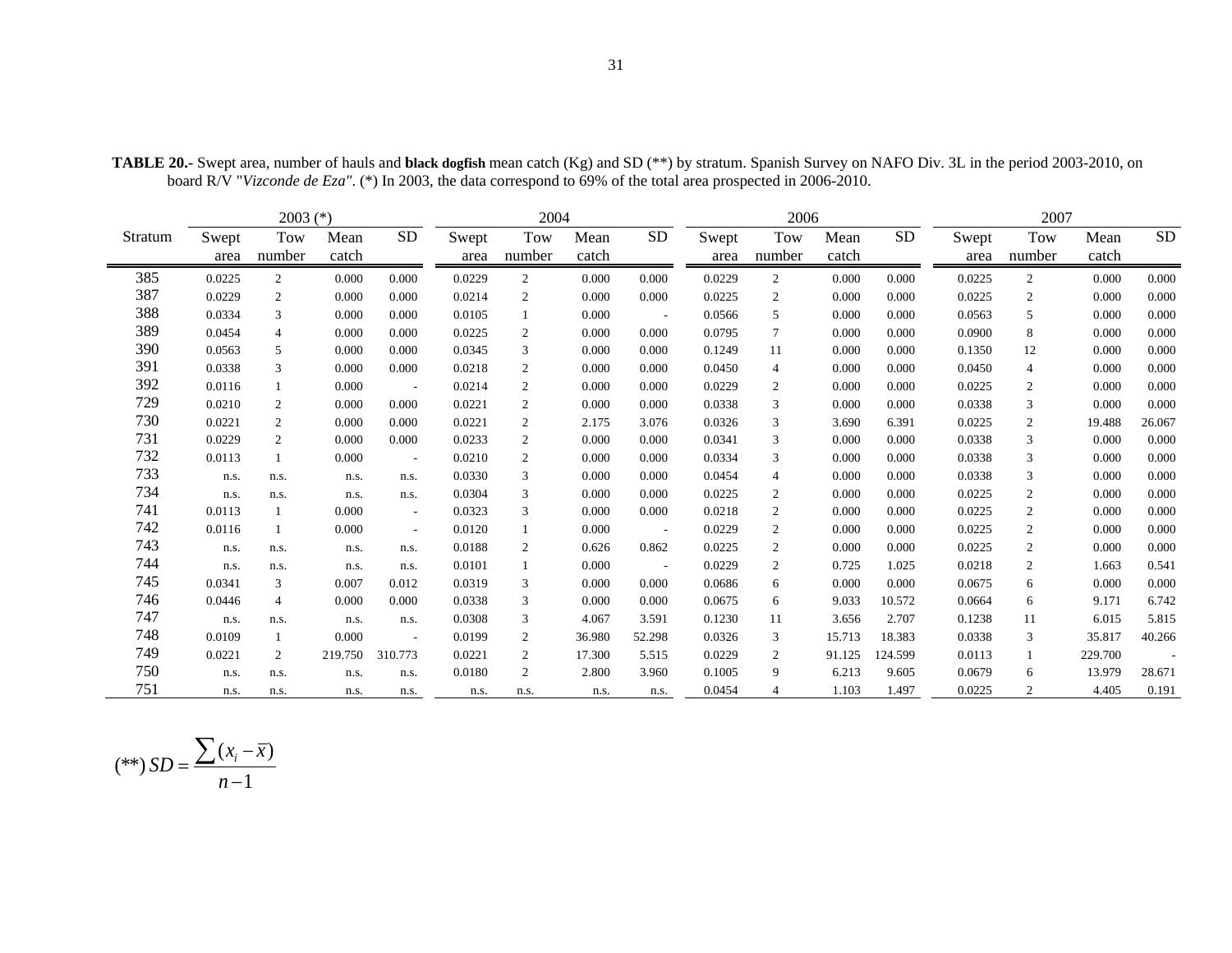|         |               | 2008           |               |                 |               | 2009           |               |           |               | 2010           |               |           |               |               |               |           |
|---------|---------------|----------------|---------------|-----------------|---------------|----------------|---------------|-----------|---------------|----------------|---------------|-----------|---------------|---------------|---------------|-----------|
| Stratum | Swept<br>area | Tow<br>number  | Mean<br>catch | SD <sub>1</sub> | Swept<br>area | Tow<br>number  | Mean<br>catch | <b>SD</b> | Swept<br>area | Tow<br>number  | Mean<br>catch | <b>SD</b> | Swept<br>area | Tow<br>number | Mean<br>catch | <b>SD</b> |
| 385     | 0.0229        | 2              | 0.000         | 0.000           | 0.0225        | 2              | 0.000         | 0.000     | 0.0225        | 2              | 0.000         | 0.000     |               |               |               |           |
| 387     | 0.0435        | $\overline{4}$ | 0.000         | 0.000           | 0.0439        | 4              | 0.000         | 0.000     | 0.0458        | $\overline{4}$ | 0.000         | 0.000     |               |               |               |           |
| 388     | 0.0559        | 5              | 0.000         | 0.000           | 0.0555        | 5              | 0.000         | 0.000     | 0.0570        | 5              | 0.000         | 0.000     |               |               |               |           |
| 389     | 0.0780        | $\tau$         | 0.000         | 0.000           | 0.0803        | 7              | 0.000         | 0.000     | 0.0795        | $\overline{7}$ | 0.000         | 0.000     |               |               |               |           |
| 390     | 0.1395        | 12             | 0.000         | 0.000           | 0.1373        | 12             | 0.000         | 0.000     | 0.1249        | 11             | 0.000         | 0.000     |               |               |               |           |
| 391     | 0.0454        | $\overline{4}$ | 0.000         | 0.000           | 0.0458        | 4              | 0.000         | 0.000     | 0.0454        | $\overline{4}$ | 0.000         | 0.000     |               |               |               |           |
| 392     | 0.0221        | 2              | 0.000         | 0.000           | 0.0229        | 2              | 0.000         | 0.000     | 0.0225        | $\overline{c}$ | 0.000         | 0.000     |               |               |               |           |
| 729     | 0.0338        | 3              | 0.000         | 0.000           | 0.0341        | 3              | 0.000         | 0.000     | 0.0338        | 3              | 0.000         | 0.000     |               |               |               |           |
| 730     | 0.0323        | 3              | 27.367        | 47.400          | 0.0338        | 3              | 30.959        | 51.654    | 0.0334        | 3              | 19.640        | 25.019    |               |               |               |           |
| 731     | 0.0330        | $\mathbf{3}$   | 0.000         | 0.000           | 0.0341        | 3              | 0.000         | 0.000     | 0.0338        | 3              | 0.000         | 0.000     |               |               |               |           |
| 732     | 0.0446        | $\overline{4}$ | 0.000         | 0.000           | 0.0450        | $\overline{4}$ | 0.000         | 0.000     | 0.0450        | $\overline{4}$ | 0.300         | 0.600     |               |               |               |           |
| 733     | 0.0431        | $\overline{4}$ | 0.000         | 0.000           | 0.0450        | $\overline{4}$ | 0.000         | 0.000     | 0.0450        | $\overline{4}$ | 0.000         | 0.000     |               |               |               |           |
| 734     | 0.0221        | 2              | 0.000         | 0.000           | 0.0218        | 2              | 0.000         | 0.000     | 0.0225        | $\overline{2}$ | 0.000         | 0.000     |               |               |               |           |
| 741     | 0.0210        | 2              | 0.000         | 0.000           | 0.0221        | $\overline{2}$ | 0.000         | 0.000     | 0.0225        | 2              | 0.000         | 0.000     |               |               |               |           |
| 742     | 0.0210        | 2              | 0.000         | 0.000           | 0.0214        | $\overline{2}$ | 0.000         | 0.000     | 0.0225        | 2              | 0.000         | 0.000     |               |               |               |           |
| 743     | 0.0203        | 2              | 0.000         | 0.000           | 0.0203        | 2              | 1.835         | 1.082     | 0.0225        | 2              | 0.000         | 0.000     |               |               |               |           |
| 744     | 0.0221        | $\overline{c}$ | 0.880         | 0.198           | 0.0210        | $\overline{2}$ | 0.430         | 0.608     | 0.0229        | 2              | 0.000         | 0.000     |               |               |               |           |
| 745     | 0.0555        | 5              | 0.000         | 0.000           | 0.0559        | 5              | 0.000         | 0.000     | 0.0563        | 5              | 0.000         | 0.000     |               |               |               |           |
| 746     | 0.0638        | 6              | 6.142         | 1.917           | 0.0668        | 6              | 3.939         | 5.074     | 0.0679        | 6              | 4.817         | 2.936     |               |               |               |           |
| 747     | 0.1069        | 10             | 5.894         | 5.184           | 0.1118        | 10             | 6.653         | 4.933     | 0.1125        | 10             | 5.965         | 5.925     |               |               |               |           |
| 748     | 0.0218        | 2              | 80.800        | 114.268         | 0.0229        | $\overline{2}$ | 12.240        | 17.310    | 0.0225        | 2              | 83.545        | 40.807    |               |               |               |           |
| 749     | 0.0214        | 2              | 35.410        | 19.827          | 0.0225        | $\overline{2}$ | 131.090       | 156.143   | 0.0229        | 2              | 148.715       | 196.837   |               |               |               |           |
| 750     | 0.0844        | 8              | 12.366        | 21.347          | 0.0791        | 7              | 9.146         | 7.225     | 0.0900        | 8              | 0.848         | 1.376     |               |               |               |           |
| 751     | 0.0413        |                | 3.780         | 2.765           | 0.0338        | 3              | 5.343         | 4.636     | 0.0225        | 2              | 1.870         | 1.414     |               |               |               |           |

**TABLE 20 (cont).-** Swept area, number of hauls and **black dogfish** mean catch (Kg) and SD (\*\*) by stratum. Spanish Survey on NAFO Div. 3L in the period 2003-2010, on board R/V "*Vizconde de Eza"*. (\*) In 2003, the data correspond to 69% of the total area prospected in 2006-2010.

$$
(**) SD = \frac{\sum (x_i - \overline{x})}{n-1}
$$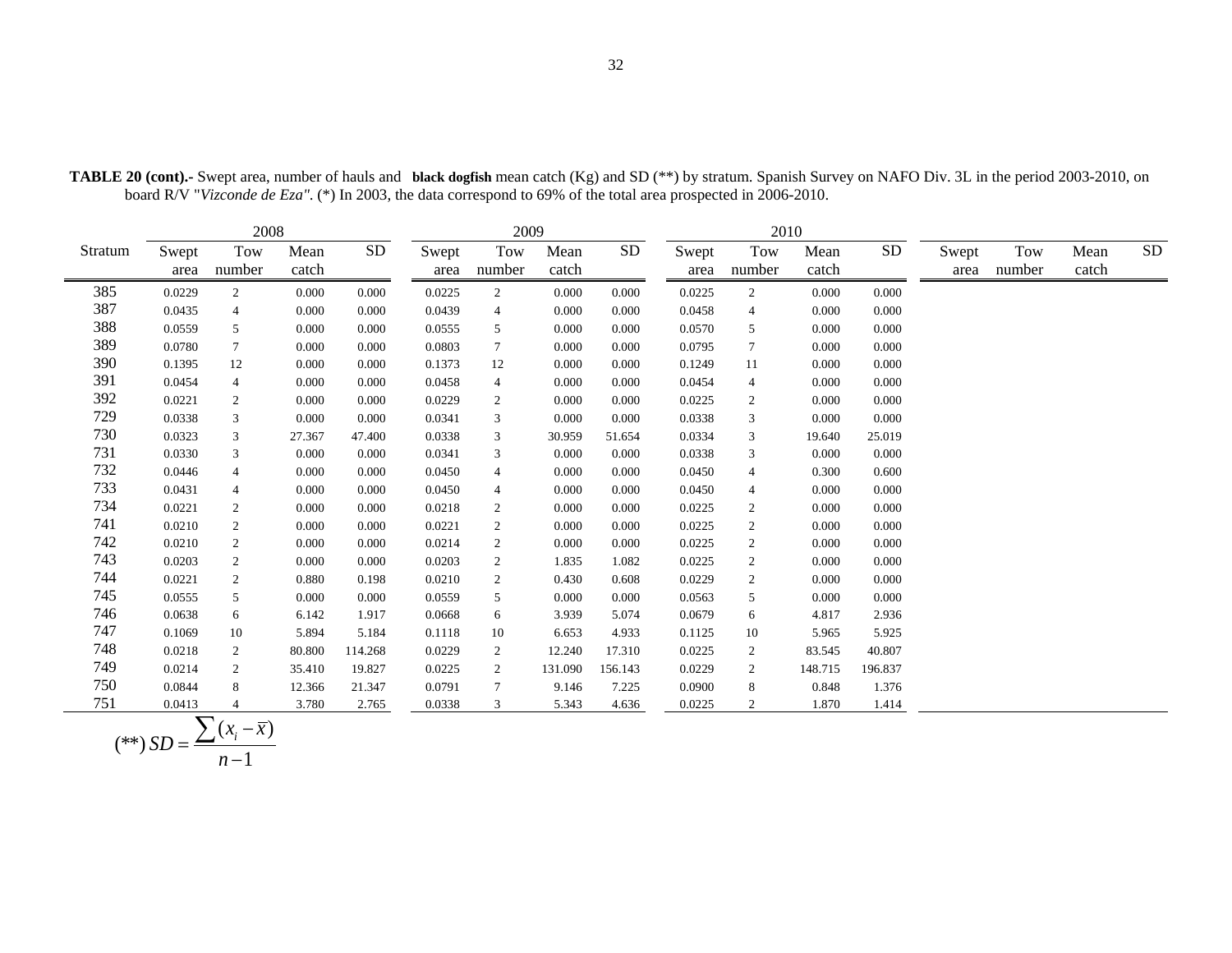|              |          |          |                          | Survey   |          |          |          |          |
|--------------|----------|----------|--------------------------|----------|----------|----------|----------|----------|
| Stratum      | 2003     | 2004     | 2005                     | 2006     | 2007     | 2008     | 2009     | 2010     |
| 385          | 0.00     | 0.00     | $\frac{1}{2}$            | 0.00     | 0.00     | 0.00     | 0.00     | 0.00     |
| 387          | 0.00     | 0.00     |                          | 0.00     | 0.00     | 0.00     | 0.00     | 0.00     |
| 388          | 0.00     | 0.00     | $\blacksquare$           | 0.00     | 0.00     | 0.00     | 0.00     | 0.00     |
| 389          | 0.00     | 0.00     | $\blacksquare$           | 0.00     | 0.00     | 0.00     | 0.00     | 0.00     |
| 390          | 0.00     | 0.00     | $\overline{\phantom{a}}$ | 0.00     | 0.00     | 0.00     | 0.00     | 0.00     |
| 391          | 0.00     | 0.00     | $\overline{\phantom{a}}$ | 0.00     | 0.00     | 0.00     | 0.00     | 0.00     |
| 392          | 0.00     | 0.00     | $\blacksquare$           | 0.00     | 0.00     | 0.00     | 0.00     | 0.00     |
| 729          | 0.00     | 0.00     | $\overline{\phantom{a}}$ | 0.00     | 0.00     | 0.00     | 0.00     | 0.00     |
| 730          | 0.00     | 369.75   | $\overline{\phantom{a}}$ | 627.30   | 3312.88  | 4652.33  | 5262.97  | 3338.80  |
| 731          | 0.00     | 0.00     | $\overline{\phantom{a}}$ | 0.00     | $0.00\,$ | 0.00     | 0.00     | 0.00     |
| 732          | 0.00     | 0.00     | $\blacksquare$           | 0.00     | 0.00     | 0.00     | 0.00     | 69.30    |
| 733          | n.s      | 0.00     | $\overline{\phantom{a}}$ | 0.00     | 0.00     | 0.00     | 0.00     | 0.00     |
| 734          | n.s      | 0.00     | $\overline{\phantom{a}}$ | 0.00     | 0.00     | 0.00     | 0.00     | 0.00     |
| 741          | 0.00     | 0.00     | $\overline{a}$           | 0.00     | 0.00     | 0.00     | 0.00     | 0.00     |
| 742          | 0.00     | 0.00     | $\overline{\phantom{a}}$ | 0.00     | 0.00     | 0.00     | 0.00     | 0.00     |
| 743          | n.s      | 31.90    | $\blacksquare$           | 0.00     | 0.00     | 0.00     | 93.59    | 0.00     |
| 744          | n.s      | 0.00     | $\overline{\phantom{a}}$ | 47.85    | 109.73   | 58.08    | 28.38    | 0.00     |
| 745          | 2.32     | 0.00     | $\blacksquare$           | 0.00     | 0.00     | 0.00     | 0.00     | 0.00     |
| 746          | 0.00     | 0.00     | $\overline{\phantom{a}}$ | 3541.07  | 3594.84  | 2407.60  | 1544.22  | 1888.13  |
| 747          | n.s      | 2944.27  | $\overline{\phantom{a}}$ | 2646.94  | 4354.53  | 4267.26  | 4816.77  | 4318.66  |
| 748          | 0.00     | 5879.82  | $\blacksquare$           | 2498.42  | 5694.85  | 12847.20 | 1946.16  | 13283.66 |
| 749          | 27688.50 | 2179.80  | $\overline{\phantom{a}}$ | 11481.75 | 28942.20 | 4461.66  | 16517.34 | 18738.09 |
| 750          | n.s      | 1556.80  | $\overline{\phantom{a}}$ | 3454.61  | 7772.42  | 6875.64  | 5085.02  | 471.21   |
| 751          | n.s      | n.s      | $\overline{a}$           | 252.47   | 1008.75  | 865.62   | 1223.62  | 428.23   |
| <b>TOTAL</b> | 27690.82 | 12962.34 | $\overline{\phantom{a}}$ | 24550.42 | 54790.18 | 36435.38 | 36518.07 | 42536.08 |
|              | 6.19     | 2.07     |                          | 3.78     | 8.45     | 5.62     | 5.63     | 6.56     |
| <b>SD</b>    | 6.19     | 1.01     |                          | 1.78     | 1.28     | 2.23     | 2.33     | 2.83     |

**TABLE 21.-** Stratified mean catches (Kg) of **black dogfish** by stratum and year (2003-2010) and SD. Research Vessel *Vizconde de Eza*. n.s. means stratum not surveyed. In 2003: the data correspond to 69% of the total area prospected in 2006-2010.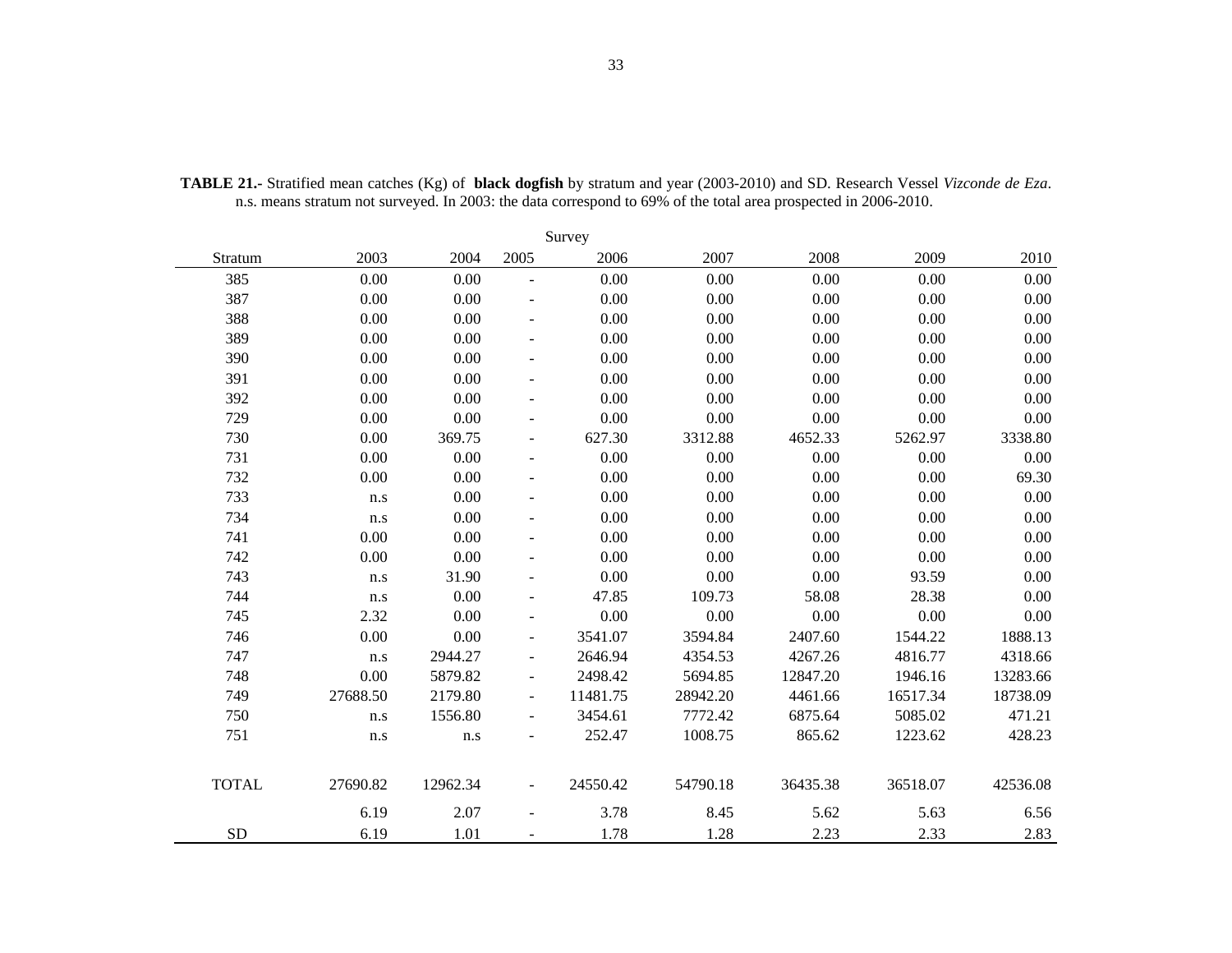|              |                         |                  |      | Survey           |                  |                  |                  |                  |
|--------------|-------------------------|------------------|------|------------------|------------------|------------------|------------------|------------------|
| Stratum      | 2003                    | 2004             | 2005 | 2006             | 2007             | 2008             | 2009             | 2010             |
| 385          | $\mathbf{0}$            | $\boldsymbol{0}$ | ٠    | $\overline{0}$   | $\boldsymbol{0}$ | $\boldsymbol{0}$ | $\boldsymbol{0}$ | $\boldsymbol{0}$ |
| 387          | $\theta$                | $\boldsymbol{0}$ |      | $\boldsymbol{0}$ | $\boldsymbol{0}$ | $\mathbf{0}$     | $\mathbf{0}$     | $\mathbf{0}$     |
| 388          | $\theta$                | $\boldsymbol{0}$ |      | $\theta$         | $\boldsymbol{0}$ | $\Omega$         | $\Omega$         | $\mathbf{0}$     |
| 389          | $\boldsymbol{0}$        | $\boldsymbol{0}$ |      | $\boldsymbol{0}$ | $\boldsymbol{0}$ | $\boldsymbol{0}$ | $\theta$         | $\boldsymbol{0}$ |
| 390          | $\Omega$                | $\boldsymbol{0}$ |      | $\Omega$         | 0                | $\Omega$         | $\theta$         | $\theta$         |
| 391          | $\theta$                | $\boldsymbol{0}$ |      | $\theta$         | $\mathbf{0}$     | $\theta$         | $\theta$         | $\mathbf{0}$     |
| 392          | $\theta$                | $\boldsymbol{0}$ |      | $\theta$         | $\boldsymbol{0}$ | $\overline{0}$   | $\theta$         | $\boldsymbol{0}$ |
| 729          | $\theta$                | $\boldsymbol{0}$ |      | $\mathbf{0}$     | $\theta$         | $\theta$         | $\theta$         | $\mathbf{0}$     |
| 730          | $\theta$                | 33               |      | 58               | 294              | 433              | 468              | 300              |
| 731          | $\theta$                | $\boldsymbol{0}$ |      | $\mathbf{0}$     | $\boldsymbol{0}$ | $\boldsymbol{0}$ | $\boldsymbol{0}$ | $\boldsymbol{0}$ |
| 732          | $\boldsymbol{0}$        | $\boldsymbol{0}$ |      | $\mathbf{0}$     | $\boldsymbol{0}$ | $\boldsymbol{0}$ | $\theta$         | 6                |
| 733          | n.s                     | $\boldsymbol{0}$ |      | $\mathbf{0}$     | 0                | $\Omega$         | $\Omega$         | $\boldsymbol{0}$ |
| 734          | $\mathbf{n}.\mathbf{s}$ | $\boldsymbol{0}$ |      | $\theta$         | $\mathbf{0}$     | $\theta$         | $\theta$         | $\mathbf{0}$     |
| 741          | $\mathbf{0}$            | $\boldsymbol{0}$ |      | $\theta$         | $\boldsymbol{0}$ | $\theta$         | $\theta$         | $\boldsymbol{0}$ |
| 742          | $\boldsymbol{0}$        | $\boldsymbol{0}$ |      | $\theta$         | $\mathbf{0}$     | $\Omega$         | $\theta$         | $\mathbf{0}$     |
| 743          | n.s                     | 3                |      | $\theta$         | $\theta$         | $\theta$         | 9                | $\mathbf{0}$     |
| 744          | n.s                     | $\boldsymbol{0}$ |      | 4                | 10               | 5                | 3                | $\mathbf{0}$     |
| 745          | $\boldsymbol{0}$        | $\boldsymbol{0}$ |      | $\boldsymbol{0}$ | $\boldsymbol{0}$ | $\boldsymbol{0}$ | $\mathbf{0}$     | $\boldsymbol{0}$ |
| 746          | $\mathbf{0}$            | $\boldsymbol{0}$ |      | 315              | 325              | 227              | 139              | 167              |
| 747          | n.s                     | 287              |      | 237              | 387              | 399              | 431              | 384              |
| 748          | $\boldsymbol{0}$        | 592              |      | 230              | 506              | 1181             | 170              | 1181             |
| 749          | 2503                    | 197              |      | 1004             | 2573             | 417              | 1468             | 1638             |
| 750          | n.s                     | 173              |      | 309              | 687              | 652              | 450              | $42\,$           |
| 751          | n.s                     | n.s              |      | 22               | 90               | 84               | 109              | 38               |
| <b>TOTAL</b> | 2503                    | 1286 -           |      | 2179             | 4872             | 3399             | 3247             | 3756             |
| ${\rm SD}$   | 2546                    | 695 -            |      | 994              | 721              | 1296             | 1340             | 1634             |

**TABLE 22.-** Survey estimates (by the swept area method) of **black dogfish** biomass (t.) by stratum and year and their SD on NAFO Div. 3L (R/V *Vizconde de Eza*). n.s. means stratum not surveyed. In 2003, the data correspond to 69% of the total area prospected in 2006-2010.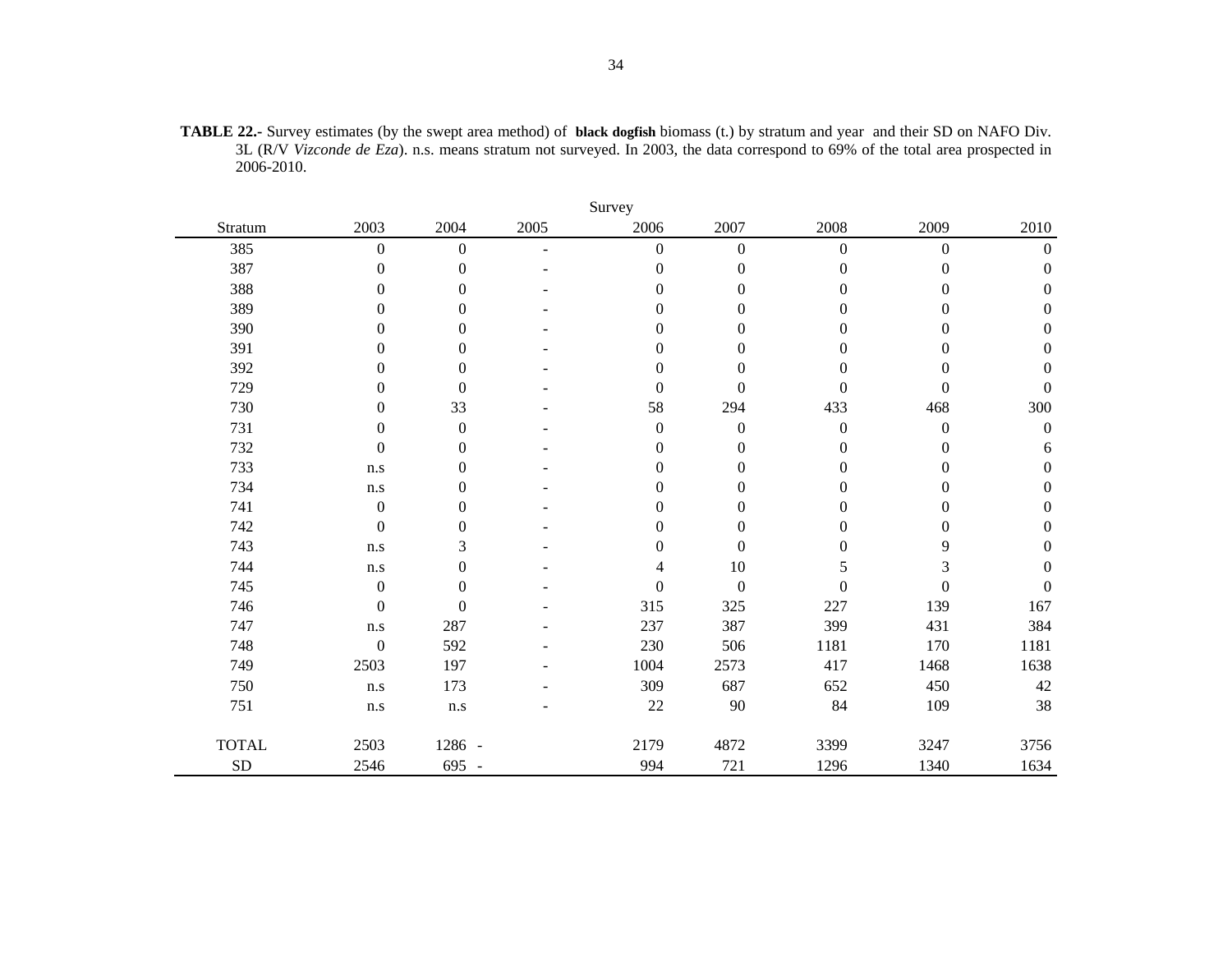**TABLE 23.- Black dogfish** length distribution per haul mean catches by sex and year. Number per stratified mean catches. Spanish Summer Survey on NAFO 3L: 2003-2010 (R/V *Vizconde de Eza*). Indet. means indeterminate. (\*) In 2003, the data correspond to 69% of the total area prospected in 2006-2010.

|                                 | $2003$ (*) |             |              | 2004         |          |             |                  | 2006        |      |             |              | 2007  |      |                   |              |           |
|---------------------------------|------------|-------------|--------------|--------------|----------|-------------|------------------|-------------|------|-------------|--------------|-------|------|-------------------|--------------|-----------|
| Length $(cm.)$                  | M          | $\mathbf F$ | I            | T            | M        | $\mathbf F$ | I                | $\mathbf T$ | M    | $\mathbf F$ | I            | T     | M    | $\mathbf F$       | I            | T         |
| 16                              | 0.00       | 0.00        | 0.00         | 0.00         | 0.00     | 0.00        | 0.00             | 0.00        | 0.00 | 0.00        | 0.00         | 0.00  | 0.00 | 0.00              | 0.00         | 0.00      |
| 18                              | 0.00       | 0.00        | 0.00         | 0.00         | 0.00     | 0.00        | 0.00             | 0.00        | 0.00 | 0.00        | 0.00         | 0.00  | 0.00 | 0.00              | 0.00         | 0.00      |
| 20                              | 0.00       | 0.00        | 0.00         | 0.00         | 0.00     | 0.00        | 0.00             | 0.00        | 0.00 | 0.00        | 0.00         | 0.00  | 0.00 | 0.00              | 0.00         | 0.00      |
| 22                              | 0.00       | 0.00        | 0.00         | 0.00         | 0.00     | 0.00        | 0.00             | 0.00        | 0.00 | 0.00        | 0.00         | 0.00  | 0.00 | 0.00              | 0.00         | 0.00      |
| 24                              | 0.00       | 0.00        | 0.00         | 0.00         | 0.00     | 0.00        | 0.00             | 0.00        | 0.00 | 0.00        | 0.00         | 0.00  | 0.00 | 0.00              | 0.00         | 0.00      |
| 26                              | 0.00       | 0.00        | 0.00         | 0.00         | 0.00     | 0.00        | $0.00\,$         | 0.00        | 0.00 | 0.00        | 0.00         | 0.00  | 0.00 | 0.00              | 0.00         | 0.00      |
| 28                              | 0.00       | 0.00        | 0.00         | 0.00         | 0.00     | 0.00        | $0.00\,$         | 0.00        | 0.00 | 0.00        | 0.00         | 0.00  | 0.00 | $0.00\,$          | 0.00         | 0.00      |
| 30                              | 0.00       | 0.00        | 0.00         | 0.00         | 0.00     | 0.00        | 0.00             | 0.00        | 0.00 | 0.00        | 0.00         | 0.00  | 0.00 | 0.00              | 0.00         | 0.00      |
| 32                              | 0.00       | 0.00        | 0.00         | 0.00         | 0.00     | 0.00        | 0.00             | 0.00        | 0.00 | 0.00        | 0.00         | 0.00  | 0.00 | 0.00              | 0.00         | 0.00      |
| 34                              | 0.00       | 0.00        | 0.00         | 0.00         | 0.00     | 0.00        | 0.00             | 0.00        | 0.00 | 0.00        | 0.00         | 0.00  | 0.00 | 0.00              | 0.00         | 0.00      |
| 36                              | 0.00       | 0.00        | 0.00         | 0.00         | 0.00     | 0.00        | 0.00             | 0.00        | 0.00 | 0.00        | 0.00         | 0.00  | 0.00 | 0.00              | 0.00         | 0.00      |
| 38                              | 0.00       | 0.00        | 0.00         | 0.00         | 0.00     | 0.00        | 0.00             | 0.00        | 0.00 | 0.00        | 0.00         | 0.00  | 0.00 | 0.00              | 0.00         | 0.00      |
| 40                              | 0.00       | 0.00        | 0.00         | 0.00         | 0.00     | 0.00        | 0.00             | 0.00        | 0.00 | 0.01        | 0.00         | 0.01  | 0.01 | 0.00              | 0.00         | 0.01      |
| 42                              | 0.00       | 0.00        | 0.00         | 0.00         | 0.01     | 0.00        | 0.00             | 0.01        | 0.01 | 0.01        | 0.00         | 0.02  | 0.00 | 0.03              | 0.00         | 0.03      |
| 44                              | 0.00       | 0.06        | 0.00         | 0.06         | 0.00     | 0.00        | 0.00             | 0.00        | 0.02 | 0.03        | 0.00         | 0.05  | 0.02 | 0.00              | 0.00         | 0.02      |
| 46                              | 0.00       | 0.06        | 0.00         | 0.06         | 0.00     | 0.00        | 0.00             | 0.00        | 0.02 | 0.02        | 0.00         | 0.04  | 0.01 | 0.04              | 0.00         | 0.04      |
| 48                              | 0.03       | 0.06        | 0.00         | 0.08         | 0.01     | 0.02        | 0.00             | 0.04        | 0.05 | 0.02        | 0.00         | 0.06  | 0.01 | 0.02              | 0.00         | 0.03      |
| 50                              | 0.08       | 0.08        | 0.00         | 0.17         | 0.03     | 0.06        | 0.00             | 0.08        | 0.00 | 0.03        | 0.00         | 0.03  | 0.03 | 0.09              | 0.00         | 0.12      |
| 52                              | 0.20       | 0.22        | 0.00         | 0.42         | 0.03     | 0.06        | 0.00             | 0.10        | 0.03 | 0.06        | 0.00         | 0.10  | 0.05 | 0.06              | 0.00         | 0.11      |
| 54                              | 0.20       | 0.31        | 0.00         | 0.51         | 0.06     | 0.05        | 0.00             | 0.11        | 0.04 | 0.06        | 0.00         | 0.09  | 0.11 | 0.18              | 0.00         | 0.28      |
| 56                              | 0.34       | 0.59        | 0.00         | 0.93         | 0.02     | 0.12        | 0.00             | 0.14        | 0.04 | 0.06        | 0.00         | 0.11  | 0.11 | 0.14              | 0.00         | 0.25      |
| 58                              | 0.28       | 0.48        | 0.00         | 0.76         | 0.13     | 0.06        | 0.00             | 0.19        | 0.08 | 0.12        | 0.00         | 0.20  | 0.28 | 0.36              | 0.00         | 0.64      |
| 60                              | 0.39       | 0.39        | 0.00         | 0.79         | 0.11     | 0.19        | 0.00             | 0.30        | 0.15 | 0.15        | 0.00         | 0.29  | 0.45 | 0.22              | 0.00         | 0.68      |
| 62                              | 0.20       | 0.28        | 0.00         | 0.48         | 0.08     | 0.15        | 0.00             | 0.23        | 0.11 | 0.23        | 0.00         | 0.35  | 0.65 | 0.45              | 0.00         | 1.10      |
| 64                              | 0.34       | 0.28        | 0.00         | 0.62         | 0.09     | 0.00        | 0.00             | 0.10        | 0.17 | 0.19        | 0.00         | 0.35  | 0.38 | 0.39              | 0.00         | 0.77      |
| 66                              | 0.20       | 0.25        | 0.00         | 0.45         | 0.13     | 0.10        | 0.00             | 0.23        | 0.14 | 0.18        | 0.00         | 0.32  | 0.23 | 0.29              | 0.00         | 0.51      |
| 68                              | 0.03       | 0.08        | 0.00         | 0.11         | 0.01     | 0.07        | 0.00             | 0.08        | 0.07 | 0.14        | 0.00         | 0.21  | 0.13 | 0.25              | 0.00         | 0.38      |
| 70                              | 0.00       | 0.06        | 0.00         | 0.06         | 0.04     | 0.07        | 0.00             | 0.11        | 0.01 | 0.15        | 0.00         | 0.16  | 0.05 | 0.24              | 0.00         | 0.29      |
| 72                              | 0.00       | 0.03        | 0.00         | 0.03         | 0.01     | 0.00        | 0.00             | 0.01        | 0.01 | 0.15        | 0.00         | 0.16  | 0.00 | 0.24              | 0.00         | 0.24      |
| 74                              | 0.00       | 0.03        | 0.00         | 0.03         | 0.00     | 0.03        | 0.00             | 0.03        | 0.00 | 0.11        | 0.00         | 0.11  | 0.00 | 0.21              | 0.00         | 0.21      |
| 76                              | 0.00       | 0.03        | 0.00         | 0.03         | 0.00     | $0.00\,$    | 0.00             | 0.00        | 0.00 | 0.03        | 0.00         | 0.03  | 0.00 | 0.10              | 0.00         | 0.10      |
| 78                              | 0.00       | 0.03        | 0.00         | 0.03         | 0.00     | 0.00        | 0.00             | 0.00        | 0.00 | 0.02        | 0.00         | 0.02  | 0.00 | 0.06              | 0.00         | 0.06      |
| 80                              | 0.00       | 0.00        | 0.00         | 0.00         | 0.00     | 0.00        | 0.00             | 0.00        | 0.00 | 0.02        | 0.00         | 0.02  | 0.00 | 0.04              | 0.00         | 0.04      |
| 82                              | 0.00       | 0.00        | 0.00         | 0.00         | 0.00     | 0.00        | 0.00             | 0.00        | 0.00 | 0.00        | 0.00         | 0.00  | 0.00 | 0.00              | 0.00         | 0.00      |
| 84                              | 0.00       | 0.00        | 0.00         | 0.00         | 0.00     | 0.00        | 0.00             | 0.00        | 0.00 | 0.01        | 0.00         | 0.01  | 0.00 | 0.00              | 0.00         | 0.00      |
| 86                              | 0.00       | 0.00        | 0.00         | 0.00         | 0.00     | 0.00        | 0.00             | 0.00        | 0.00 | 0.00        | 0.00         | 0.00  | 0.00 | 0.00              | 0.00         | 0.00      |
| 88                              | 0.00       | 0.00        | 0.00         | $0.00\,$     | $0.00\,$ | $0.00\,$    | $0.00\,$         | 0.00        | 0.00 | $0.00\,$    | 0.00         | 0.00  | 0.00 | $0.00 \quad 0.00$ |              | 0.00      |
|                                 |            |             |              |              |          |             |                  |             |      |             |              |       |      |                   |              |           |
| Total                           | 2.27       | 3.31        | $0.00\,$     | 5.59         | 0.77     | 0.99        | $0.00\,$         | 1.77        | 0.94 | 1.77        | 0.00         | 2.71  | 2.51 | 3.41              | 0.00         | 5.92      |
| N° samples:                     |            |             |              | $\mathbf{1}$ |          |             |                  | 8           |      |             |              | 28    |      |                   |              | 28        |
| $\mathrm{N}^{\mathrm{o}}$ Ind.: | 81         | 118         | $\mathbf{0}$ | 199          | 58       | 55          | $\boldsymbol{0}$ | 113         | 99   | 184         | $\mathbf{0}$ | 283   | 179  | 245               | $\mathbf{0}$ | 424       |
| Sampled catch:                  |            |             |              | 440          |          |             |                  | 127         |      |             |              | 397   |      |                   |              | 593       |
| Range:                          |            |             |              | 44-79        |          |             |                  | 17-75       |      |             |              | 41-84 |      |                   |              | $41 - 81$ |
| Total catch:                    |            |             |              | 440          |          |             |                  | 132         |      |             |              | 397   |      |                   |              | 593       |
| Total valid hauls:              |            |             |              | 39           |          |             |                  | 50          |      |             |              | 100   |      |                   |              | 94        |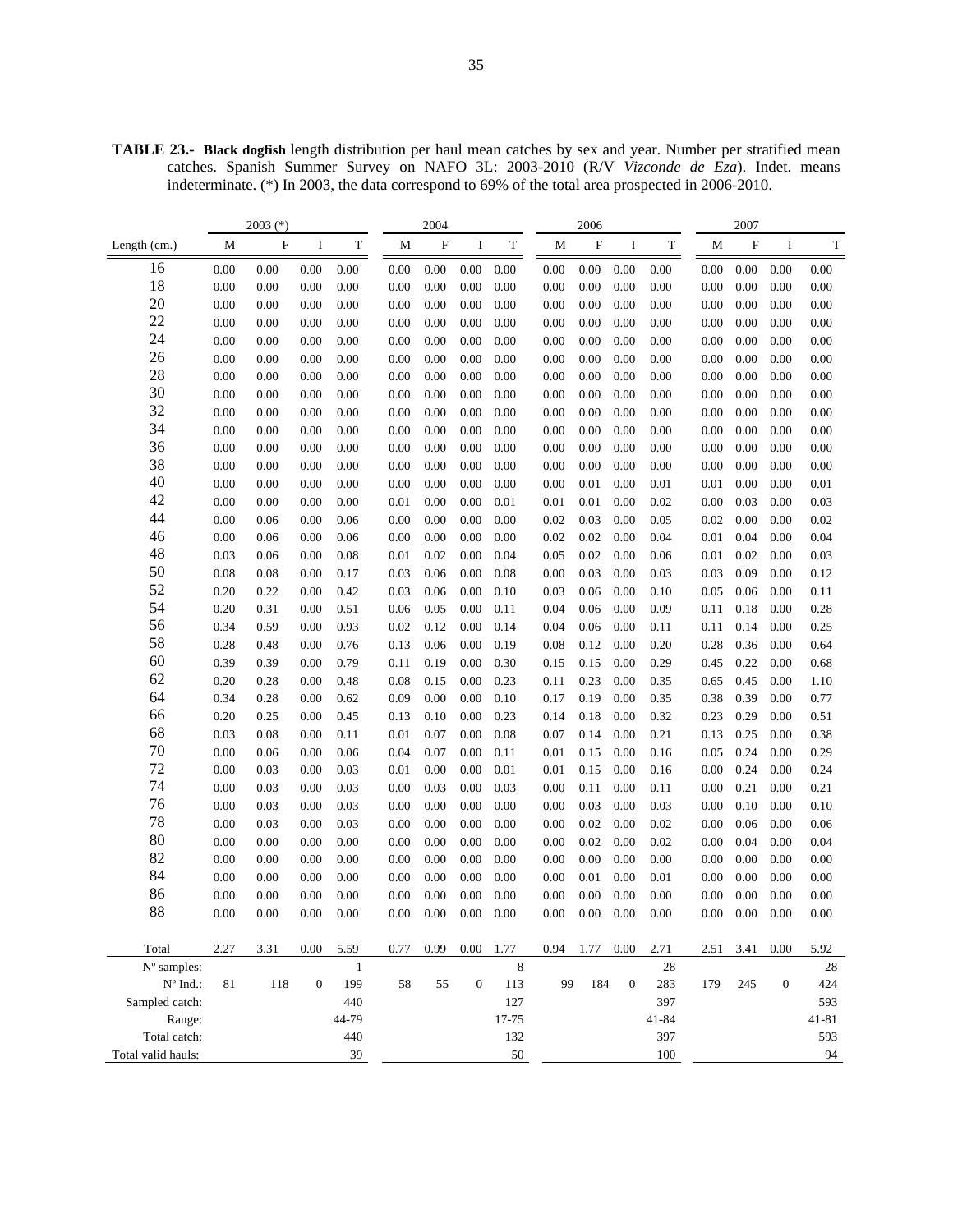|                                    | 2008     |                           |                  |             |  | 2009 |             |                  |             |  | 2010     |             |                  |             |
|------------------------------------|----------|---------------------------|------------------|-------------|--|------|-------------|------------------|-------------|--|----------|-------------|------------------|-------------|
| Length (cm.)                       | M        | $\boldsymbol{\mathrm{F}}$ | I                | $\mathbf T$ |  | M    | $\mathbf F$ | I                | $\mathbf T$ |  | M        | $\mathbf F$ | $\rm I$          | $\mathbf T$ |
| 16                                 | 0.00     | 0.00                      | 0.00             | 0.00        |  | 0.00 | $0.00\,$    | 0.00             | 0.00        |  | 0.00     | 0.00        | 0.00             | 0.00        |
| 18                                 | 0.00     | 0.00                      | 0.00             | 0.00        |  | 0.00 | 0.00        | 0.00             | 0.00        |  | 0.00     | 0.00        | 0.00             | $0.00\,$    |
| 20                                 | 0.00     | 0.00                      | 0.00             | 0.00        |  | 0.00 | 0.00        | 0.00             | 0.00        |  | 0.00     | 0.00        | 0.00             | 0.00        |
| 22                                 | 0.00     | 0.00                      | 0.00             | 0.00        |  | 0.00 | 0.00        | 0.00             | 0.00        |  | $0.00\,$ | 0.00        | $0.00\,$         | 0.00        |
| 24                                 | 0.00     | 0.00                      | 0.00             | 0.00        |  | 0.00 | 0.00        | 0.00             | 0.00        |  | 0.00     | 0.00        | 0.00             | $0.00\,$    |
| 26                                 | 0.00     | 0.00                      | 0.00             | 0.00        |  | 0.00 | 0.00        | 0.00             | 0.00        |  | 0.00     | 0.00        | 0.00             | $0.00\,$    |
| 28                                 | 0.00     | 0.00                      | 0.00             | 0.00        |  | 0.00 | 0.00        | 0.00             | 0.00        |  | 0.00     | 0.00        | 0.00             | $0.00\,$    |
| 30                                 | 0.00     | 0.00                      | 0.00             | 0.00        |  | 0.00 | 0.00        | 0.00             | 0.00        |  | 0.00     | 0.00        | 0.00             | 0.00        |
| 32                                 | 0.00     | 0.00                      | 0.00             | 0.00        |  | 0.00 | 0.00        | 0.00             | 0.00        |  | 0.00     | 0.00        | 0.00             | $0.00\,$    |
| 34                                 | 0.00     | 0.00                      | 0.00             | 0.00        |  | 0.00 | 0.00        | 0.00             | 0.00        |  | 0.00     | 0.00        | 0.00             | 0.00        |
| 36                                 | 0.00     | 0.00                      | 0.00             | 0.00        |  | 0.00 | 0.00        | 0.00             | 0.00        |  | 0.01     | 0.00        | $0.00\,$         | $0.01\,$    |
| 38                                 | 0.00     | 0.00                      | 0.00             | 0.00        |  | 0.00 | 0.00        | 0.00             | 0.00        |  | 0.00     | 0.01        | 0.00             | $0.01\,$    |
| 40                                 | $0.01\,$ | 0.00                      | 0.00             | 0.01        |  | 0.00 | 0.01        | 0.00             | 0.01        |  | 0.00     | 0.00        | 0.00             | $0.00\,$    |
| 42                                 | 0.02     | 0.00                      | 0.00             | 0.02        |  | 0.01 | 0.04        | 0.00             | 0.05        |  | 0.06     | 0.04        | 0.00             | 0.09        |
| 44                                 | 0.01     | 0.04                      | 0.00             | 0.05        |  | 0.04 | 0.03        | 0.00             | 0.07        |  | 0.05     | 0.09        | 0.00             | 0.13        |
| 46                                 | 0.04     | 0.06                      | 0.00             | 0.09        |  | 0.01 | 0.02        | 0.00             | 0.03        |  | 0.08     | 0.11        | $0.00\,$         | 0.19        |
| 48                                 | 0.03     | 0.01                      | 0.00             | 0.04        |  | 0.04 | 0.02        | 0.00             | 0.06        |  | 0.05     | 0.07        | 0.00             | 0.12        |
| 50                                 | 0.07     | 0.03                      | 0.00             | 0.10        |  | 0.03 | 0.08        | $0.00\,$         | 0.11        |  | 0.06     | 0.06        | $0.00\,$         | 0.12        |
| 52                                 | 0.09     | 0.08                      | 0.00             | 0.17        |  | 0.11 | 0.10        | 0.00             | 0.21        |  | 0.12     | 0.09        | 0.00             | 0.21        |
| 54                                 | 0.18     | 0.10                      | 0.00             | 0.28        |  | 0.13 | 0.10        | 0.00             | 0.23        |  | 0.09     | 0.10        | 0.00             | 0.19        |
| 56                                 | 0.19     | 0.12                      | 0.00             | 0.30        |  | 0.18 | 0.15        | 0.00             | 0.33        |  | 0.13     | 0.14        | 0.00             | 0.27        |
| 58                                 | 0.28     | 0.15                      | 0.00             | 0.43        |  | 0.19 | 0.17        | 0.00             | 0.37        |  | 0.24     | 0.11        | 0.00             | 0.36        |
| 60                                 | 0.55     | 0.16                      | 0.00             | 0.71        |  | 0.28 | 0.20        | 0.00             | 0.49        |  | 0.29     | 0.21        | 0.00             | 0.51        |
| 62                                 | 0.63     | 0.12                      | 0.00             | 0.75        |  | 0.29 | 0.19        | 0.00             | 0.48        |  | 0.30     | 0.20        | 0.00             | 0.50        |
| 64                                 | 0.58     | 0.13                      | 0.00             | 0.72        |  | 0.18 | 0.20        | 0.00             | 0.38        |  | 0.17     | 0.14        | 0.00             | 0.31        |
| 66                                 | 0.17     | 0.17                      | 0.00             | 0.34        |  | 0.04 | 0.31        | 0.00             | 0.35        |  | 0.12     | 0.17        | 0.00             | 0.30        |
| 68                                 | 0.08     | 0.10                      | 0.00             | 0.18        |  | 0.05 | 0.19        | 0.00             | 0.25        |  | 0.03     | 0.16        | 0.00             | 0.19        |
| $70\,$                             | $0.01\,$ | 0.12                      | 0.00             | 0.13        |  | 0.00 | 0.22        | 0.00             | 0.22        |  | 0.03     | 0.19        | 0.00             | 0.22        |
| $72\,$                             | 0.02     | 0.02                      | 0.00             | 0.04        |  | 0.00 | 0.17        | 0.00             | 0.17        |  | 0.00     | 0.31        | 0.00             | 0.31        |
| 74                                 | 0.00     | 0.08                      | 0.00             | 0.08        |  | 0.00 | 0.14        | 0.00             | 0.14        |  | 0.00     | 0.28        | 0.00             | 0.28        |
| 76                                 | 0.00     | 0.07                      | 0.00             | 0.07        |  | 0.00 | 0.08        | 0.00             | 0.08        |  | $0.00\,$ | 0.11        | $0.00\,$         | 0.11        |
| 78                                 | 0.00     | 0.00                      | 0.00             | 0.00        |  | 0.00 | 0.00        | 0.00             | 0.00        |  | 0.00     | 0.10        | 0.00             | 0.10        |
| 80                                 | 0.00     | 0.00                      | 0.00             | 0.00        |  | 0.00 | 0.01        | 0.00             | 0.01        |  | 0.00     | 0.04        | 0.00             | 0.04        |
| 82                                 | 0.00     | 0.01                      | 0.00             | 0.01        |  | 0.00 | 0.00        | 0.00             | 0.00        |  | 0.00     | 0.02        | 0.00             | 0.02        |
| 84                                 | 0.00     | 0.01                      | 0.00             | 0.01        |  | 0.00 | 0.00        | 0.00             | 0.00        |  | 0.00     | 0.00        | 0.00             | 0.00        |
| 86                                 | 0.00     | 0.00                      | 0.00             | 0.00        |  | 0.00 | 0.00        | 0.00             | 0.00        |  | 0.00     | 0.00        | 0.00             | $0.00\,$    |
| 88                                 | 0.00     | 0.00                      | 0.00             | 0.00        |  | 0.00 | 0.01        | 0.00             | 0.01        |  | 0.00     | 0.00        | 0.00             | 0.00        |
|                                    |          |                           |                  |             |  |      |             |                  |             |  |          |             |                  |             |
| Total                              | 2.95     | 1.59                      | 0.00             | 4.53        |  | 1.58 | 2.46        | 0.00             | 4.04        |  | 1.84     | 2.73        | 0.00             | 4.57        |
| N° samples:                        |          |                           |                  | 30          |  |      |             |                  | 32          |  |          |             |                  | 26          |
| $N^{\circ}$ Ind.:                  | 269      | 152                       | $\boldsymbol{0}$ | 421         |  | 157  | 234         | $\boldsymbol{0}$ | 391         |  | 172      | 275         | $\boldsymbol{0}$ | 447         |
| Sampled catch:                     |          |                           |                  | 526         |  |      |             |                  | 554         |  |          |             |                  | 624         |
| Range:                             |          |                           |                  | $41 - 85$   |  |      |             |                  | 41-89       |  |          |             |                  | 37-87       |
|                                    |          |                           |                  |             |  |      |             |                  |             |  |          |             |                  |             |
| Total catch:<br>Total valid hauls: |          |                           |                  | 526<br>100  |  |      |             |                  | 554<br>98   |  |          |             |                  | 624<br>97   |
|                                    |          |                           |                  |             |  |      |             |                  |             |  |          |             |                  |             |

**TABLE 23 (cont.).- Black dogfish** length distribution per haul mean catches by sex and year. Number per stratified mean catches. Spanish Summer Survey on NAFO 3L: 2007-2010 (R/V *Vizconde de Eza*). Indet. means indeterminate. (\*) In 2003, the data correspond to 69% of the total area prospected in 2006-2010.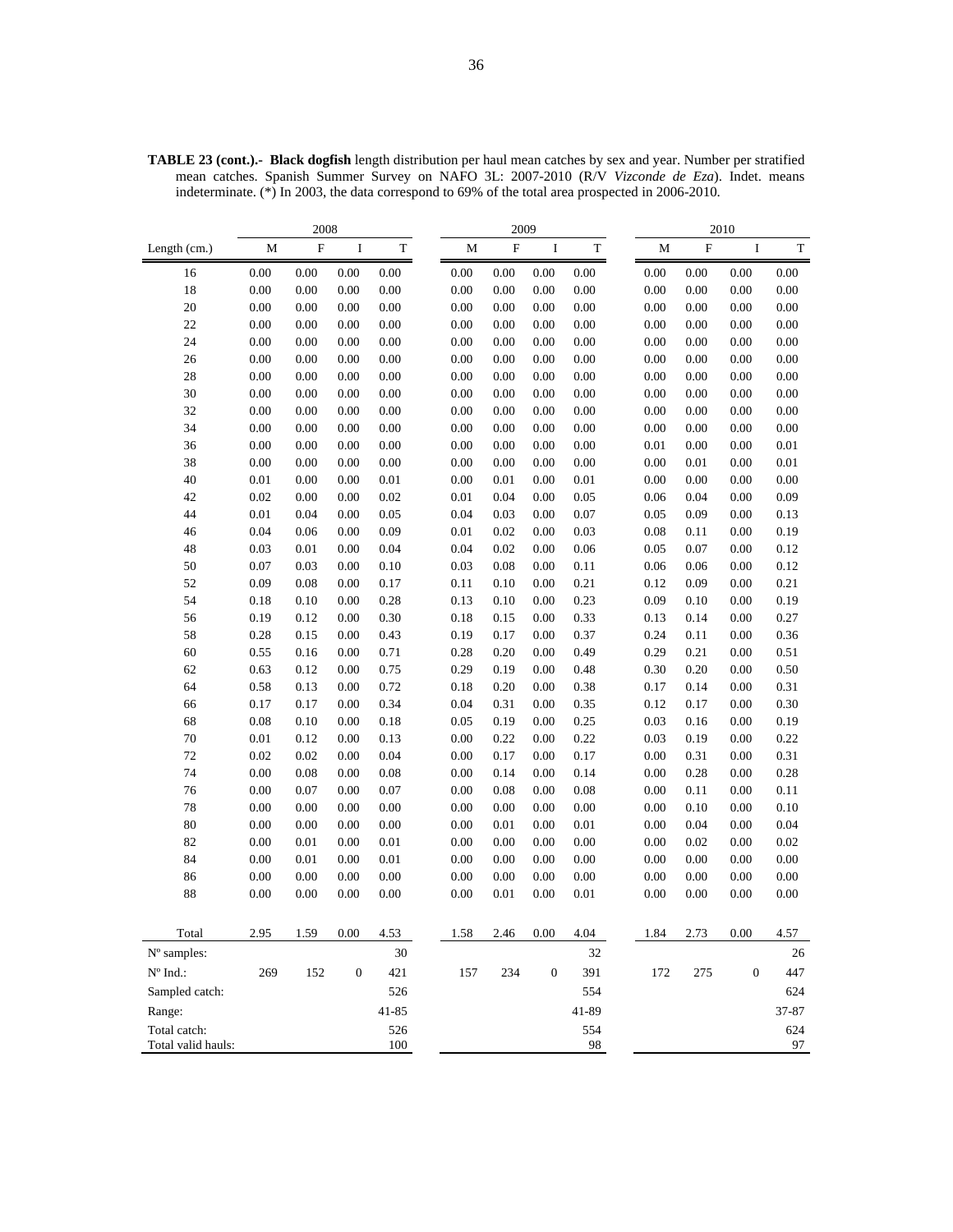

**FIGURE 1.- Atlantic cod** stratified mean catches in Kg and ±SD by year. Spanish surveys in NAFO Division 3L: 2003 - 2010 (R/V *"Vizconde de Eza"*). In 2003, the data correspond to 69% of the total area prospected in 2006-2010.



**FIGURE 2.- Atlantic cod** abundance (´000), biomass in tonnes and ±SD by year. Spanish surveys in NAFO Division 3L: 2003 - 2010 (R/V *"Vizconde de Eza"*). In 2003, the data correspond to 69% of the total area prospected in 2006-2010.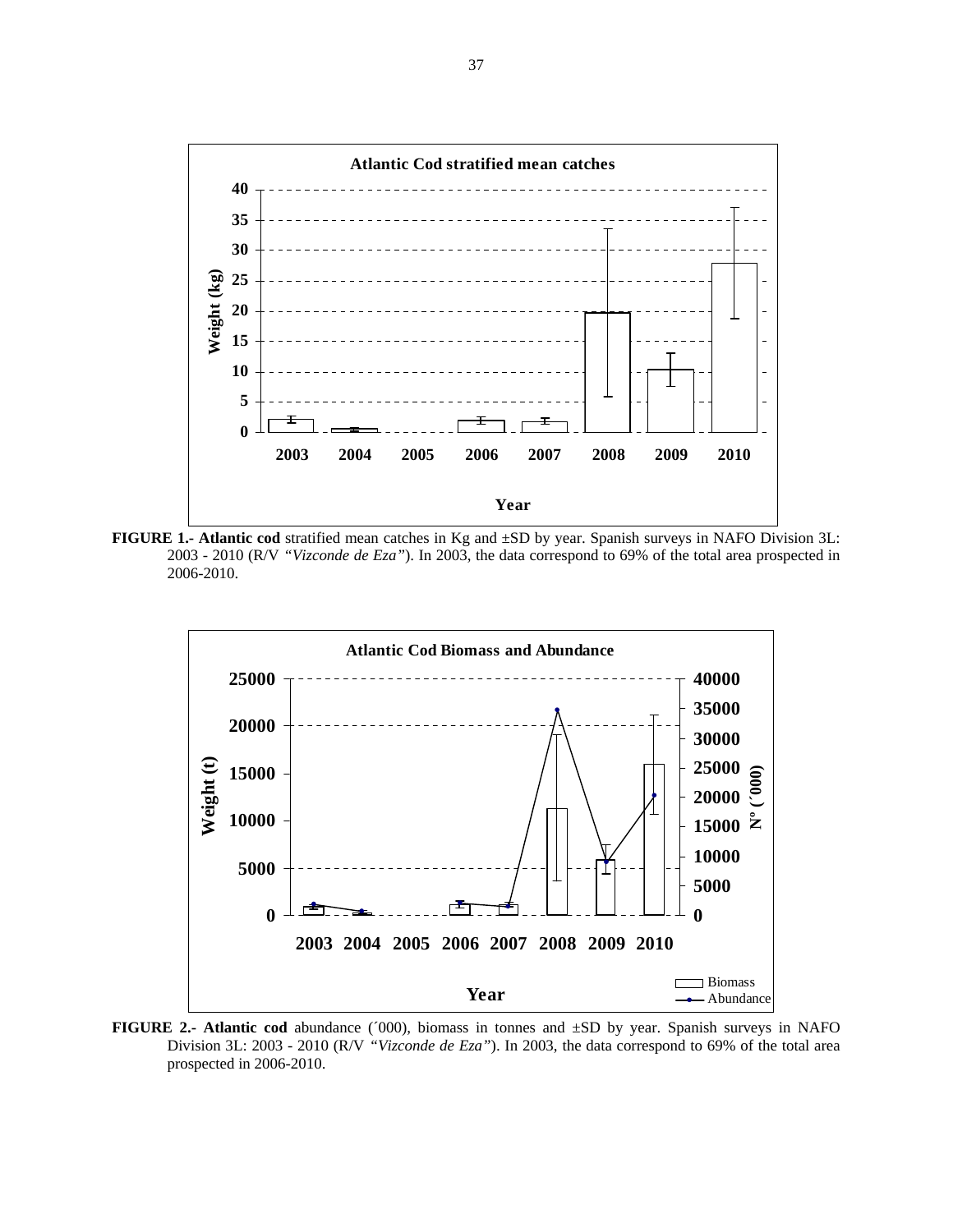



**2008**

**2009**

**2010**

 $\overline{+}$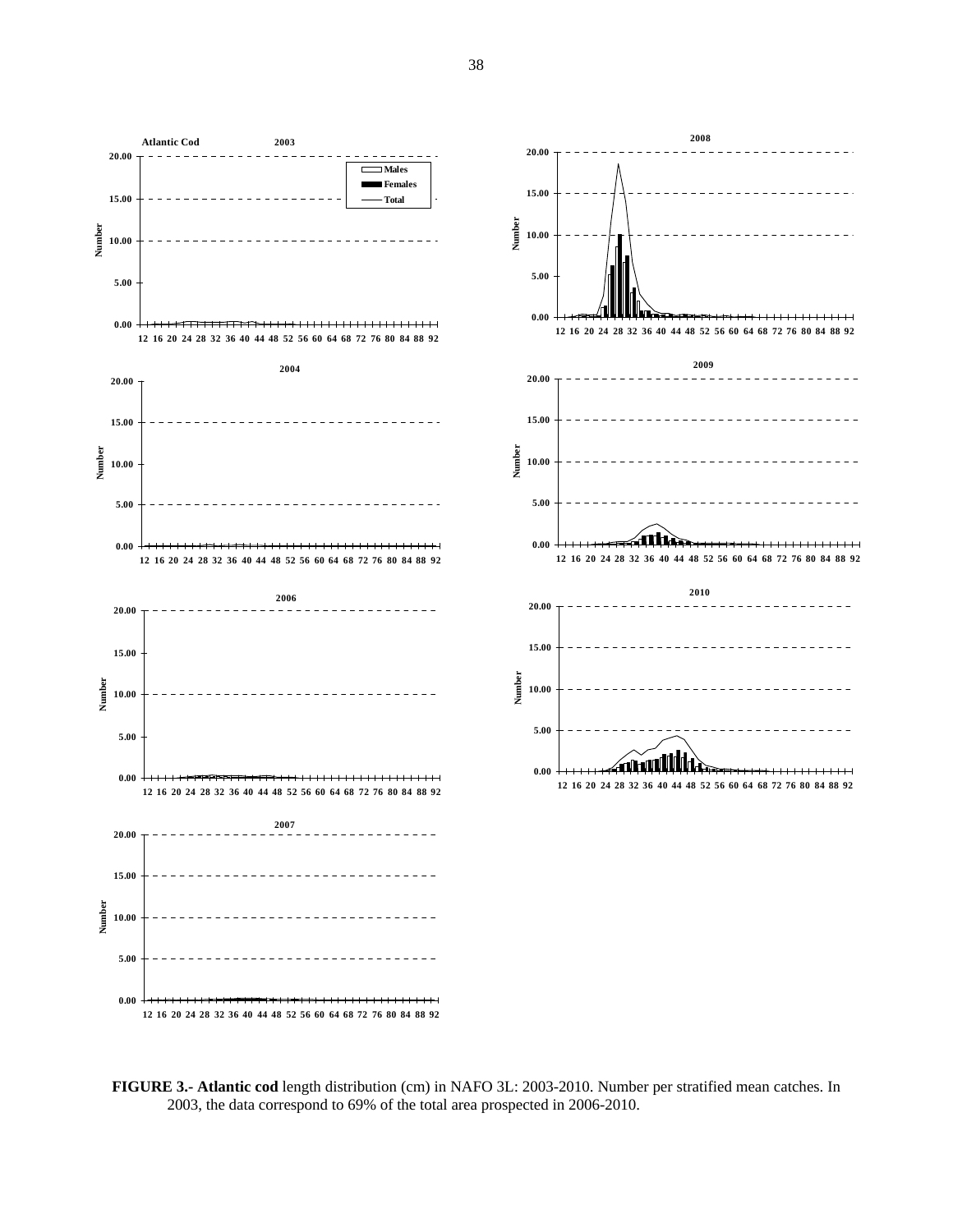





**FIGURE 4.- Atlantic cod, roughhead grenadier and redfish** length distribution (cm) in NAFO 3L: 2003-2010.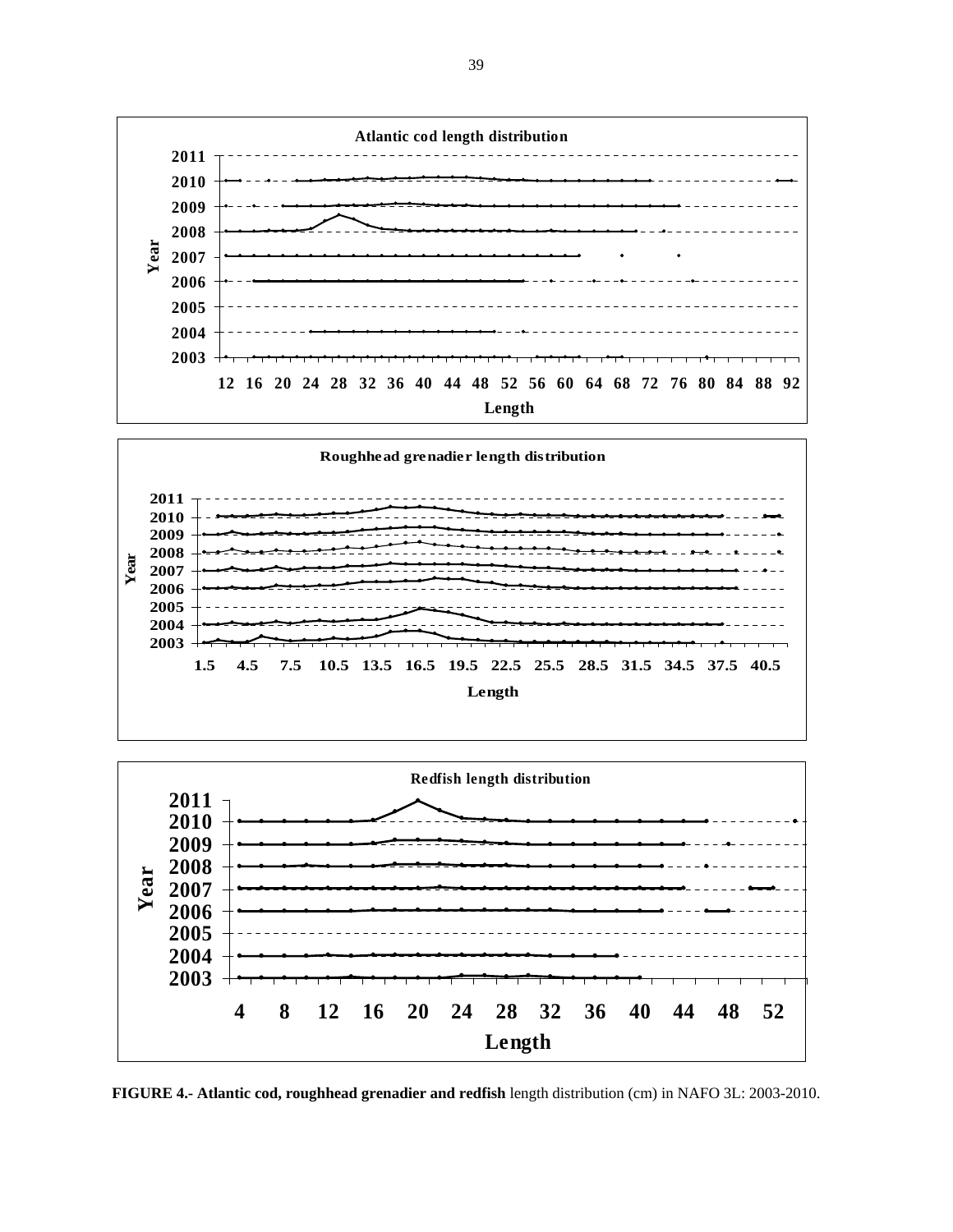

**FIGURE 5.- Roughhead grenadier** stratified mean catches in Kg and ±SD by year. Spanish surveys in NAFO Division 3L: 2003 - 2010 (R/V *"Vizconde de Eza"*). In 2003, the data correspond to 69% of the total area prospected in 2006-2010.



**FIGURE 6.- Roughhead grenadier** abundance (´000), biomass in tonnes and ±SD by year. Spanish surveys in NAFO Division 3L: 2003 - 2010 (R/V *"Vizconde de Eza"*). In 2003, the data correspond to 69% of the total area prospected in 2006-2010.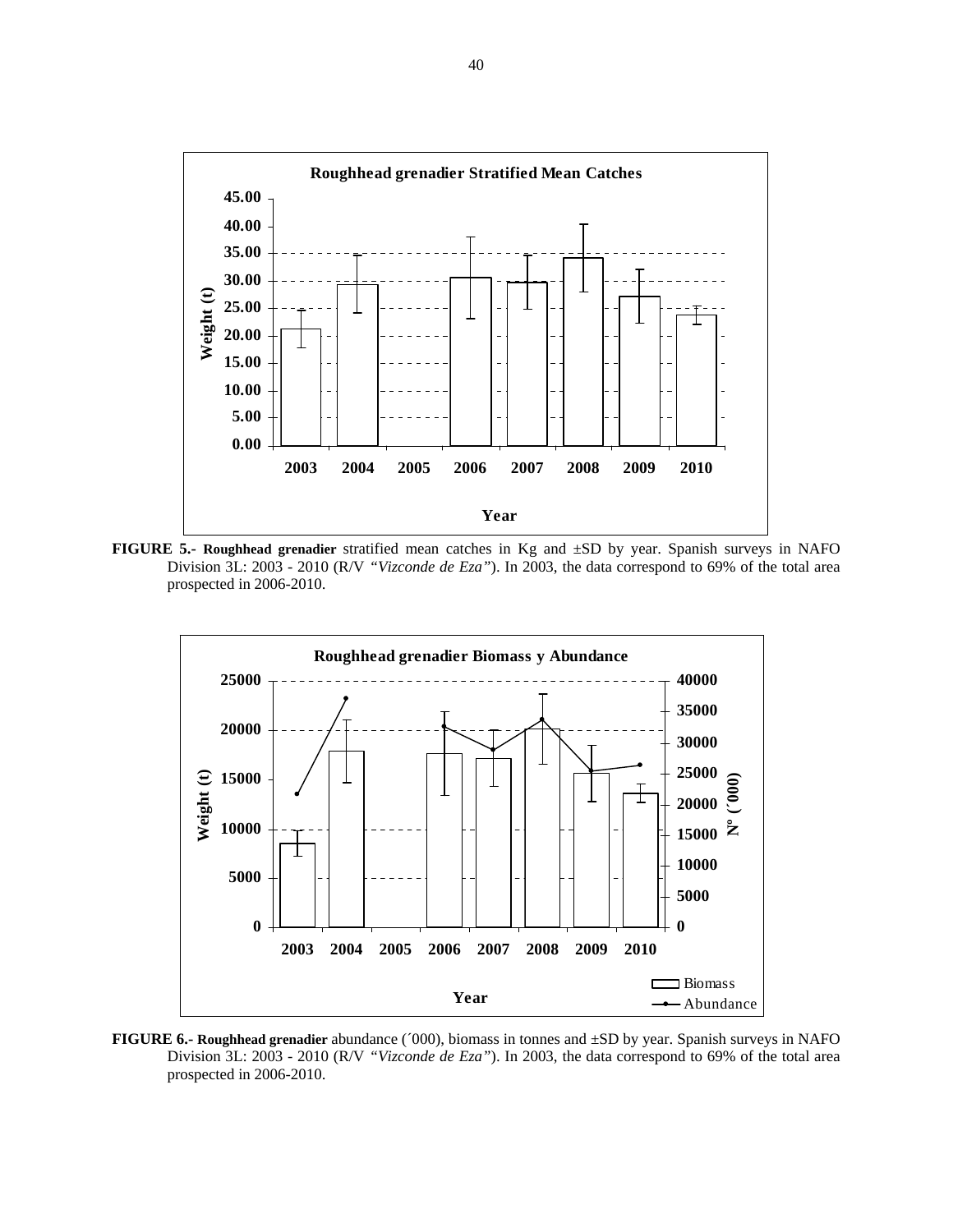

**FIGURE 7.- Roughhead grenadier** length distribution (cm) in NAFO 3L: 2003-2010. Number per stratified mean catches. In 2003, the data correspond to 69% of the total area prospected in 2006-2010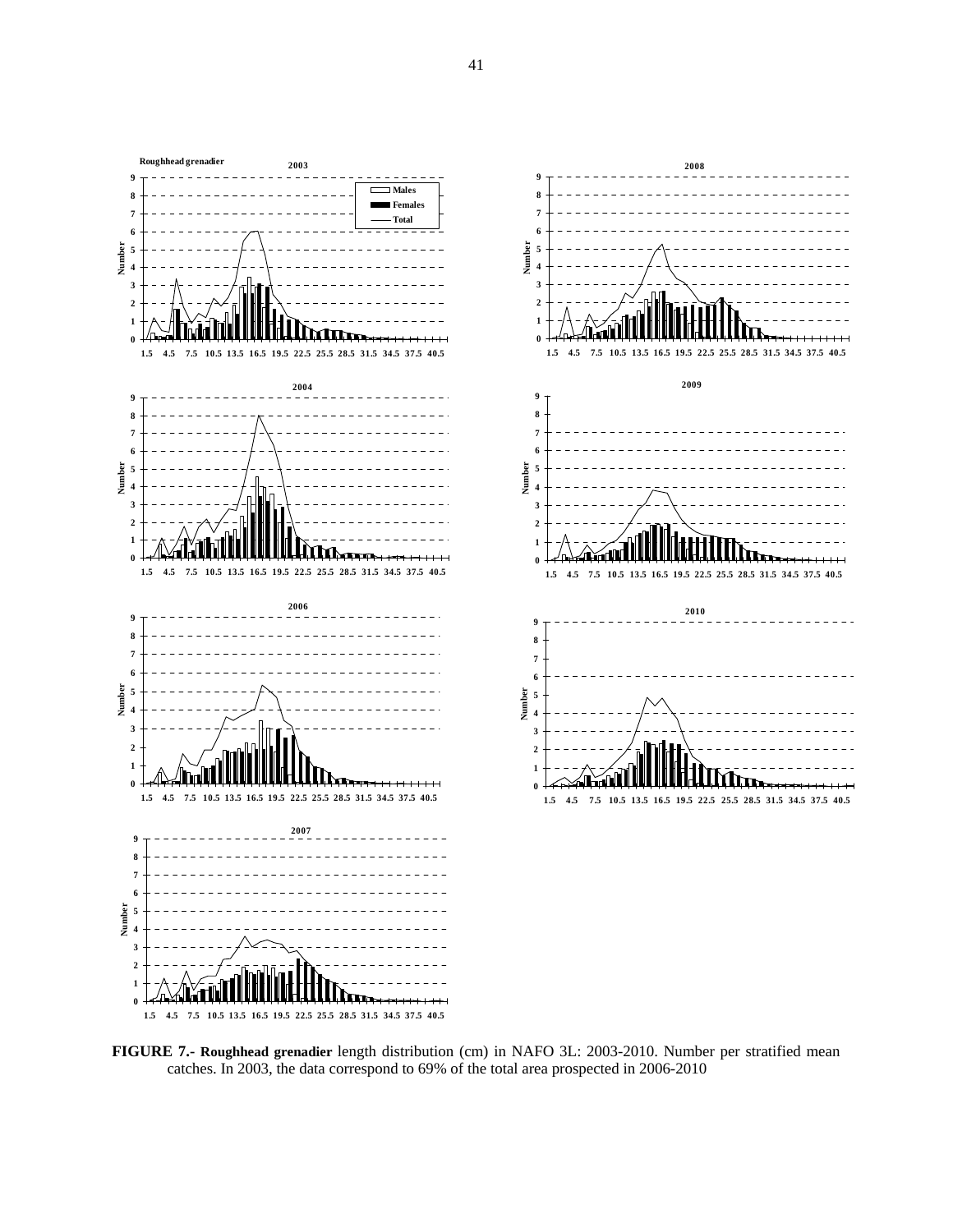

**FIGURE 8.- Redfish** stratified mean catches in Kg and ±SD by year. Spanish surveys in NAFO Division 3L: 2003 - 2010 (R/V *"Vizconde de Eza"*). In 2003, the data correspond to 69% of the total area prospected in 2006- 2010.



**FIGURE 9.- Redfish** abundance (´000), biomass in tonnes and ±SD by year. Spanish surveys in NAFO Division 3L: 2003 - 2010 (R/V *"Vizconde de Eza"*). In 2003, the data correspond to 69% of the total area prospected in 2006-2010.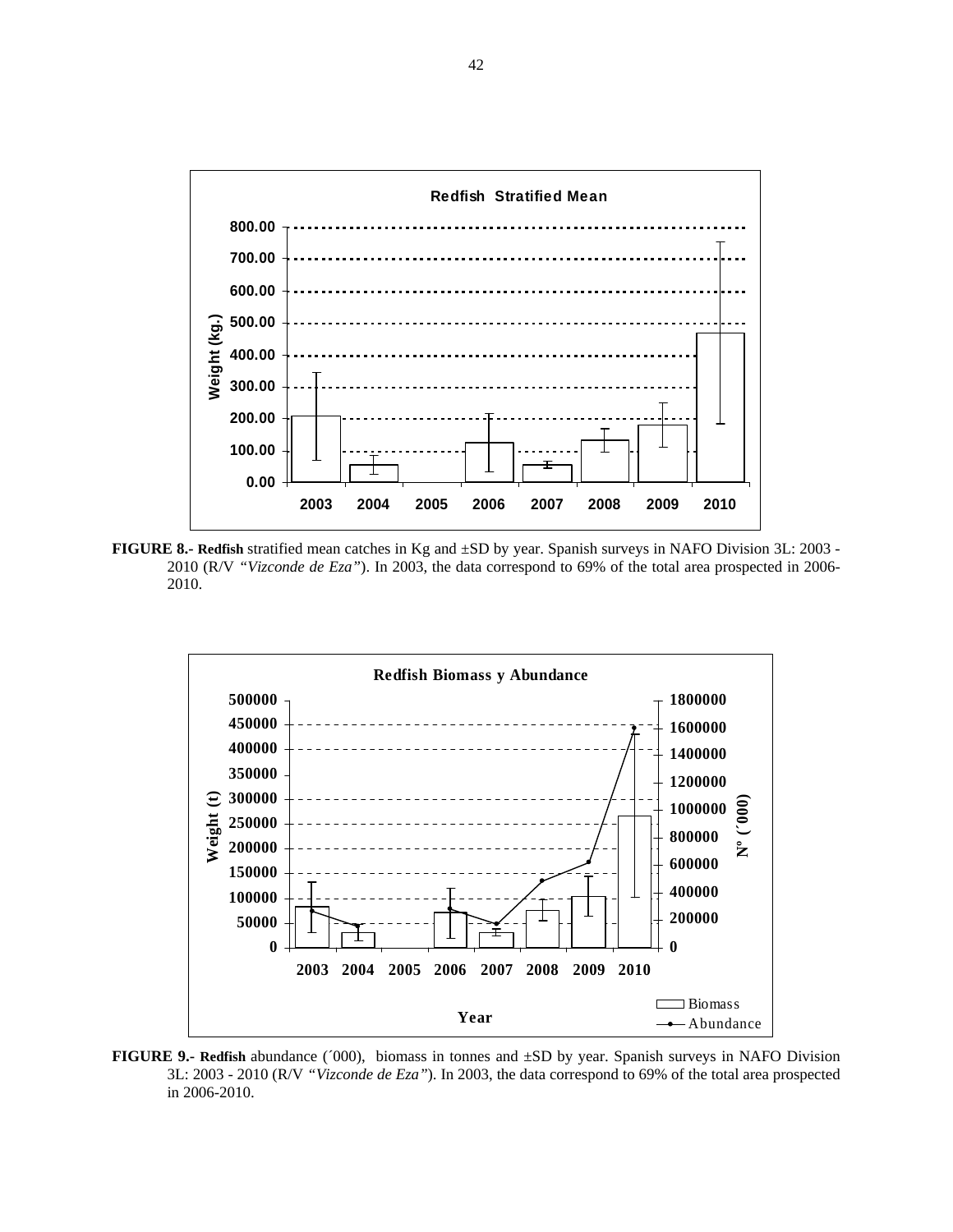



**FIGURE 10.- Redfish** length distribution (cm) in NAFO 3L: 2003-2010. Number per stratified mean catches. In 2003, the data correspond to 69% of the total area prospected in 2006-2010.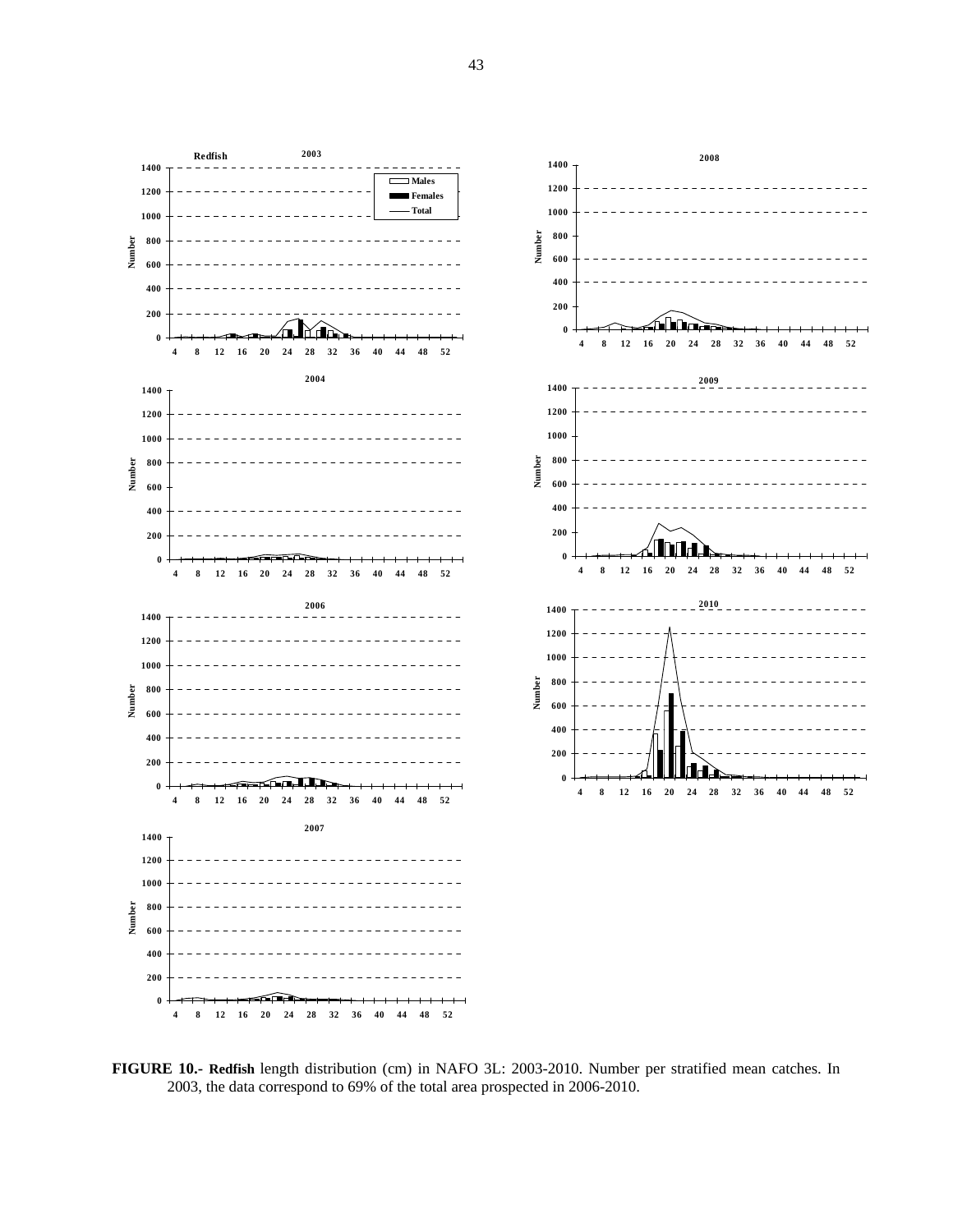

**FIGURE 11.- Thorny skate** stratified mean catches in Kg and ±SD by year. Spanish surveys in NAFO Division 3L: 2003 - 2010 (R/V *"Vizconde de Eza"*). In 2003, the data correspond to 69% of the total area prospected in 2006-2010.



**FIGURE 12.- Thorny skate** abundance (´000), biomass in tonnes and ±SD by year. Spanish surveys in NAFO Division 3L: 2003 - 2010 (R/V *"Vizconde de Eza"*). In 2003, the data correspond to 69% of the total area prospected in 2006-2010.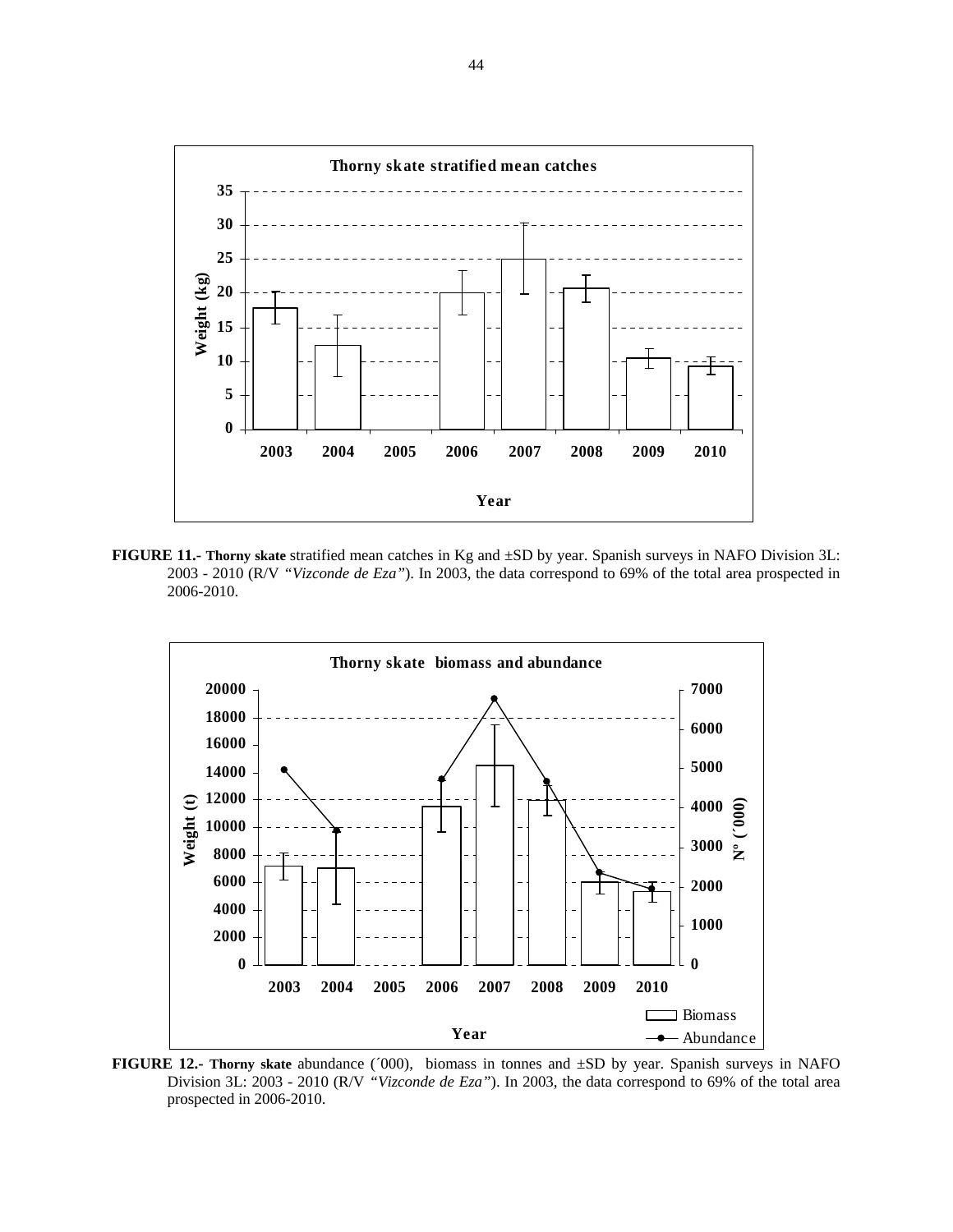

**FIGURE 13.- Thorny skate** length distribution (cm) in NAFO 3L: 2003-2010. Number per stratified mean catches. In 2003, the data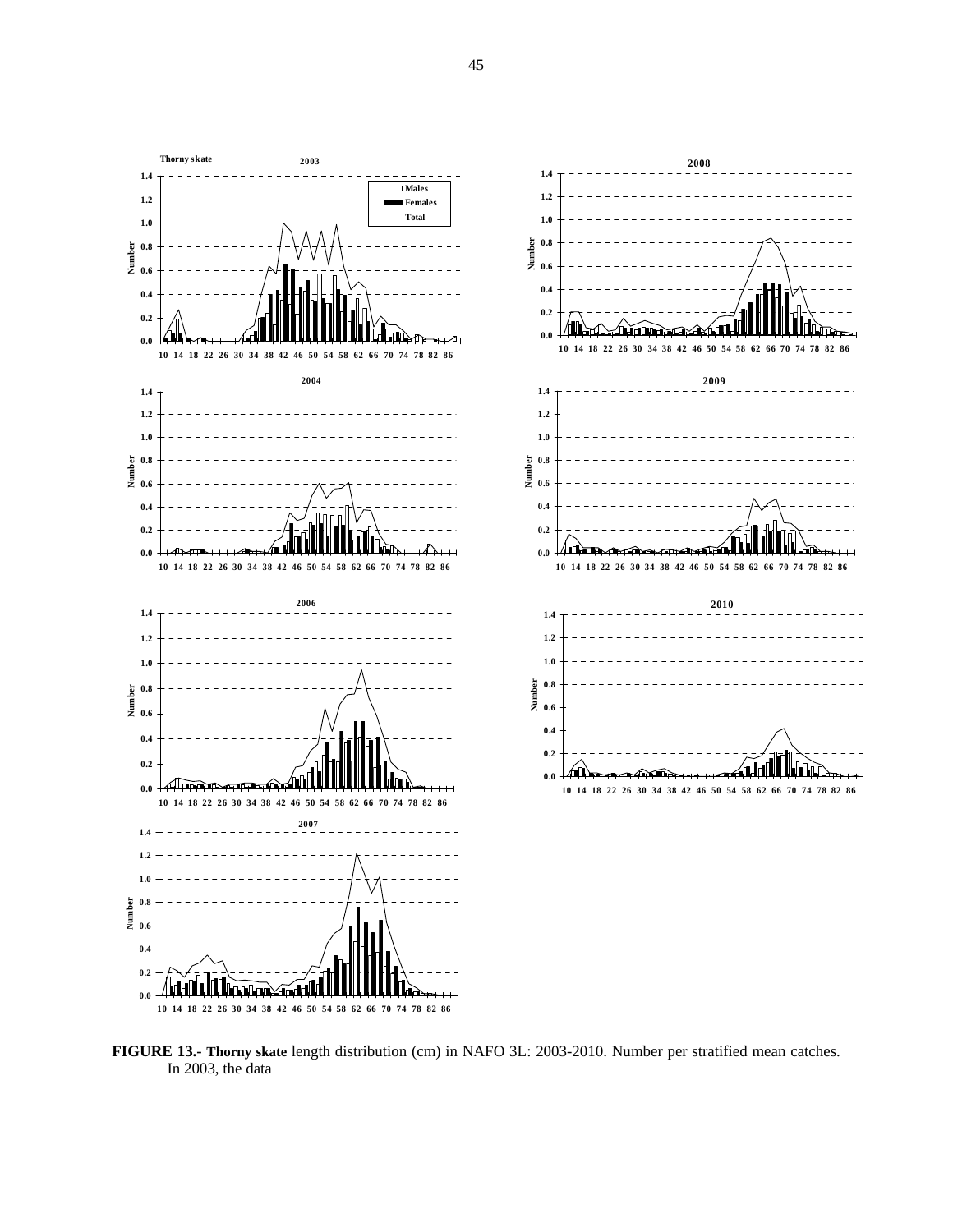



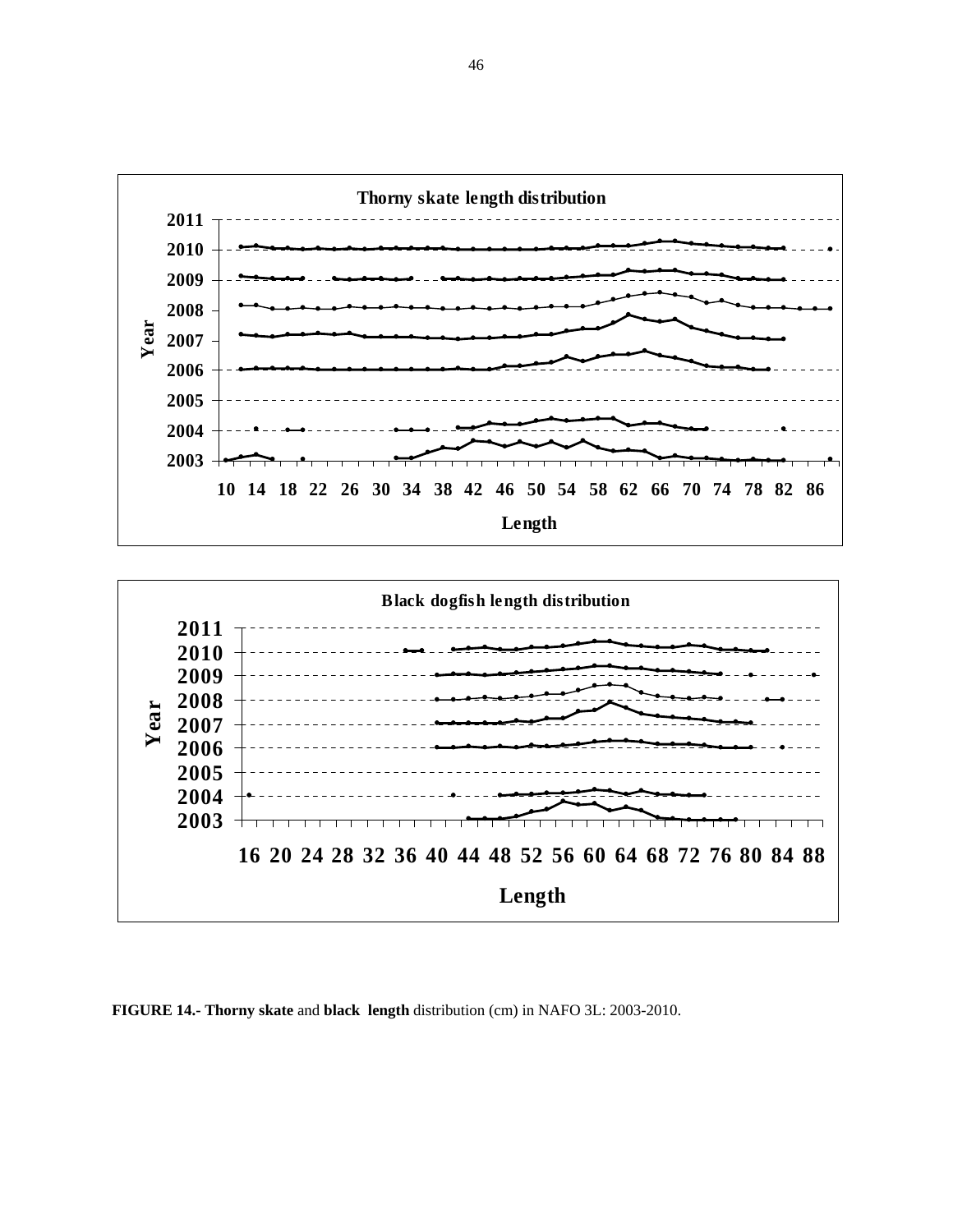

**FIGURE 15.- Black dogfish** stratified mean catches in Kg and ±SD by year. Spanish surveys in NAFO Division 3L: 2003 - 2010 (R/V *"Vizconde de Eza"*). In 2003, the data correspond to 69% of the total area prospected in 2006-2010.



**FIGURE 16.- Black dogfish** abundance (´000), biomass in tonnes and ±SD by year. Spanish surveys in NAFO Division 3L: 2003 - 2010 (R/V *"Vizconde de Eza"*). In 2003, the data correspond to 69% of the total area prospected in 2006-2010.